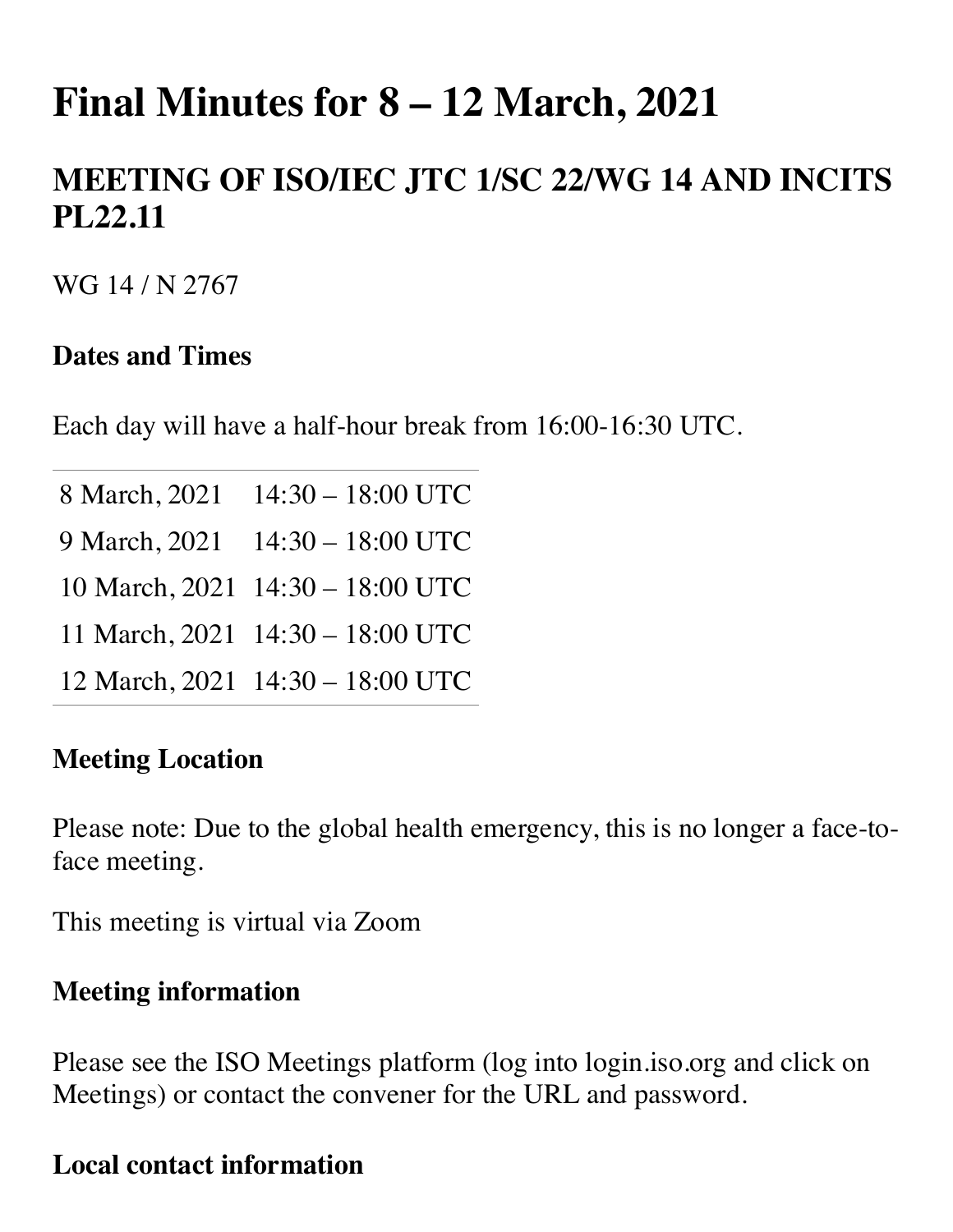David Keaton <dmk@dmk.com>

## **1. Opening Activities**

#### **1.1 Opening Comments (Keaton)**

Svoboda will take minutes. Gilding will take minutes on Thursday if Svoboda is unavailable, and when Svoboda led the discussion.

#### **1.2 Introduction of Participants / Roll Call**

| <b>Name</b>                    | Organization                                         | <b>NB</b>      | <b>Notes</b>                              |
|--------------------------------|------------------------------------------------------|----------------|-------------------------------------------|
| Aaron<br>Bachmann              | <b>Austrian Standards</b>                            | Austria        | <b>Austria NB</b>                         |
| Roberto<br>Bagnara             | <b>BUGSENG</b>                                       | Italy          | Italy NB,<br><b>MISRA Liaison</b>         |
| Aaron<br>Ballman               | Intel                                                | <b>USA</b>     | $C++$<br>Compatibility<br><b>SG Chair</b> |
| Dave<br><b>Banham</b>          | <b>BlackBerry QNX</b>                                | UK.            | <b>MISRA Liaison</b>                      |
| Rajan Bhakta IBM               |                                                      | USA,<br>Canada | PL22.11 Chair                             |
| Lars Gullik<br><b>B</b> jønnes | Cisco Systems                                        | <b>USA</b>     |                                           |
| Melanie<br>Blower              | Intel                                                | <b>USA</b>     |                                           |
|                                | Alex Gilding Perforce / Programming<br>Research Ltd. | <b>USA</b>     |                                           |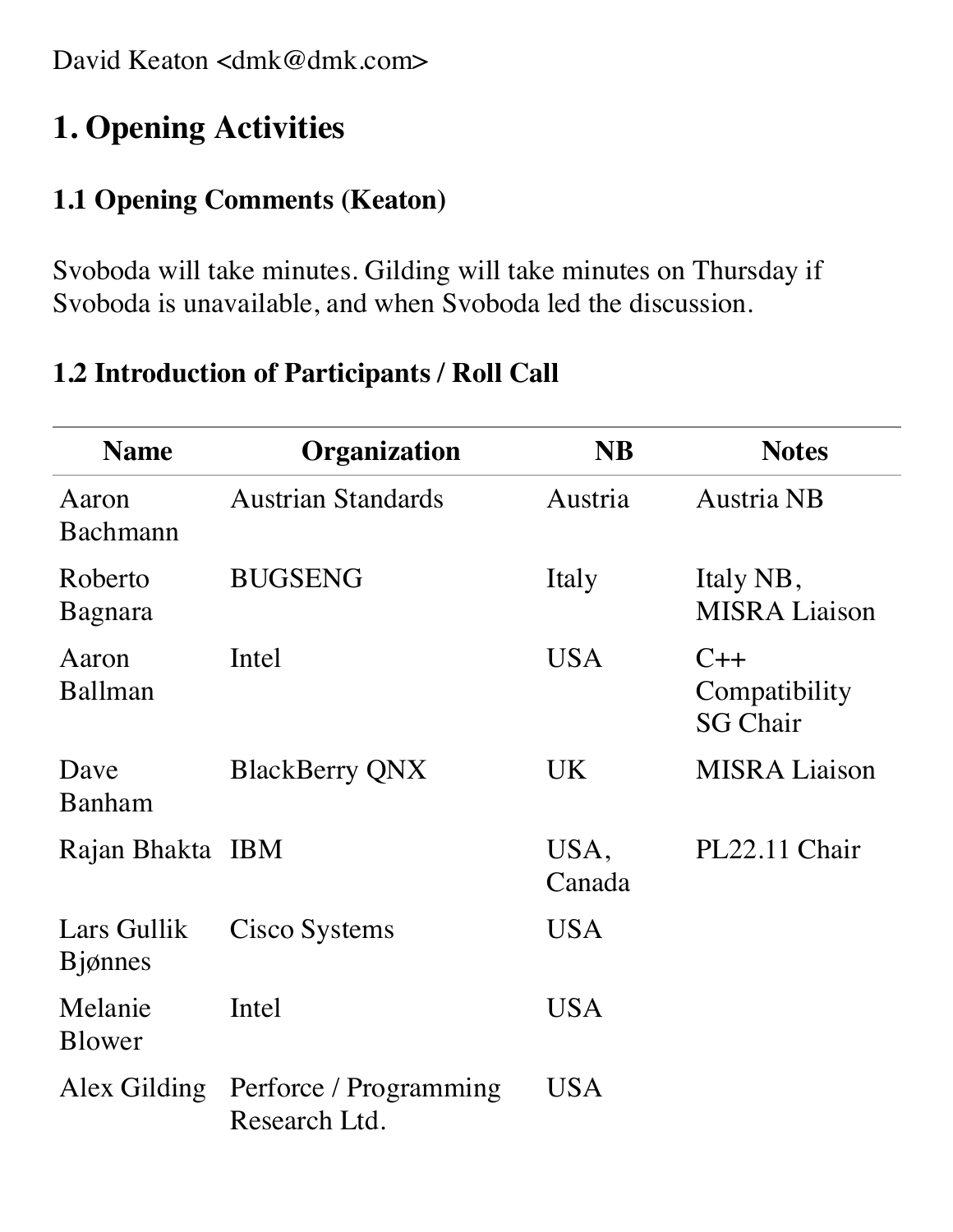| <b>Name</b>         | Organization                            | <b>NB</b>          | <b>Notes</b>         |
|---------------------|-----------------------------------------|--------------------|----------------------|
| David<br>Goldblatt  | Facebook                                | <b>USA</b>         |                      |
| <b>Jens Gustedt</b> | <b>INRIA</b>                            | France             |                      |
| Barry<br>Hedquist   | Perennial                               | <b>USA</b>         | PL22.11 IR           |
| Tommy<br>Hoffner    | Intel                                   | <b>USA</b>         |                      |
| Rex Jaeschke        |                                         | <b>USA</b>         | <b>Invited Guest</b> |
|                     | David Keaton Keaton Consulting          | <b>USA</b>         | Convener             |
| Will Klieber        | <b>CERT/SEI/CMU</b>                     | USA                |                      |
| Philipp<br>Krause   | Albert-Ludwigs-<br>Universität Freiburg | Germany            |                      |
| Kayvan<br>Memarian  | University of Cambridge                 | UK                 |                      |
| JeanHeyd<br>Meneide | NEN                                     | <b>Netherlands</b> |                      |
| Maged<br>Michael    | Facebook                                | <b>USA</b>         |                      |
|                     | Joseph Myers CodeSourcery / Siemens     | UK                 |                      |
| Miguel Ojeda UNE    |                                         | Spain              | Spain NB             |
| Clive Pygott        | LDRA Inc.                               | <b>USA</b>         | WG23 Liaison         |
| Robert<br>Seacord   | <b>NCC</b> Group                        | <b>USA</b>         |                      |
| Peter Sewell        | University of Cambridge                 | UK                 | Memory Model<br>SG   |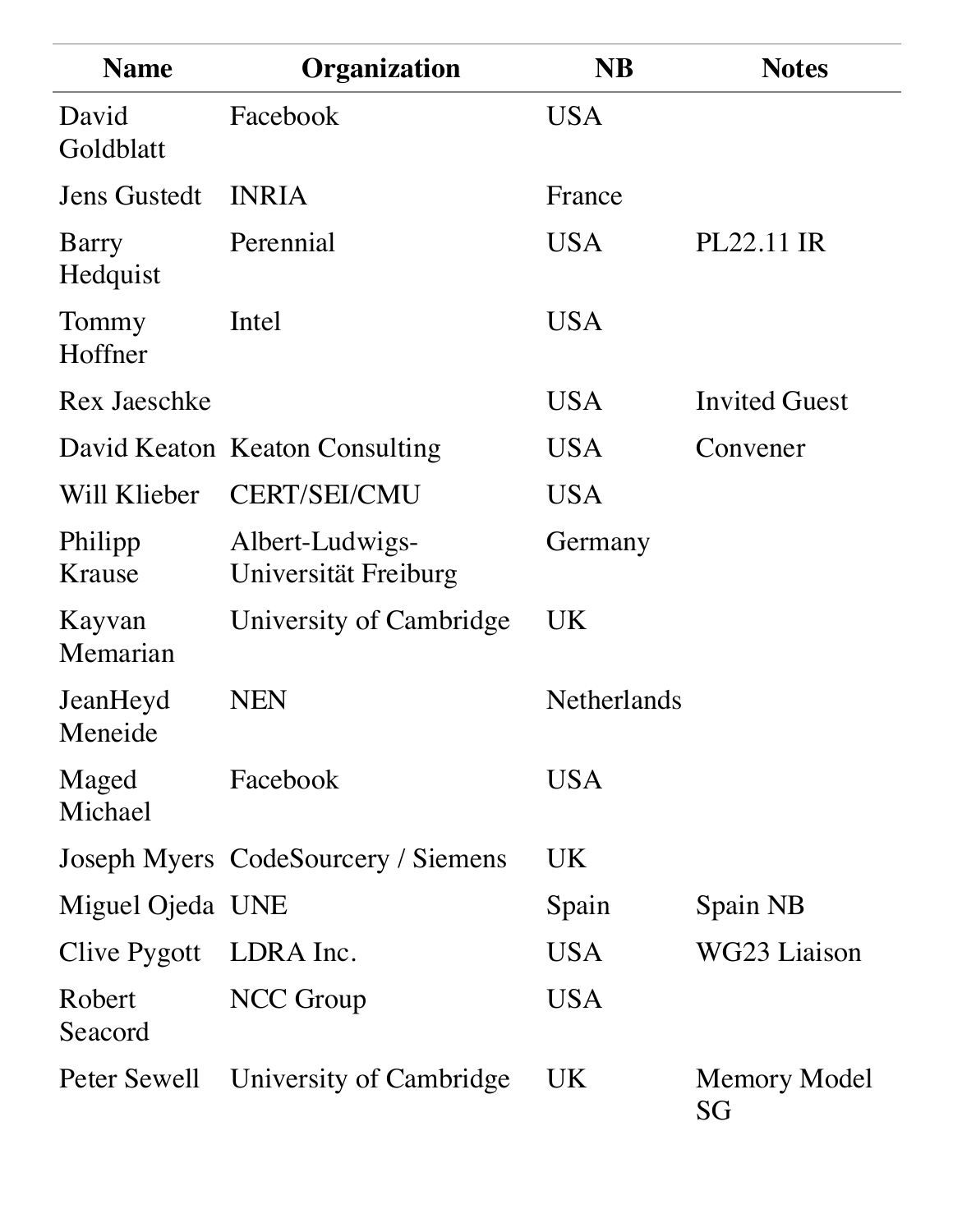| <b>Name</b>              | Organization              | <b>NB</b>            | <b>Notes</b>                     |
|--------------------------|---------------------------|----------------------|----------------------------------|
| Peter<br>Sommerlad       |                           |                      | <b>Switzerland Invited Guest</b> |
| <b>Nick</b><br>Stoughton | The Austin Group          | <b>USA</b>           | <b>Austin Group</b><br>Liaison   |
| David<br>Svoboda         | <b>CERT/SEI/CMU</b>       | <b>USA</b>           | Scribe                           |
| Fred<br>Tydeman          | <b>Tydeman Consulting</b> | <b>USA</b>           | $PL22.11$ Vice<br>Chair          |
| Martin<br>Uecker         | University of Goettingen  | Germany              |                                  |
| David Vitek              | Grammatech                | <b>USA</b>           |                                  |
| Ville<br>Voutilainen     |                           | Finland              | <b>Invited Guest</b>             |
| Freek<br>Wiedijk         | Plum Hall                 | <b>USA</b>           |                                  |
| Michael<br>Wong          | Codeplay                  | Canada,<br><b>UK</b> | WG21 Liaison                     |
| Jörg Wunsch              |                           | Germany              | <b>Invited Guest</b>             |

### **1.3 Procedures for this Meeting (Keaton)**

### **1.4 Required Reading**

- 1.4.1 ISO Code of Conduct
- 1.4.2 IEC Code of Conduct
- 1.4.3 JTC 1 Summary of Key Points [N 2613]
- 1.4.4 INCITS Code of Conduct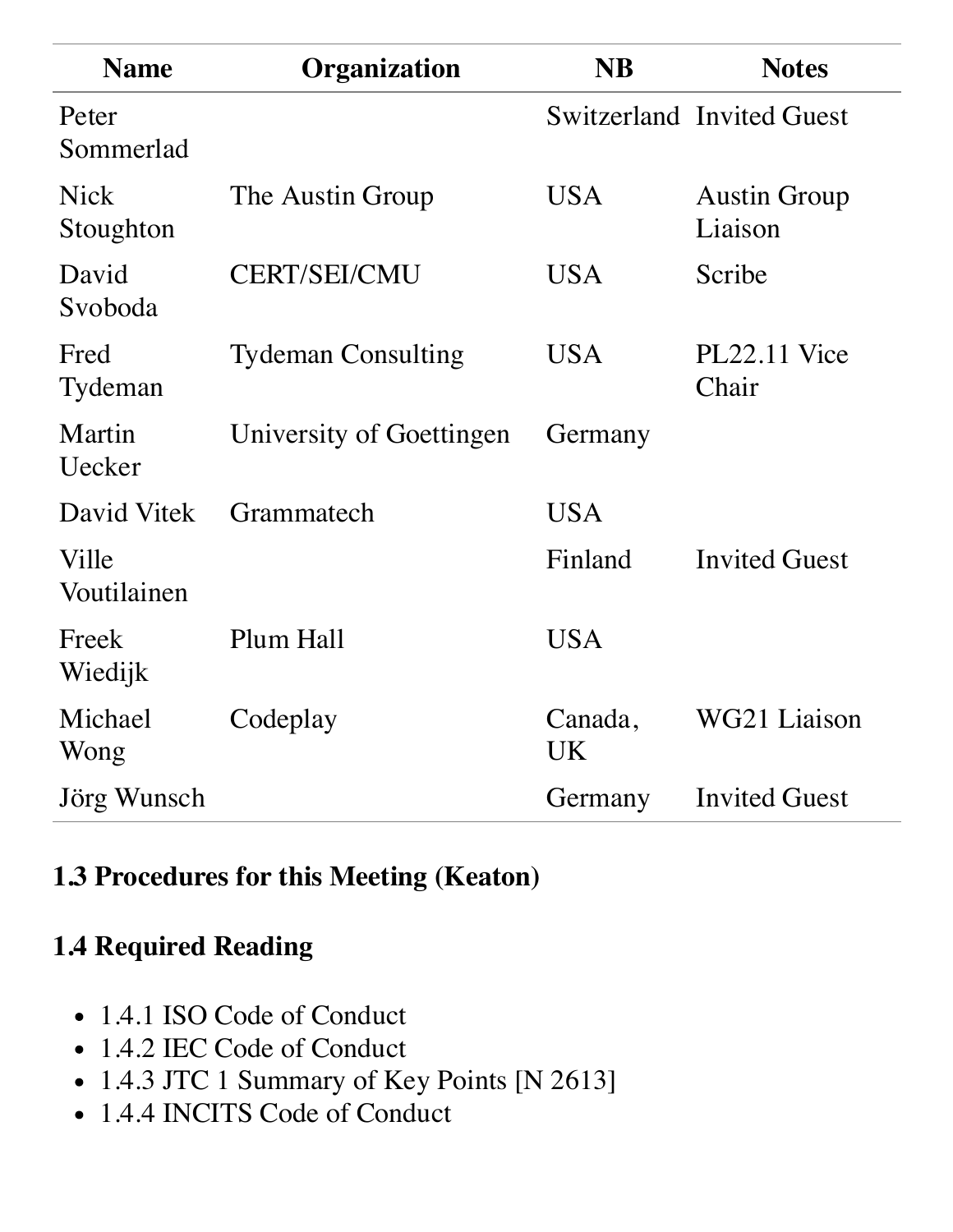### **1.5 Approval of Previous WG 14 Minutes [N 2628] (WG 14 motion)**

Moved by Stoughton, Seconded by Pygott *Tydeman*: Sent errata to the scribe. *Svoboda*: Got them, thanks, Fred! No objections

### **1.6 Review of Action Items and Resolutions**

Stoughton should be listed as representing The Austin Group

### **1.7 Approval of Agenda [N 2666] (PL22.11 motion, WG 14 motion)**

*Keaton*: Is there a PL22.1 motion to approve the agenta in N 2678? Moved by Seacord, seconded by Ballman. Objections? (None)

#### **1.8 Identify National Bodies Sending Experts**

Austria, Canada, France, Germany, Italy, Netherlands, Spain, UK, USA

### **1.9 INCITS Antitrust Guidelines and Patent Policy**

### **1.10 INCITS official designated member/alternate information**

*Keaton*: Please see PL22.11 chair (Bhakta) if you see an error in this information.

## **2. Reports on Liaison Activities**

### **2.1 ISO, IEC, JTC 1, SC 22**

*Keaton*: The JTC1 chair is our friend, and advocates issues for us. They helped eliminate some limitations on technical corrigenda.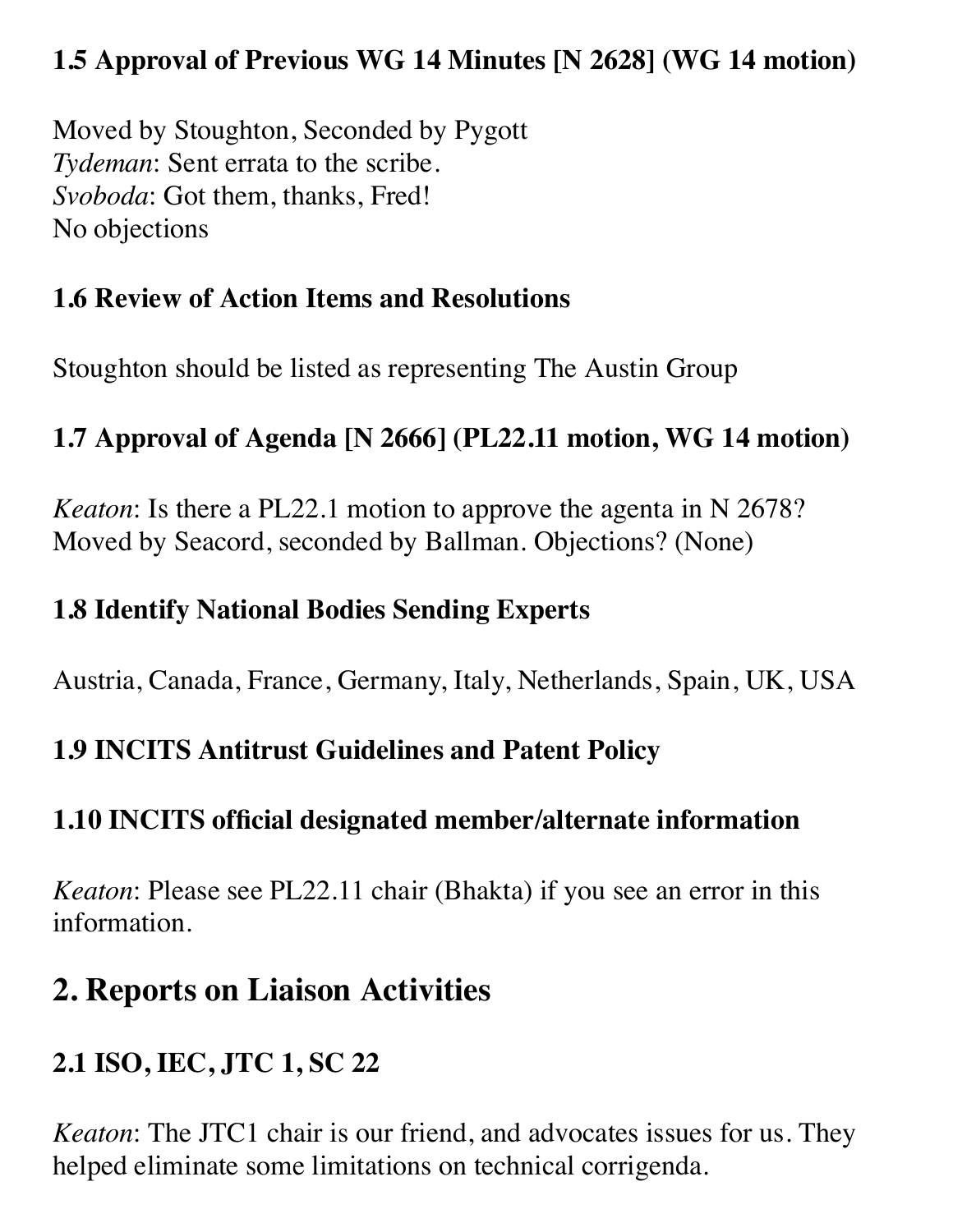### **2.2 PL22.11/WG 14**

*Hedquist*: Are we taking C23?

*Keaton*: We will still have the provenance TS in-flight when C23 is published. We will need to revise the standard after C23 at some point, as we always do. This means a new revision in about 5 years, instead of 10 years as we have done historically.

*Hedquist*: We need to define "soon". That is, when will the next revision of C come out?

*Myers*: Also will the next revision focus on bugfixes or new features? *Keaton*: We should think about this and bring it up in this section of the June meeting.

### **2.3 PL22.16/WG 21**

### **2.4 PL22**

### **2.5 WG 23**

*Pygott*: We are working with ISO to publish our documents free of charge. ISO says they are Technical Reports (TR's) not International Standards (IS's), so we are trying to convert our documents to International Standards.

*Keaton*: Editions 1 & 2 of Vulnerabilities TR were free, but then ISO changed the rules, so WG23 is working around that change.

## **2.6 MISRA C**

*Gilding*: We have not decided how it will be numbered.

### **2.7 Other Liaison Activities**

## **3. Reports from Study Groups**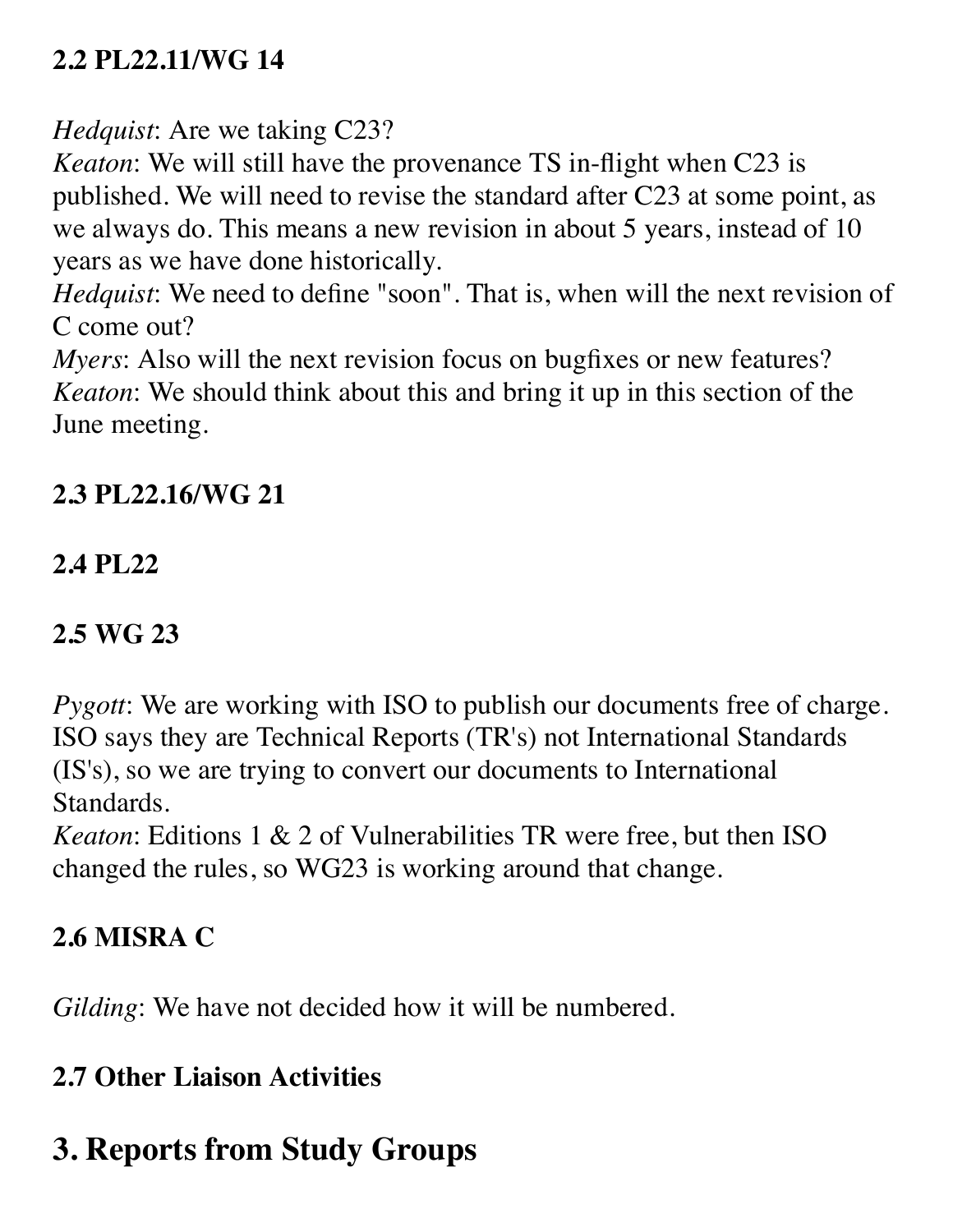### **3.1 C Floating Point activity report**

*Bhakta*: There is a proposal for an update for part 5, so we will be proposing that next meeting.

### **3.2 C Memory Object Model Study Group**

*Sewell*: We are thinking about the next step beyond the current, working draft TS. We will discuss on Wednesday.

### **3.3 C and C++ Compatibility Study Group**

Organizational Information [N 2627] Omnibus of WG21 Papers (Feb 2021) [N 2656]

*Ballman*: First meeting was in February, 2nd meeting was last Friday. There is a 9 months' backlog of papers, we will most likely review 2 per meeting. We are currently focused on things already in C23 & C++23. Our next priority are things expected to get in to either release. We have 2-4 people from WG14, but we could use more. Our next meeting is in April.

## **4. Future Meetings**

### **4.1 Future Meeting Schedule**

Please note that in-person meetings may be converted to virtual meetings due to coronavirus considerations.

| 14-18 June, 2021  | Virtual, 13:30-17:00 UTC each day                              |
|-------------------|----------------------------------------------------------------|
| 4-8 October, 2021 | Minneapolis, Minnesota, US (tentative)                         |
|                   | 31 January - 4 February, 2022 Portland, Oregon, US (tentative) |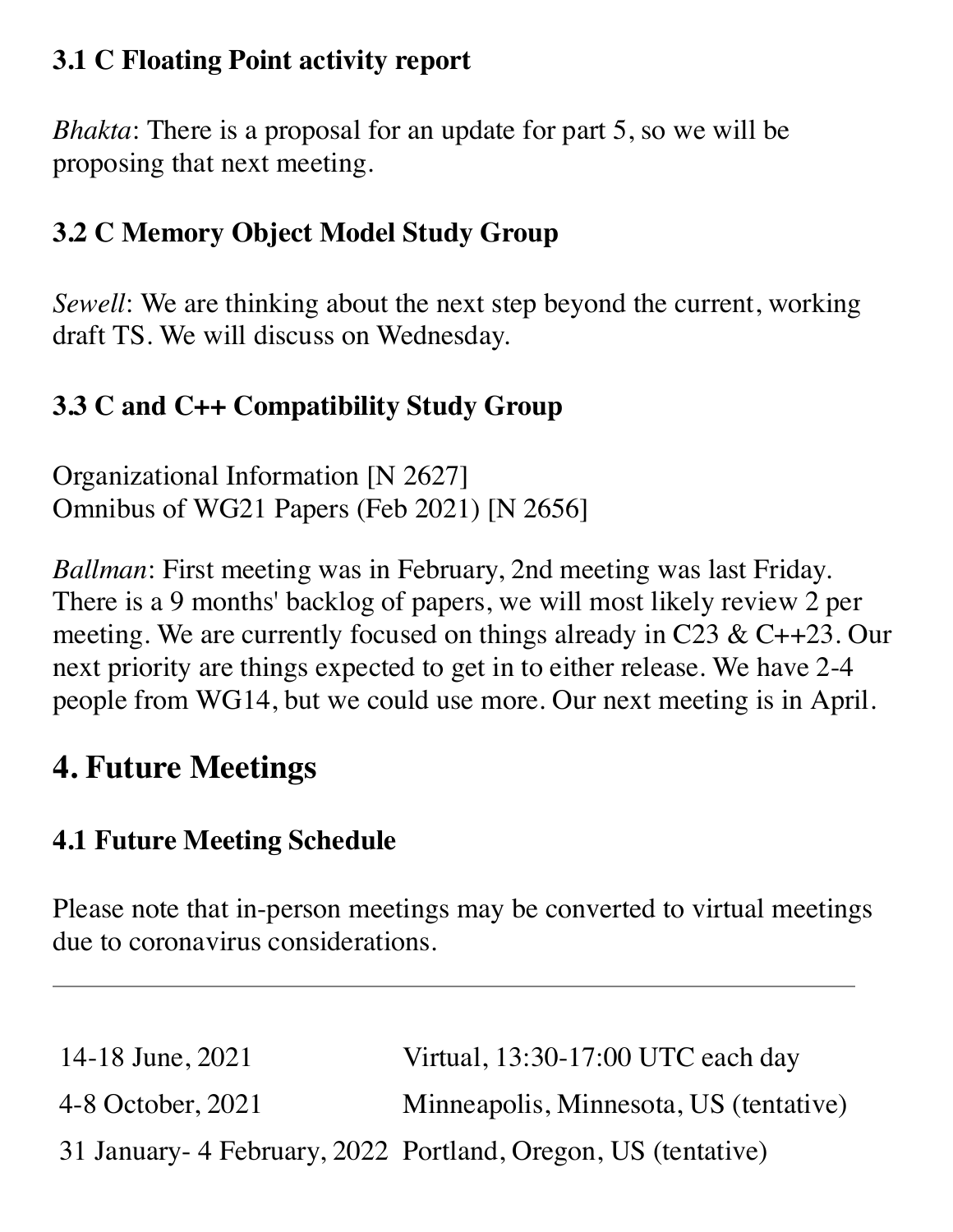11-15 July, 2022 Strasbourg, France (tentative)

(Note: October, 2021, will become virtual if the global health situation is still uncertain as of the June 2021 meeting.)

*Pygott*: Are the times in the June meeting correct?

*Keaton*: They are different from this meeting, but those on daylight savings time will not notice any difference.

#### **4.2 Future Mailing Deadlines**

Note: Please request document numbers by one week before these dates.

| Post-Virtual-202103 2 April 2021 |                  |
|----------------------------------|------------------|
| Pre-Virtual-202106 14 May 2021   |                  |
| Post-Virtual-202106 9 July 2021  |                  |
| Pre-Minneapolis                  | 3 September 2021 |
| Post-Minneapolis                 | 29 October 2021  |
| Pre-Portland                     | 31 December 2022 |
| Post-Portland                    | 25 February 2022 |
| Pre-Strasbourg                   | 10 June 2022     |
| Post-Strasbourg                  | 5 August 2022    |

*Gustedt*: Can we have a strategy about how to proceed papers given more slack to editors?

*Keaton*: We progress papers by going through the latest version of each paper, either voting it in or declaring it to not be ready for inclusion in the standard. January is the deadline for getting existing papers into C23, October is the deadline for new papers. I would be against giving more slack to editors; when we vote something in, we want the document voted in as is with minimal editing.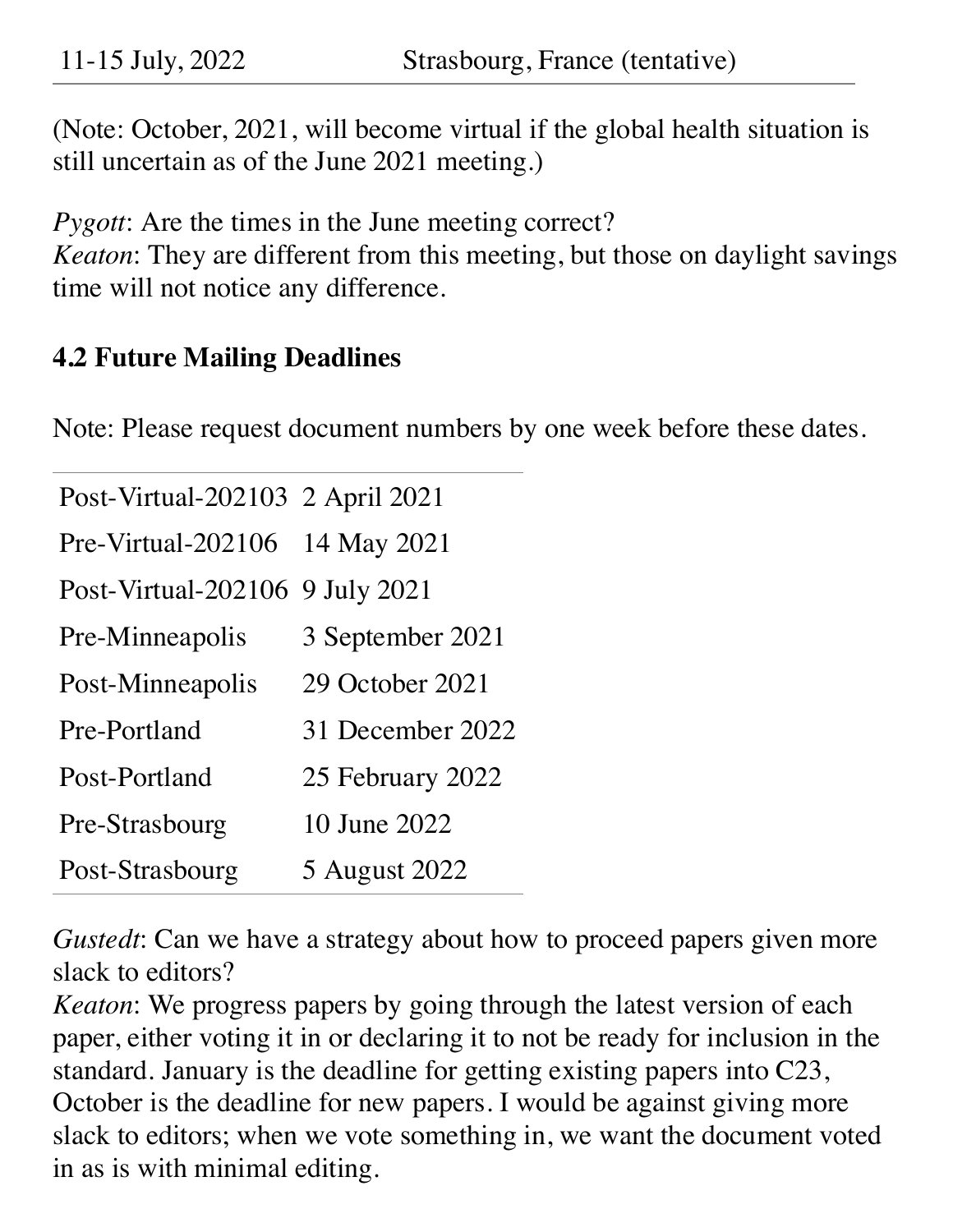## **5. Document Review**

### **Monday**

- 5.1 Working draft updates
	- Meneide, C2x Working Draft [N 2596]

*Meneide*: This mainly has typo fixes. There should be a diff-mark from last draft, but it is currently broken. I still need to add N 2597.

Meneide, C2x Working Draft - Editor's Report [N 2598]

*Meneide*: I am still building a new paper submission system for us, which should alleviate the ability to submit / index / search papers. *Myers*: If some editorial change was made that I disagree with, can I file a Gitlab issue? What should I do? *Meneide*: That is covered in N 2598. I take a hyper-conservative approach with it. You can file a Gitlab issue or email me to bring my attention to issues.

• 5.2 Meneide, Not-So-Magic: typeof() for C [N 2619]

*Gilding*: I like the "remove\_quals" operator. It is a great usability improvement.

*Krause*: The naming seems inconsistent. So remove\_quals should only work on type names?

*Meneide*: This is doable. But it would decay arrays that people wanted to keep occasionally.

*Krause*: Why do we need typeof on types?

*Meneide*: Mostly for passthrough.

*Gustedt*: I do not think that we need the remove-qualifier version *Meneide*: Some think we can do an lvalue-conversion to strip qualifiers. If you lose lvalue-conversion you lose array qualifiers. People had to do complex macro machinery to strip qualifiers off of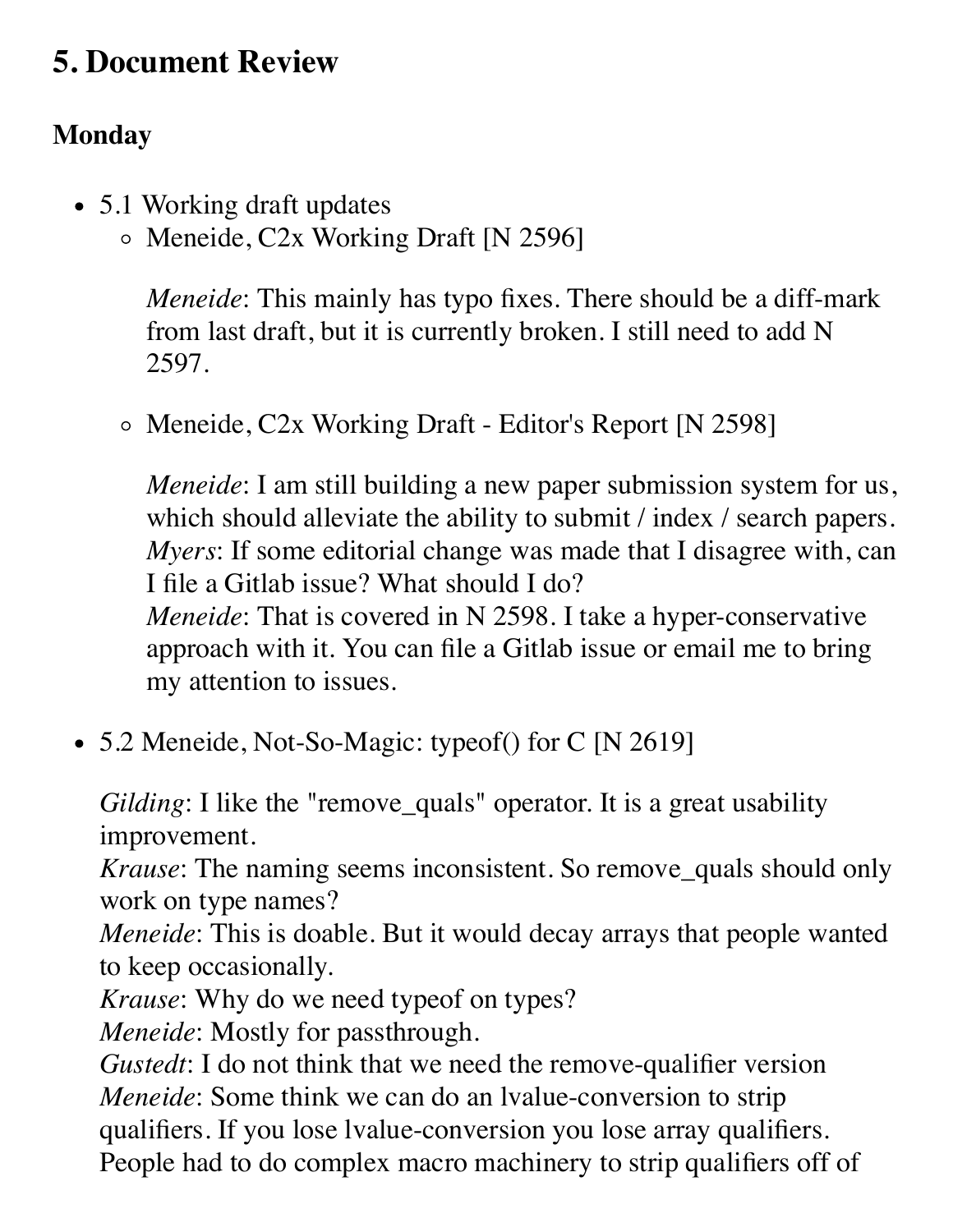types, which we resolved by adding remove\_quals.

*Ballman*: With "auto", I have to assign the expression to a new "auto" variable. The remove-quals operator saves me from copying objects, which makes it worthwhile for me.

*Bhakta*: In 4.2.6 example 2, there is an error.

*Meneide*: Ballman pointed out this error to me, so it is fixed in the latest draft.

*Krause*: Not allowing remove\_quals on expressions is not the same as removing types.

*Gilding*: Existing operations like sizeof (and current typeof implementations) seem to take a flexible approach: If it can take a type it can take an expression.

*Meneide*: I did want to emulate size f as much as possible.

*Bhakta*: I recommend that you propose the votes you want and then discuss other votes.

*Gustedt*: The problem with remove\_qualifiers is: no prior art. (On the other hand, there is lots of prior art for typeof).

*Ballman*: Prior art is that existing implementations of typeof are inconsistent. Some remove qualifiers, while others do not.

*Meneide*: Other implementations treat qualifiers differently.

*Goldblatt*: The C++ case is instructive: They added remove\_qualifiers as a library feature, and consider it an important addition.

*Meneide*: C++ has ways of matching on types & qualifiers that we lack.

*Svoboda*: Perhaps we should move remove qualifiers into its own proposal or at least its own poll?

*Meneide*: This opening poll is to get the text in the door.

*Gustedt*: But there are multiple open options.

*Myers*: There are enough issues with this paper that we should see a new version before the final vote.

*Straw Poll*: Does the committee wish to adopt something along the lines of N 2619 into C23? 18-0-0

*Straw Poll*: Does the committee wish to use a "\_Typeof" keyword with the usual header for the typeof feature in N 2619? 7-7-5

*Straw Poll*: Does the committee wish to use a "typeof" keyword for the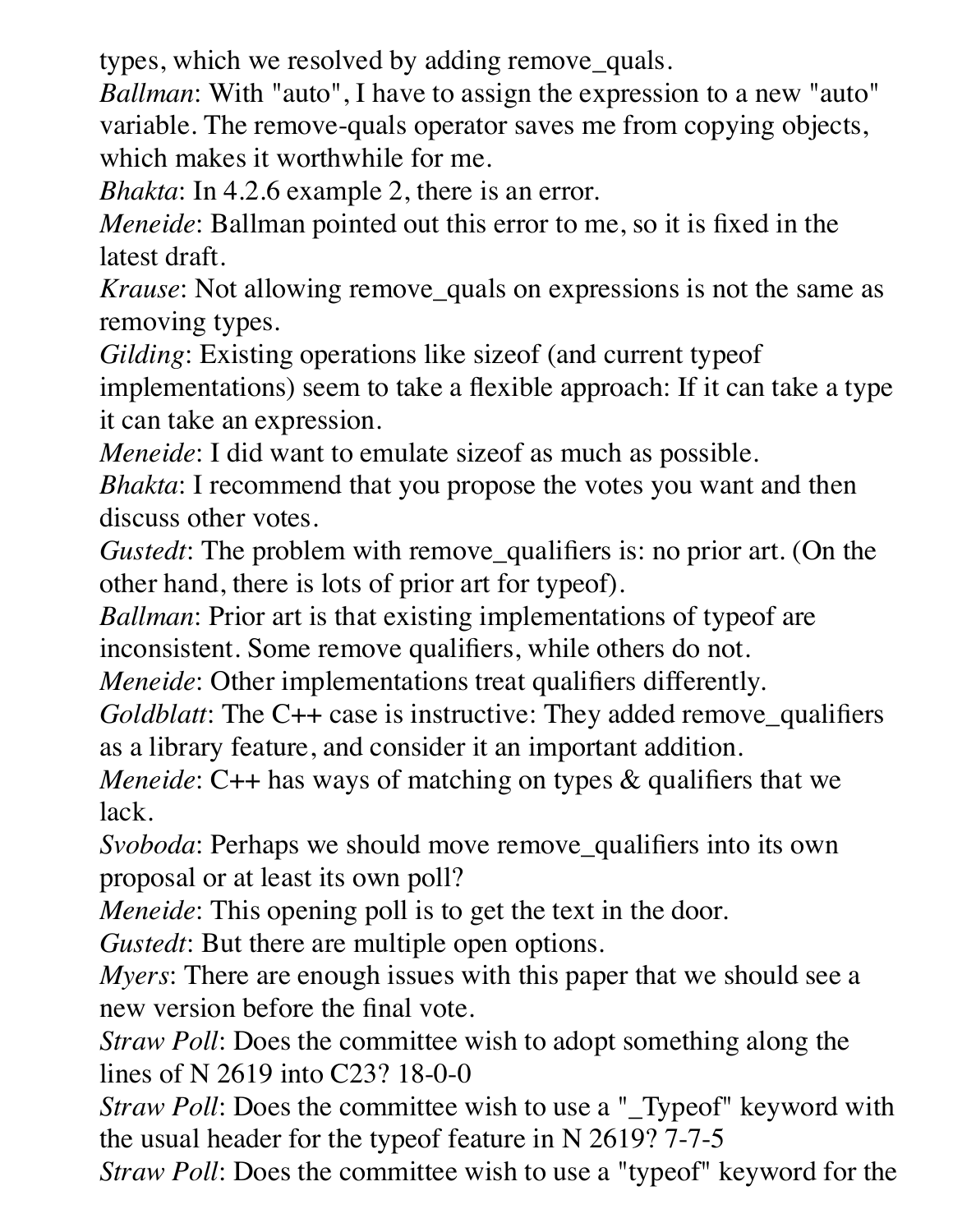typeof feature in N 2619? 16-2-1

*Ballman*: In the chat window before the break, Stoughton left. *Straw Poll*: Does the committee wish to use a completely new keyword (rather than typeof or \_Typeof) for the typeof feature in N 2619? 1-14- 3 Clear preference

*Straw Poll:* Does the committee wish typeof to accept type names (in addition to expressions) as a valid argument in N 2619? 17-1-4 *Straw Poll*: Does the committee wish remove\_quals to accept expressions (in addition to type names) as a valid argument in N 2619? 11-2-5

5.3 (FKA 7.3) Blower, Add support for preprocessing directives elifdef and elifndef [N 2645]

*Gilding*: This is trivial to implement.

*Bhakta*: We try to keep the preprocessor stable. We do not see a problem with the current approach.

*Ballman*: Yes, this does not introduce a new way to do something previously non-doable. It makes C a more teachable & approachable language.

*Bhakta*: No C implementations of this feature are listed in prior art. I have not seen a need for this.

*Wunsch*: We have the defined() operator so I would prefer to deprecate #ifdef rather than introducing these new keywords.

*Wiedijk*: I like this because it makes the language more orthogonal & nicer.

*Bagnara*: Jones in 2005 suggested adding this to the language. There was a preprocessor called "mpp" which provided both new directives. *Gilding*: Deprecating ifdef as Wunsch suggests would also make the language orthogonal.

*Ballman*: Deprecating #ifdef is implausible because they are used everywhere.

*Bhakta*: Was not one of the guidelines to C to have only one way of doing things?

*Ballman*: Yes that was in the charter. The preprocessor has always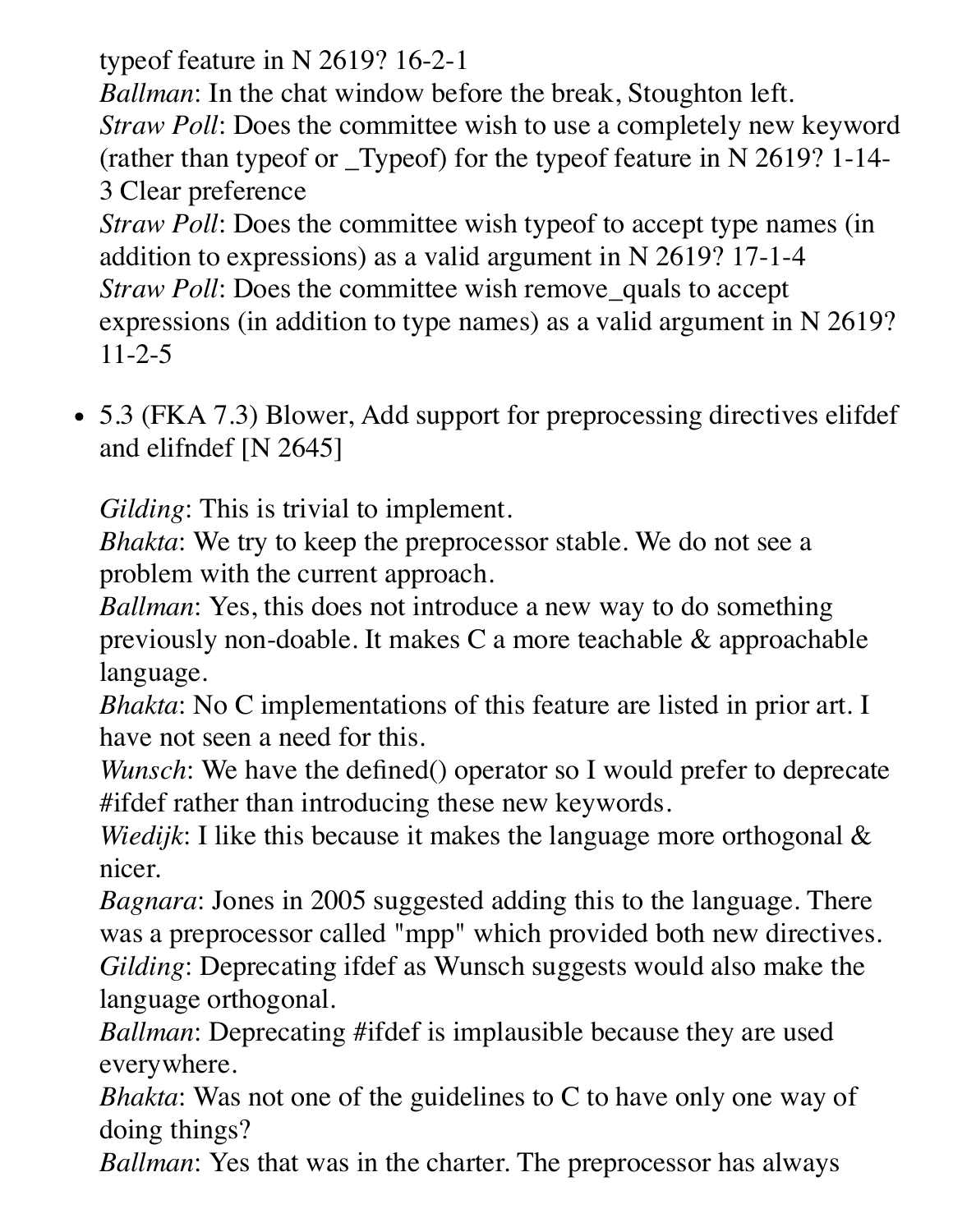violated this guideline.

*Wunsch*: I am strongly opposed. I prefer to save keystrokes.

*Goldblatt*: I found one case of a C standard library implementation removing a commit of an #elifdef to their code repository.

*Meneide*: I got emails from people excited that we might fix this.

*Ballman*: Blower posted to the chat an email from someone who is excited about this feature.

*Bhakta*: I disagree with the attitude of adding something to C because it is "small".

*Gilding*: Non-C preprocessors like yacc have this. I think that should count as prior art.

*Ballman*: There is a Unix tool that provides a cheap alternative to the C preprocessor that supports #elifdef.

Jaeschke: Is there any feedback from the C++ Liaison group yet? *Ballman*: This paper is in their backlog. Assuming WG14 likes this paper I will propose it to WG21.

*Gustedt*: It would be good to coordinate with WG21 / C++. If we accept this, we should accept it conditionally with WG21.

*Krause*: I cannot imagine WG21 would have a problem with this.

*Meneide*: WG21 already has a preprocessor directive we do not have.

As long as there is intent to port this kind of feature to both

committees, I do not see a reason to delay approving this feature.

*Straw Poll*: Does the committee wish to adopt N 2645 into C23? 15-1- 4 This goes in to C23.

*Ballman*: I will make sure that the C++ compatibility group examines this paper.

• 5.4 Sommerlad, Make assert() macro user friendly for C and C++ [N 2621]

*Gilding*: I am concerned about the feasibility of the 2nd example. *Uecker*: This is a problem with all macros. We recently fixed a similar problem with offsetof(). Adding this just for assert() would make the language more irregular.

*Myers*: Seconded. This is a special case for one macros, when many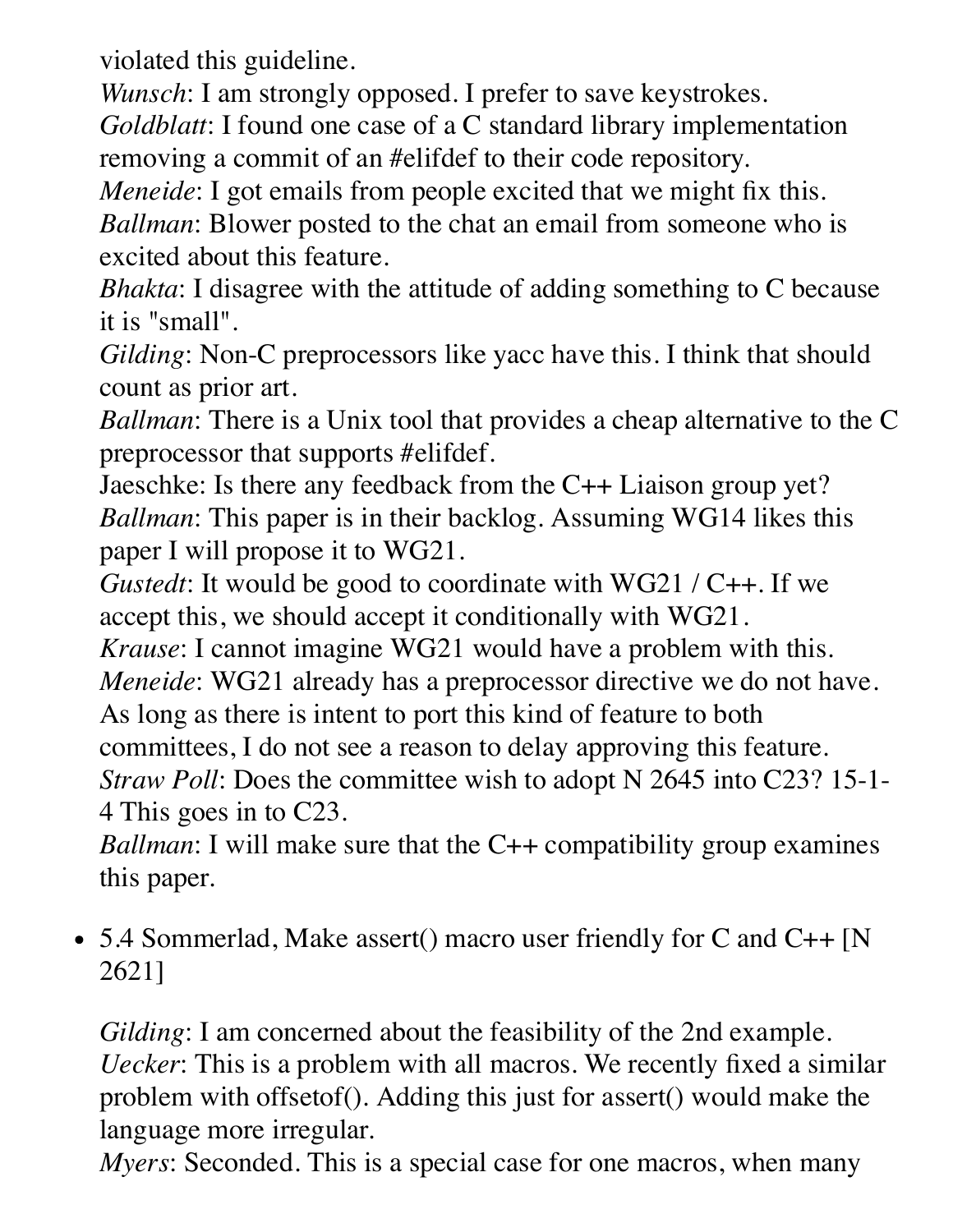other macros share this property.

*Bhakta*: I would like to hear your presentation on the rest of the paper. *Meneide*: I prefer that we fix this now, despite it being a specific instance of a general problem.

*Gilding*: We should not reject this just because it does not fix the general problem. We need time for a more general fix and we should try to find one. A "…" is not a suitable extension for a single argument. *Ballman*: My problem here is that re-specifying the argument list to be varargs shows up in surprising places that impact users. That is, this fix exposes semantics we do not intend to expose.

*Bhakta*: This cases an assert() (with no arguments) to no longer give you an error diagnostic. So I do not think this change is good.

*Gilding*: Just add a constraint to 7.2.1.1 about an assignment expression.

*Straw Poll*: Would the committee wish to adopt something along the lines of N 2621 into C23? 7-3-8

*Svoboda*: It is a good problem to solve, but much bigger than assert(). More attention is needed.

*Ojeda*: I do not know if we will encounter some other similar problem. *Myers*: I would like a language-level solution, not just a solution for assert().

*Wiedijk*: I do not see the urgency of the problem; it does not prevent people from writing correct assert() code.

*Ballman*: Having implementation experience would go a long way to make me comfortable with this solution.

### **Tuesday**

• 5.5 Seacord, Specific-width length modifier [N 2623]

*Gilding*: What is the use case for including fastest specific-bit types? *Seacord*: The use case is for extended integer types, because they cannot accept precise widths for now.

*Myers*: Suppose we pass a type int\_fast16\_t or int\_least16\_t > 16bits?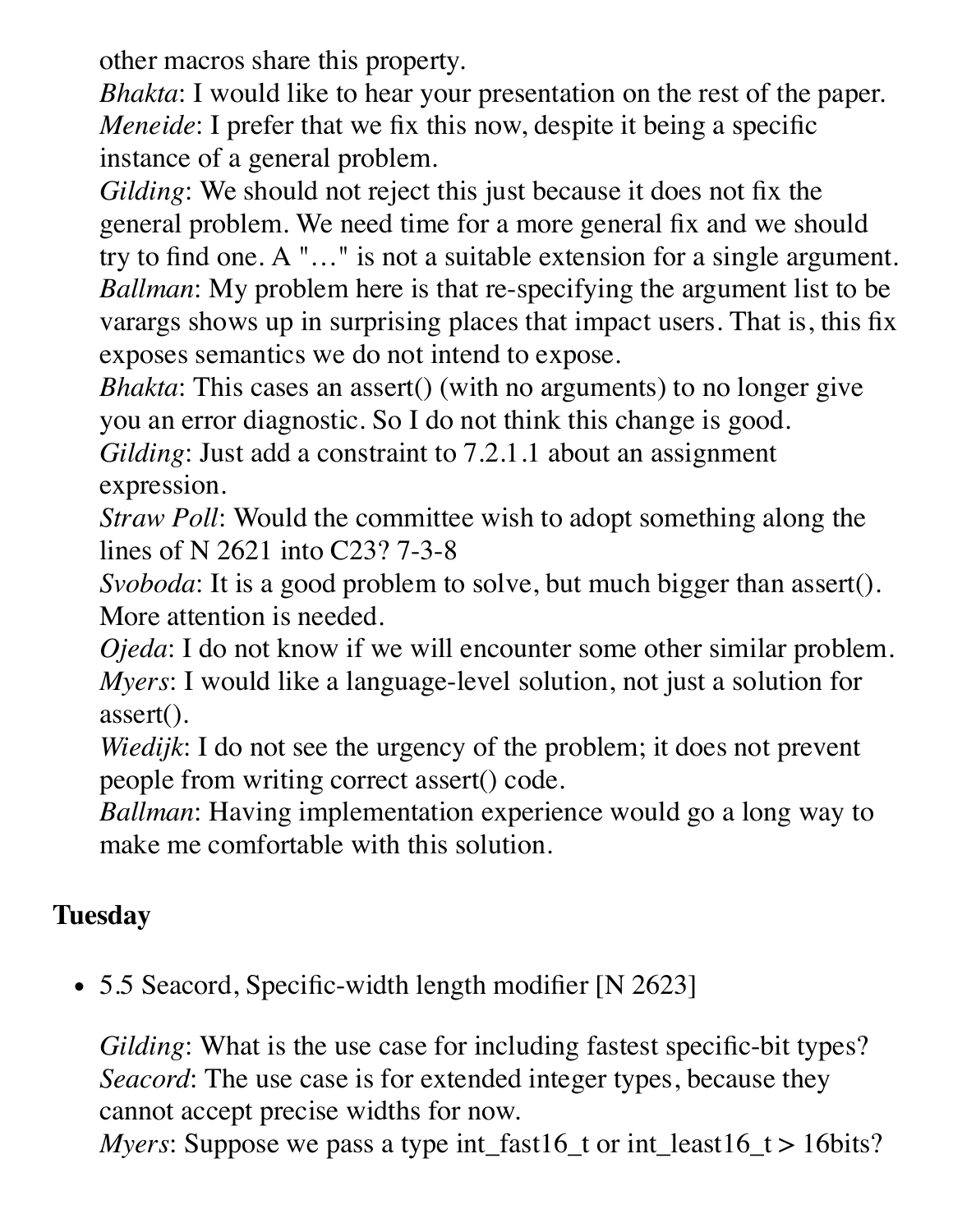Consistency says we should only convert the value passed to the corresponding type (int\_fast16\_t) The wording says "shall be converted to N bits" when it says "shall be converted to the unpromoted type".

*Seacord*: Agreed, this wording is faulty.

*Hoffner*: If you do not know the exact storage size you cannot tell it how many bits to read.

*Seacord*: If the format conversion specifier uniquely identifies the type being passed, then the library implementation will know how many bytes of storage are needed to represent the type. The conversion specifier is meant to match the type, not be a cast.

*Ballman*: If the fast type is 16 bits and underlying type is 32 bits, what's wrong with the wording?

*Seacord*: Each of these types (fast/least) has an actual size and on a platform, users expect to use all the values of the underlying type, and that is what should be printed by these functions.

*Myers*: The reason we have "shall be converted to" wording: If you pass a short to %hd, the value is going to remain in the value.

But what happens if you use %hd but you pass an int (not a promoted short)?

*Gustedt*: You should really take the wider type. The valid values of the wider type could have undefined behavior when seen by the printf() function.

*Krause*: I prefer converting back to unpromoted type. Do we really need a new paper? s/shall be converted to N bits/shall be converted to an unpromoted type/;

*Seacord*: I will make that change and present an update later this week. *Keaton*: Agreed.

• 5.6 Ballman, Digit separators (updates N 2606) [N 2626]

*Svoboda*: Are there really no constraints on the 's? So both 123'456'789 vs 123'456'78? are permissable?

*Ballman*: Yes, they are unconstrained except that you must start with a digit.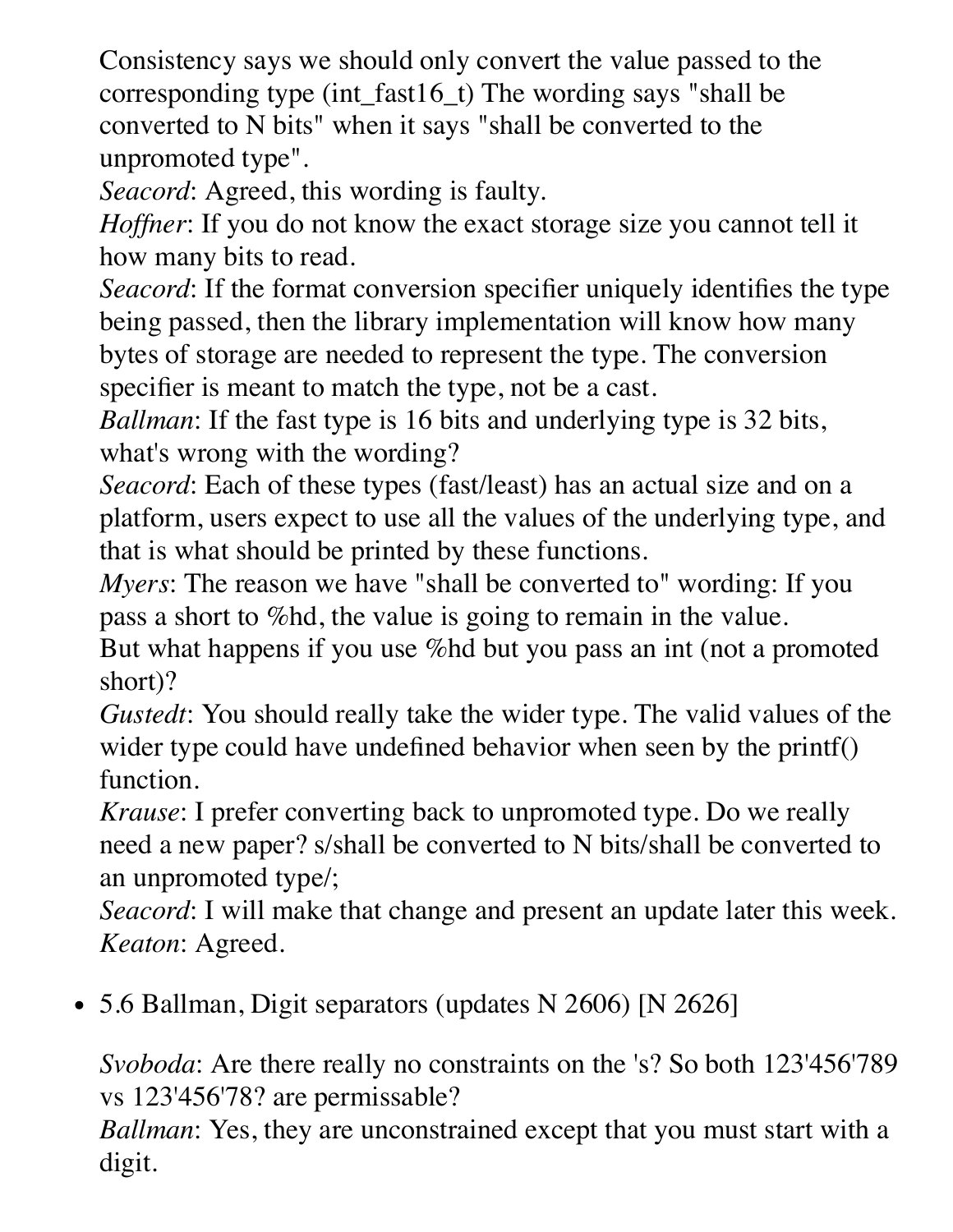*Wunsch*: Is it permitted to have the ' after an initial "0x"? Perhaps negative examples would be allowed?

*Krause*: I do not want to see too many examples.

*Myers*: In the syntax for pp-number, you are saying that a separator cannot be followed by a universal character name. Your syntax is consistent with C++. Why can C++ have non-digits after a separator? *Ballman*: I do not know why.

*Straw Poll*: Does the committee wish to adopt N 2626 with editorial changes into C23? 17-1-0 it goes in

• 5.7 Svoboda, Towards Integer Safety (updated from Oct meeting) [N 2629]

*Svoboda*: Most recent update:

- Updated after Myers's comments on normative wording
- Safe ints now apply to everything other than bool, plain char, and enum
- Specified that the result must be a modifiable 1-value

*Svoboda*: Next set, top three changes are the major ones:

- Usual arithmetic conversions section is biggest clarification that the new types follow the behavior of the C builtin types
- Agreed to change to a new header rather than put this in stdlib.h
- Switched the meaning of the flag to match GCC's existing practice remaining changes are not controversial.

*Bhakta*: Process question: with regard to the timing of updates, this update was released after the paper; are we allowing late or last-minute updates? Reviewers need time to look at documents.

*Keaton*: Two issues: 1: Usually discussing updated versions of papers is OK. 2: The two week rule applies. This paper was published less than two weeks ago so it is now OK to object. ISO allows updates up to two weeks before publication.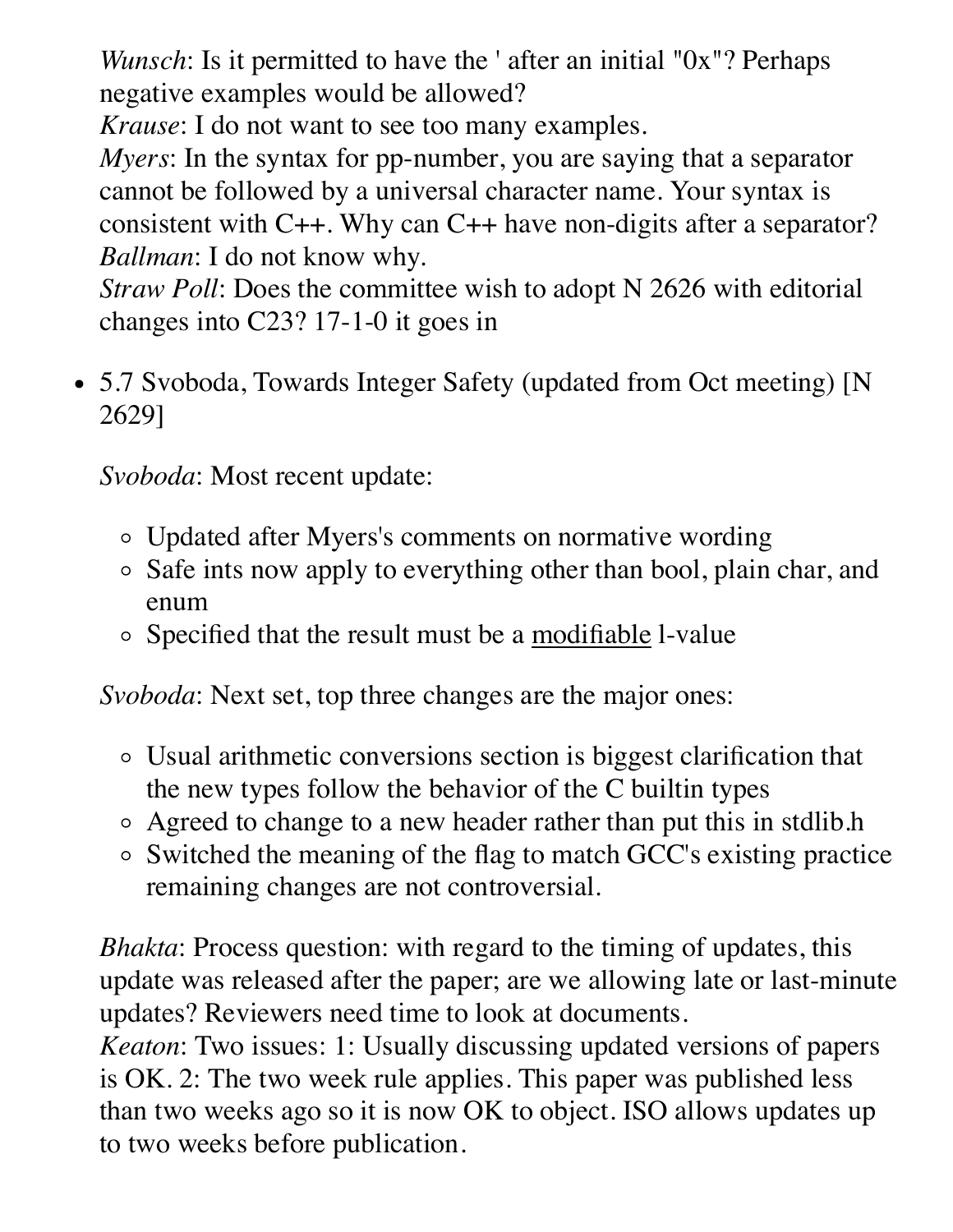*Bhakta*: So how late is allowed?

*Keaton*: Two weeks before. So we can discuss the update, but will not if you want to object.

*Bhakta*: I want to discuss the content but am mindful that we need time to review.

*Keaton*: There is similar reasoning to the agreed homework item for Seacord.

*Bhakta*: Let's discuss the content but defer the straw poll? Compromise?

*Keaton*: This is a great compromise. OK to vote on Friday? *Bhakta*: Yes.

*Svoboda*: (page 7) arithmetic conversions - a question from October was how these are handled in operands. Only example a3 gets it right. This is a problem shared with the builtin operators.

GCC uses infinite precision for the operation, and knows the size of the result, no implicit conversions apply to the operation. We use the same wording as GCC and get the correct behavior.

Using the two-argument form results in a compile-time error because the strongly-typed result cannot assign to the wider result.

We changed how the normative text works "under the hood",

importing the wording from GCC because it is already correct.

The example with nested builtin arithmetic operations is still not magically self-fixing (and would not be with GCC)

The largest change was adding the virtual infinite precision type.

*Krause*: are a and b both integer types or arithmetic? And should this be mandatory for freestanding implementations?

*Svoboda*: This is answered by paragraph 3 which specifies integer types. What do you mean by freestanding?

*Krause*: It is defined in the Standard. A freestanding implementation does not need to provide everything a hosted implementation does. Is this in the list of optional features?

*Krause*: a and b are referred to as objects of integer type in paragraphs 1 and 2, but as types in paragraph 3.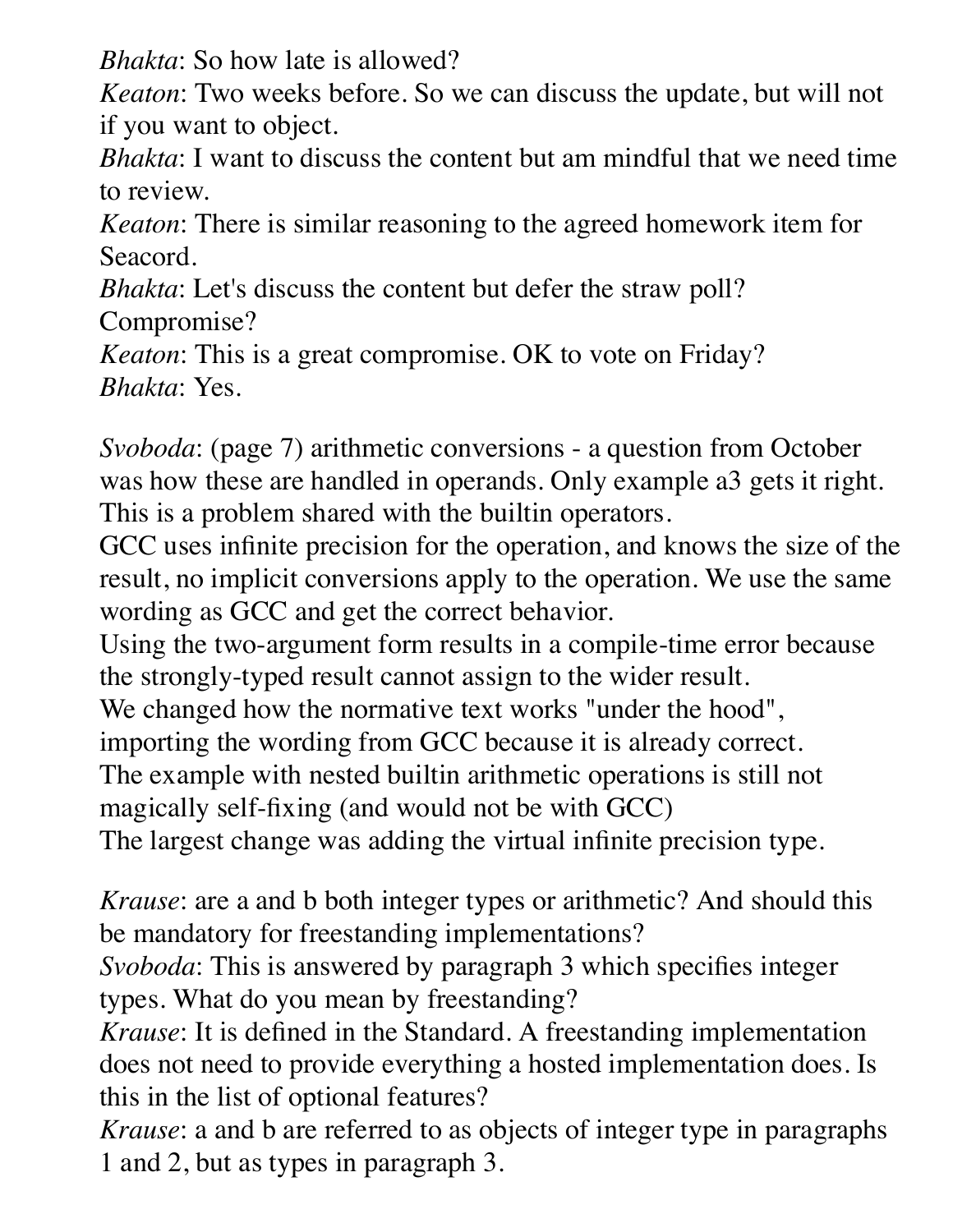*Keaton*: They contain values of integer type.

*Svoboda*: This change needs to be duplicated throughout the document. I prefer wording that just refers to type2 and type3 rather than a and b. I had not considered the freestanding question. This needs a separate CR.

*Gustedt*: More generally the wording is improper; you cannot use "must". "In other words" is wrong, text should either be normative or non-normative and should be in a footnote if not.

Should there be a constraint on type2 and type3?

*Svoboda*: I will change to "shall be".

*Gustedt*: That makes it undefined behavior, we would need a Constraints section. We should type check these if we can do so. *Gilding*: Do we expect this feature to be implemented inline with single/few instructions, or do we expect it to need a support library like GMP? Needing a backing library makes it "obviously" unsuitable for freestanding.

*Svoboda*: This really depends on the platform and the optimizer. I would expect most operations to inline, but some might need more complicated flag checks.

*Myers*: Constraints are difficult to diagnose. Existing practice is <u>not</u> to use constraints in the library clause. Constraints require a diagnostic. *Svoboda*: I would really like type safety here. Is this difficult for any platform to enforce? The proof of concept implementation uses `\_Generic`; no compiler magic is needed.

*Myers*: Actually *Ceneric* may match enumerations when they're compatible to an integer type. It is very hard to rule them out perfectly. Some other things are easy to rule out (such as floating types). *Svoboda*: Some things can be constrained. Maybe leave some holes for the very imaginative expert user to uncover undefined behavior? *Banham*: Are the overflow flags for add and subtract equivalent to carry/borrow? Can we use this to implement wide accumulators? *Svoboda*: Yes, they are. You can implement e.g. a 128-bit add with this.

*Banham*: Should the text clarify this? *Svoboda*: In the normative text?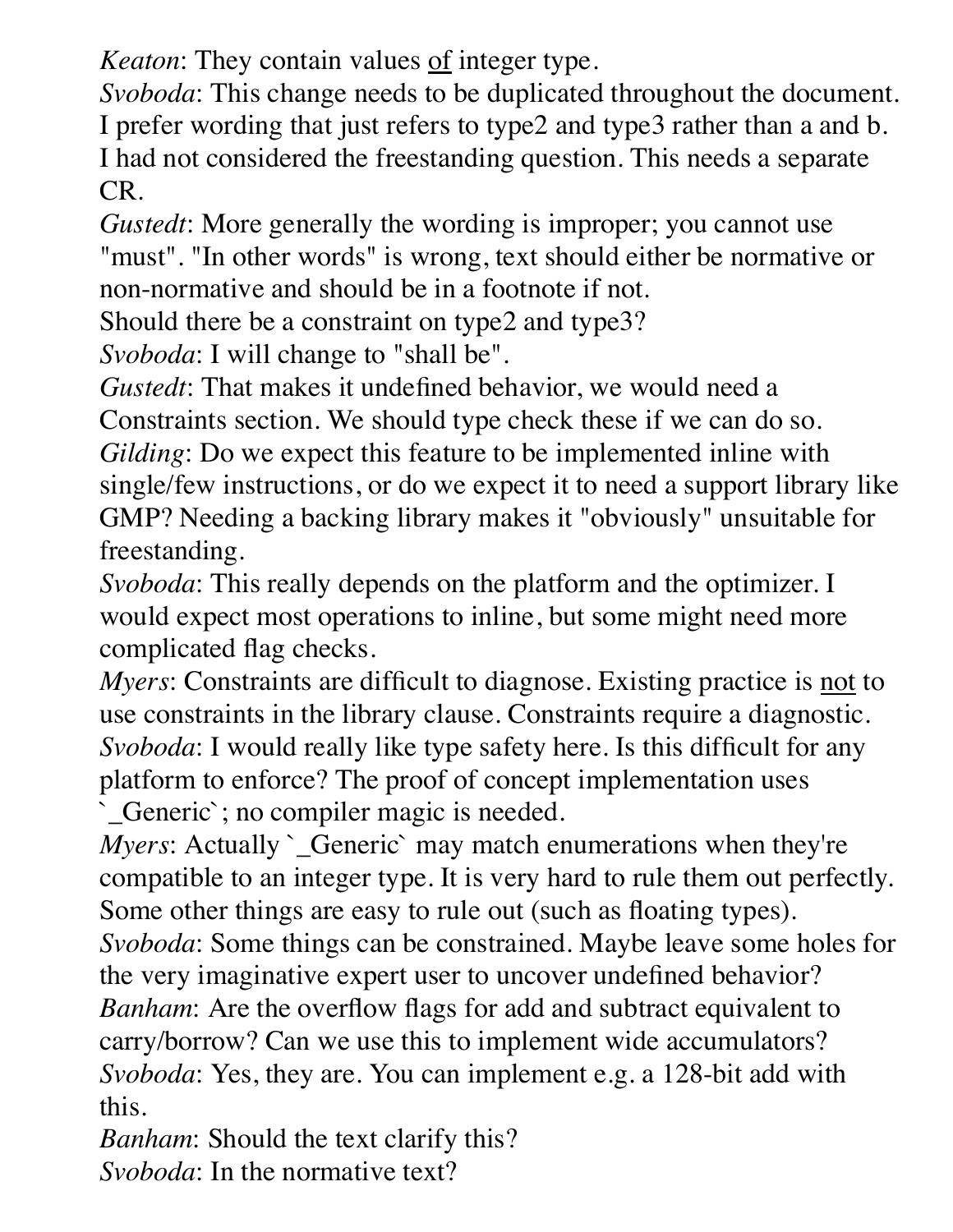*Banham*: e.g. the infinite precision earlier is not really infinite - it relies on status flags.

*Svoboda*: The Standard does not give creative examples, that's for tutorials.

*Banham*: Generics can set the precision of the result to the precision of the output type.

*Svoboda*: This has problems if the result type is smaller than the operands. The wording taken from GCC avoids these kinds of problems. Overflow flags are not really "in" C. Are you asking for clarity about the "infinite" type?

*Banham*: I am concerned that this leaves room for implementor divergence.

*Gustedt*: With regard to constraints, we do not have them in the library, but we want to give the user more tools here to <u>avoid</u> undefined behavior, and it seems silly to introduce new, completely avoidable undefined behavior here. I would like something stronger to have the types constrained.

*Svoboda*: Are there any existing examples we can copy in the library? *Gustedt*: No.

*Bachmann*: Overflow and carry are not the same thing for signed integers. One cannot directly use them to implement multi-precision. *Svoboda*: I assume I would use two unsigned 64-bit integers to implement 128-bit math; one cannot use the checked 128-bit type if it does not exist on the platform as a builtin. If the platform does have it, then it should be added. Note that GCC's 128-bit integers do not support all builtin operations. "Overflow" has overloaded meaning… overflow for signed, carry for unsigned. We used the "inexact" flag to mean both here. Overflow is impossible with infinite value range, only on the cast back to the result type. Overflow is not used in the normative text for this reason.

*Keaton*: Trying to have this mean carry is a mistake…it has different meanings for signed and unsigned. It would be over-specification to talk about this in the normative text.

*Gilding*: tgmath.h also has the constraint problem; it uses undefined behavior. Is this precedent for the idea that adding constraints might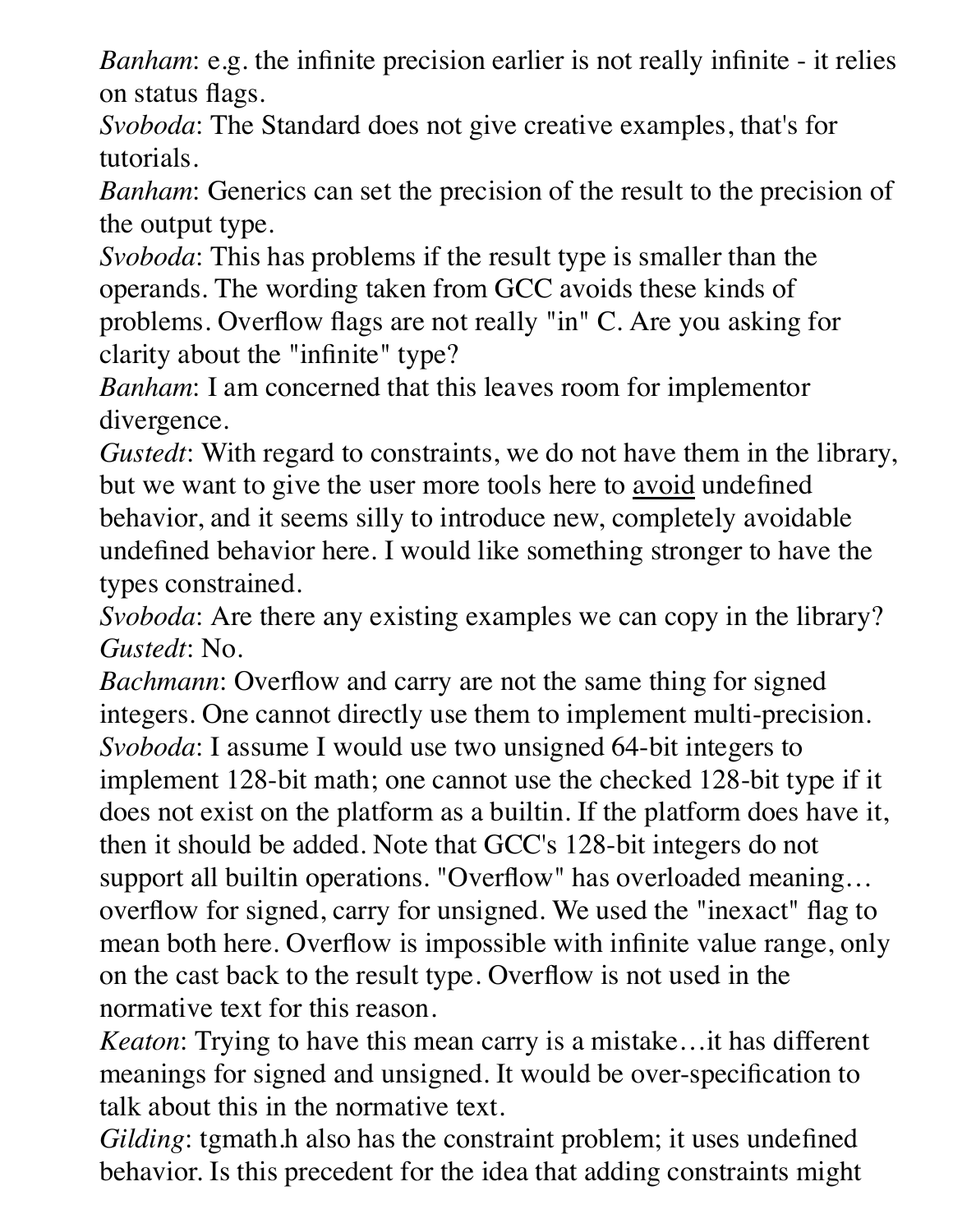improve the library section in general?

*Uecker*: Type-generic macros look like regular functions. Should not they be marked out as different?

*Svoboda*: I avoided that wording as I do not want the generic function issue to hold up progress on this library.

*Myers*: Undefined behavior in tgmath.h is also useful for extensions an implementation is free to also support complex extensions, such as complex functionality for a function that only specifies real arguments, or to convert the argument if not. There are reasonable interpretations of some operations. This is similar to "checked"…it can often be clear what the logical result of an operation may be and undefined behavior allows scope for it to be provided as an extension, rather than requiring a diagnostic.

*Bhakta*: I do know of implementations that extend the library like this this latitude is used. I do not want to backdoor constraints into the library section! We would need a separate paper for that. There are real use cases for a library to have macro implementations that take advantage of the undefined scope for extension. This idea is a radical change that would break implementations.

*Svoboda*: That would be a topic for a separate paper.

*Gustedt*: An alternative option would be to add a recommended practice note that the implementation should diagnose unsupported argument types.

*Keaton*: That has no bad implications for the rest of the library. *Svoboda*: Let us table the recommended practice. Need normative tweaks to the integer type wording. I will bring this back on Friday. *Keaton*: I am hearing significant objections to the idea of adding constraints to the library; so I recommend adding wording tweaks such as "shall" and bring this paper back later in the week.

*Seacord*: Procedural issue: Dan changes the document numbers only on weekends. If a new document number is needed mid-week (i.e. mid-meeting), you need to ask Keaton instead.

*Svoboda*: No vote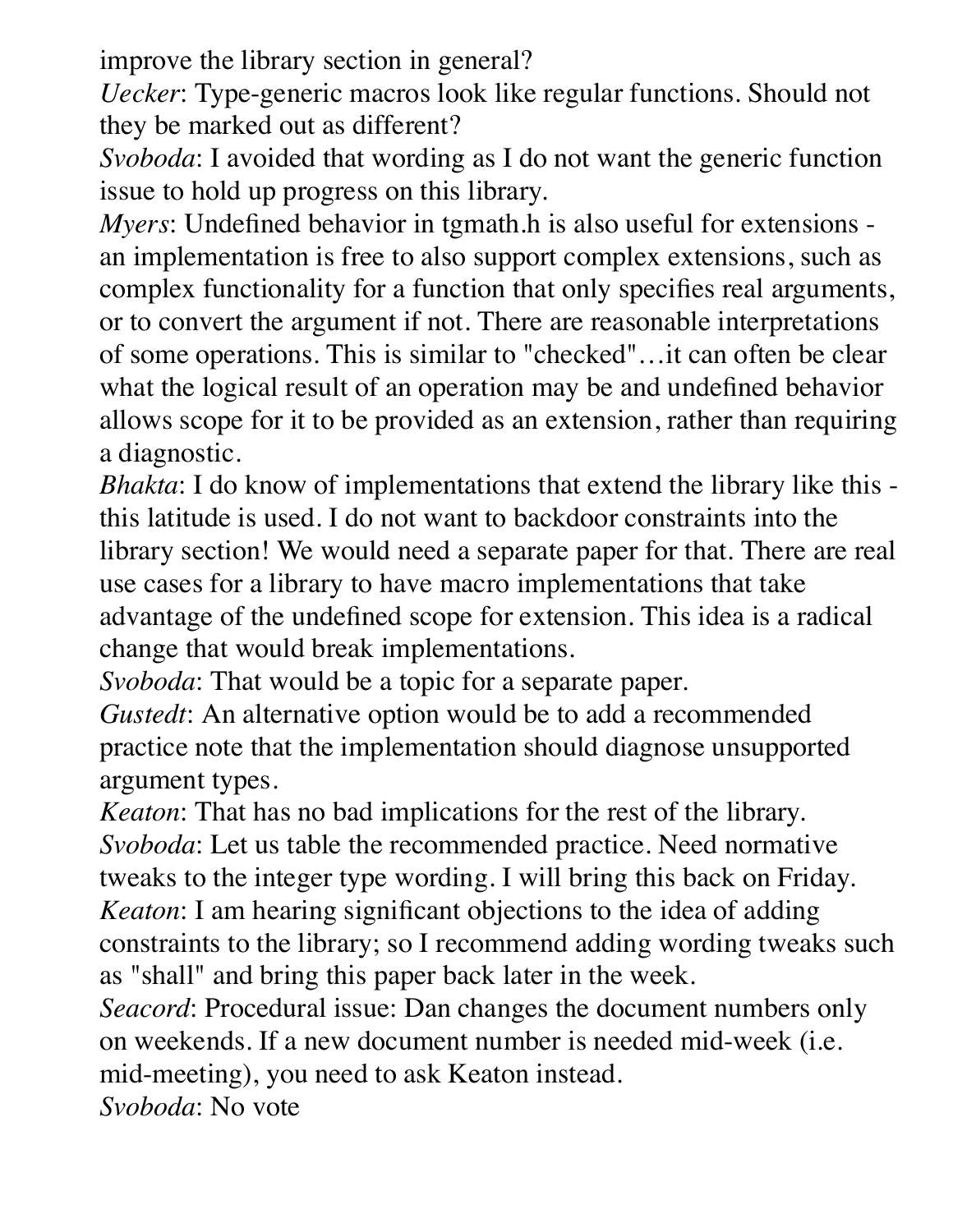5.8 Wunsch, C23 proposal: formatted input/output of binary integer numbers (rev. 3) [N 2630]

*Straw Poll:* Does the committee wish to adopt N 2630, without recommended practice, into C23? 13-0-1 passes *Krause*: Why do we not have "B" for binary I/O when we have uppercase 'X' for hexadecimal I/O? *Wunsch*: We do not need "B". The case difference is for digits that are letters, as hexadecimal has but binary does not. *Straw Poll*: Does the committee wish to adopt the "recommended practice" in N 2630 into C23? 13-2-3 passes

TODO 5.9 Ojeda, secure\_clear [N 2631] (1 hour)

*Tydeman*: Would making the parameter "s" be volatile help or not? *Ojeda*: I do not remember.

*Ballman*: Specifying "volatile" makes it unclear whether each byte is specified once only, or in a group. So SG22 elected not to recommend "volatile".

*Bachmann*: As for the signature, if it is called memset\_<suffix>, it would be nice to have the same arguments as memset(). Those who do not care about the "c" parameter can put in whatever they like. Those who do care can put in 0. So why have the "c" parameter?

*Voutilainen*: If the "c" parameter is removed, it becomes questionable whether memset\_explicit() is the right name.

*Gustedt*: Implementation-defined values would be written. Could these always be the same values for one call; could they repeat? Would stating "random" in the standard be allowed?

*Voutilainen*: The implementation would be allowed to write anything. *Gustedt*: That is the meaning of "unspecified".

*Voutilainen*: Implementations are still required to document what they do.

*Krause*: memset\_explicit() uses the same interface as memset(). This solves the problem at hand.

*Ballman*: I was in favor of the "c" parameter. But the SG22 meeting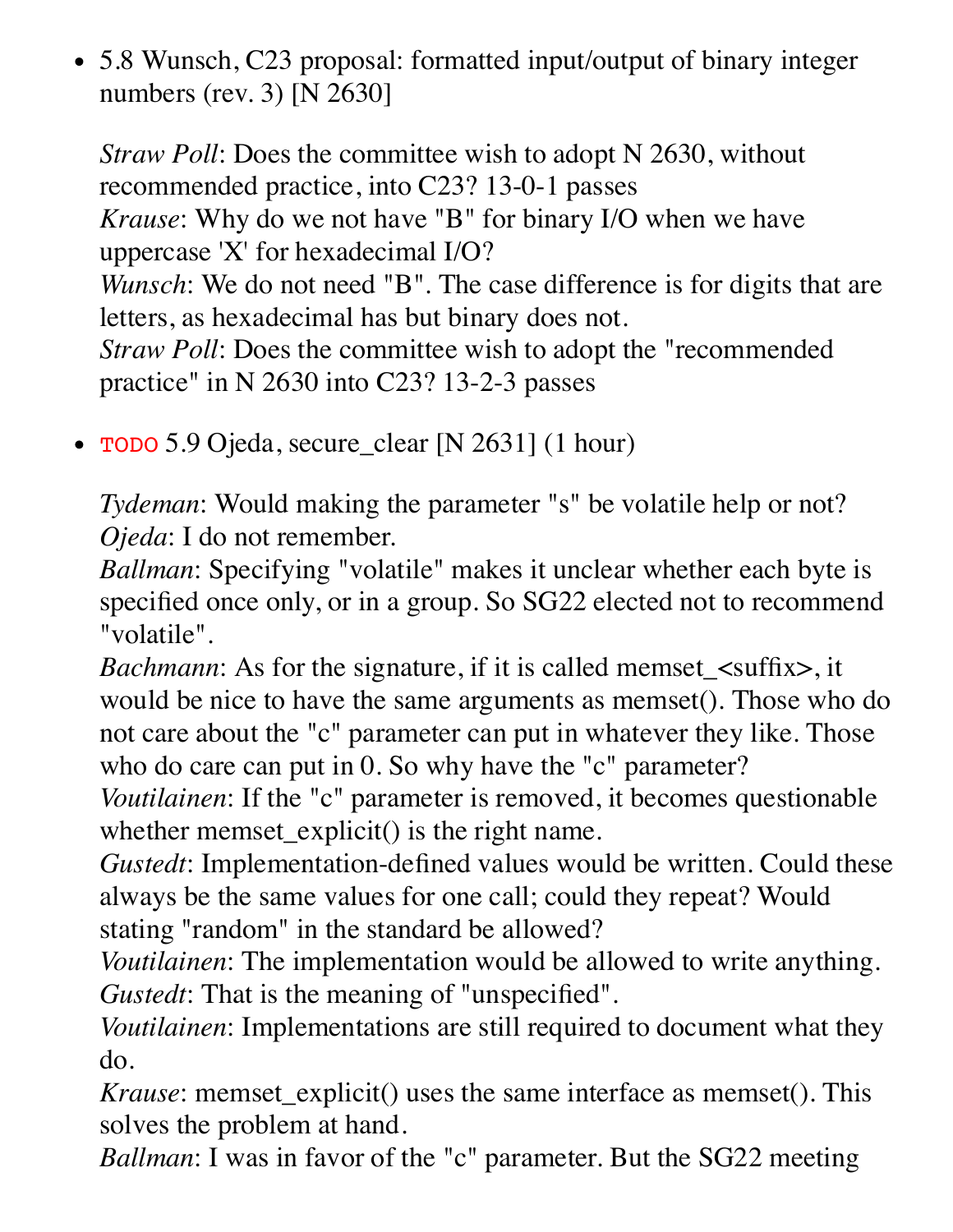makes me think it is a lie. We cannot describe the effects of the abstract machine. I think it makes sense to drop that parameter and allow implementations to write whatever they want.

*Voutilainen*: Writing 0's does solve the problem. Users would expect what they pass as "c" gets written. If you allow implementationdefined semantics, then just remove the parameter.

*Svoboda*: Platforms should not write whatever they want. They could write to<file://etc/password>.

*Voutilainen*: You need to trust your implementation to do reasonable things.

*Svoboda*: If I trusted my implementation, I would just stay with memset().

*Voutilainen*: memset\_explicit() is imperfect, you must have some trust in the platform.

*Svoboda*: Agreed. But if I'm using memset\_explicit() I have low trust and want more control over what gets written.

*Krause*: This is not the original problem I wanted to solve here. I just wanted to overwrite my old secret, but perhaps use the memory again later.

*Bachmann*: I agree with Uecker. If we choose to ignore "c", we have to change the signature. I am not in favor of changing the signature, and change the function name.

*Gilding*: An implementation might clear data but might not clear the secret, because it might have been copied or exist elsewhere.

*Svoboda*: Krause, if you want to keep your cleared memory around, memset() is good enough. Gilding, memset\_explicit() does not handle copies, (part of being unenforceable). We are only solving the part of the problem that we can.

*Krause*: There could be a delay between when memset explicit() is called and memory is cleared.

*Svoboda*: Yes, the paper does nothing to address timing or race condition issues.

*Straw Poll*: Does the committee wish to replace the "c" parameter with a specific value, from memset\_explicit() in N 2631? 4-8-11

*Straw Poll*: Does the committee wish to replace the "c" parameter with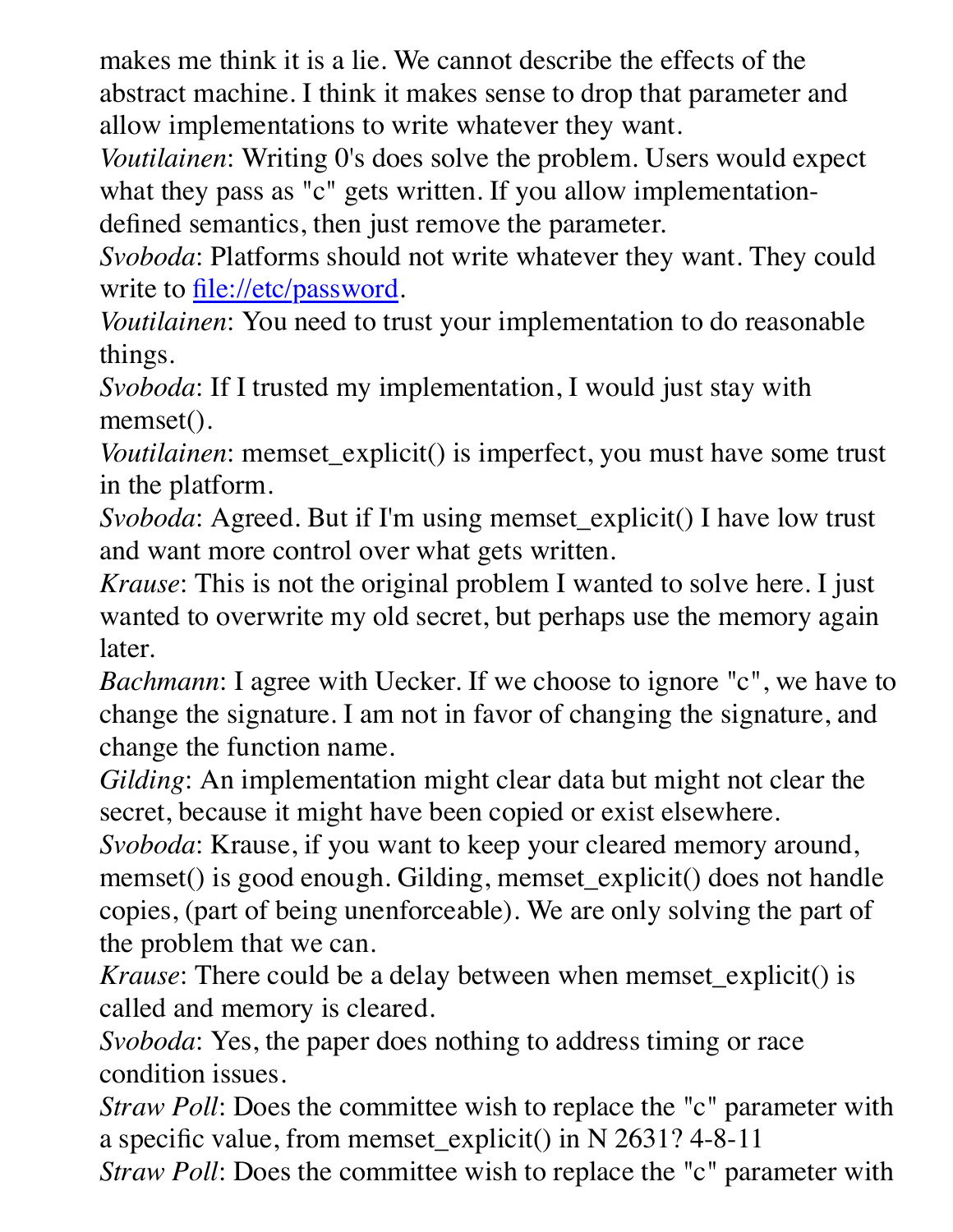"implementation-defined values" from memset\_explicit() in N 2631? 4-9-8

*Ojeda*: Does the committee wish to use Alternative 1 with implementation-defined semantics in N 2631?

*Bhakta*: You are asking "What this function does is implementationdefined".

*Gilding*: This gives implementations the latitude to keep the secret in caches, right?

*Ojeda*: Yes

*Voutilainen*: That would be the advantage of implementation-defined semantics.

*Gustedt*: All we can provide is intent. Implementations are allowed to document whether they clear a cache, but we cannot enforce that.

*Ojeda*: The idea was to require the implementation to document its behavior.

*Krause*: Yes, "implementation-defined" requires documenting its behavior.

*Ojeda*: In Alternative 2, "the implementation is encouraged to document its behavior".

*Keaton*: I suggest we vote on the three options suggested. You can produce revised options on Friday if you wish.

*Straw Poll:* Does the committee prefer Alternatives 1, 2, or 3 as is in N 2631? Alt  $1: 13$ Alt 2: 4 Alt 3: 0 Alternative 1 wins

*Voutilainen*: Alternative 2 would be problematic to apply to C++. *Bachmann*: We still have recommended practice. *Ojeda*: Do we still want the recommended practice? *Straw Poll*: Does the committee prefer removing the Recommended Practice section from Alternative 1 in N 2631? 15-0-7 passes *Bhakta*: What we voted with regard to freestanding before was just the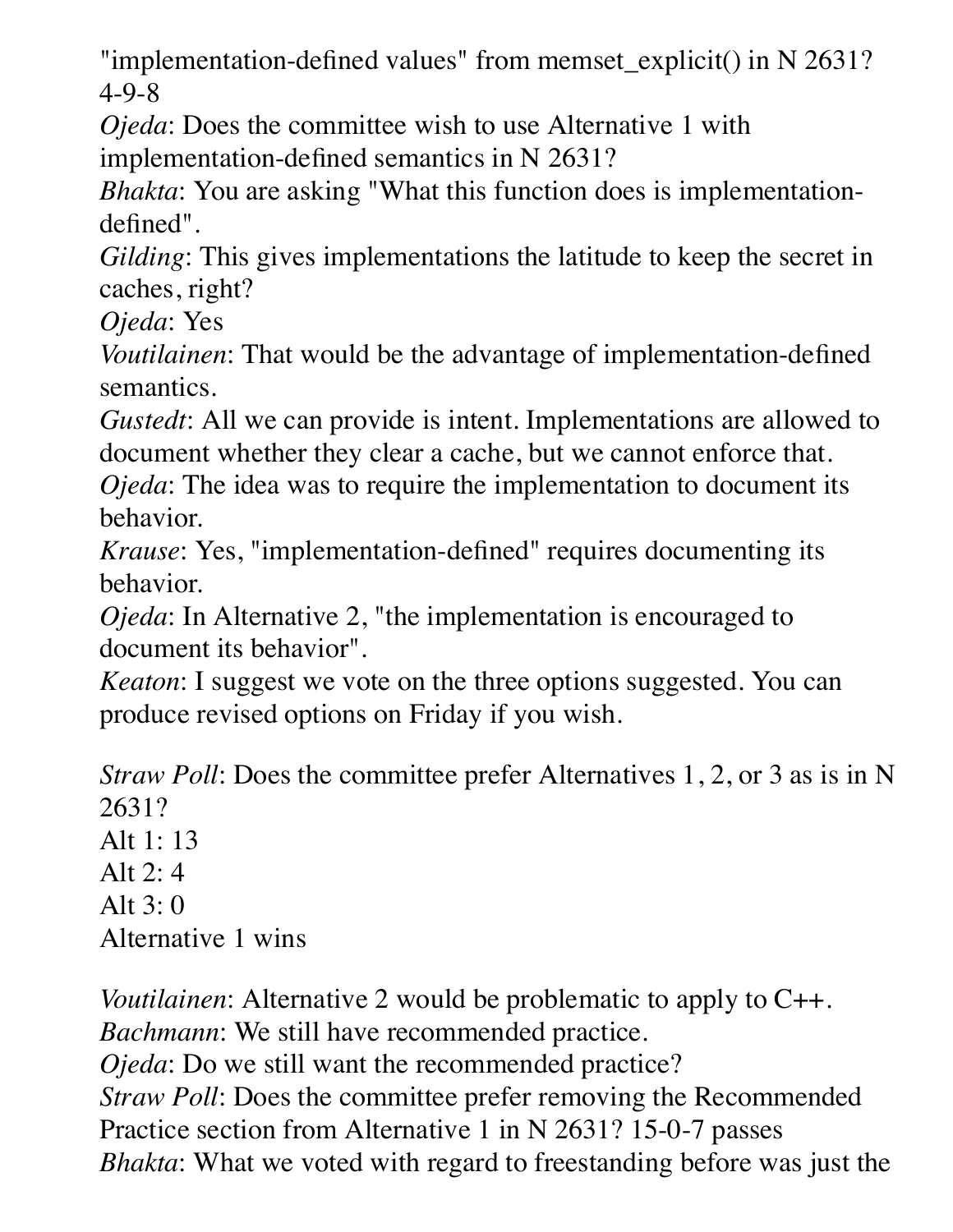functions, not to any functions added since the vote. *Straw Poll*: Does the committee prefer adding memset\_explicit() to the exception list in <string.h> freestanding implementations? 3-8-10 So memset\_explicit() is not added to the exception list and will be required in freestanding implementations.

### **Wednesday**

- 5.10 A Provenance-aware Memory Object Model for C
	- o Sewell, Introduction for discussion of N 2577, Working Draft Technical Specification [N 2624]
	- Sewell, Working Draft Technical Specification [N 2577]

*Gilding*: Is the upcoming vote a typical straw poll? (Yes!) *Straw Poll:* Does the committee wish to use N 2577 as the base document for TS 6010? 20-0-2

*Sewell*: Are there any reasons for the abstentions?

*Ballman*: No particular reason

*Bhakta*: I was waiting on feedback from someone else at IBM. *Sewell*: Please pass that feedback on to me as soon as you get it.

*Gilding*: We had some dissent at my company; some people view sub-object provenance as useful.

*Sewell*: Keaton, are we happy with a discussion without a paper at this point?

*Keaton*: It would be helpful to have a document at some point. Please summarize the discussion into a document.

*Svoboda*: This next document is not N-numbered, right? *Sewell*: Right. It is available at:

[https://htmlpreview.github.io/?https://github.com/C-memory](https://htmlpreview.github.io/?https://github.com/C-memory-object-model-study-group/c-mom-sg/blob/master/notes/built_doc/cmom-0006-2021-03-08-clarifying-uninitialised-reads-v5.html)object-model-study-group/c-mom-

sg/blob/master/notes/built\_doc/cmom-0006-2021-03-08 clarifying-uninitialised-reads-v5.html

*Gilding*: Trap representations apply to machines that might have "initialized" flags on memory.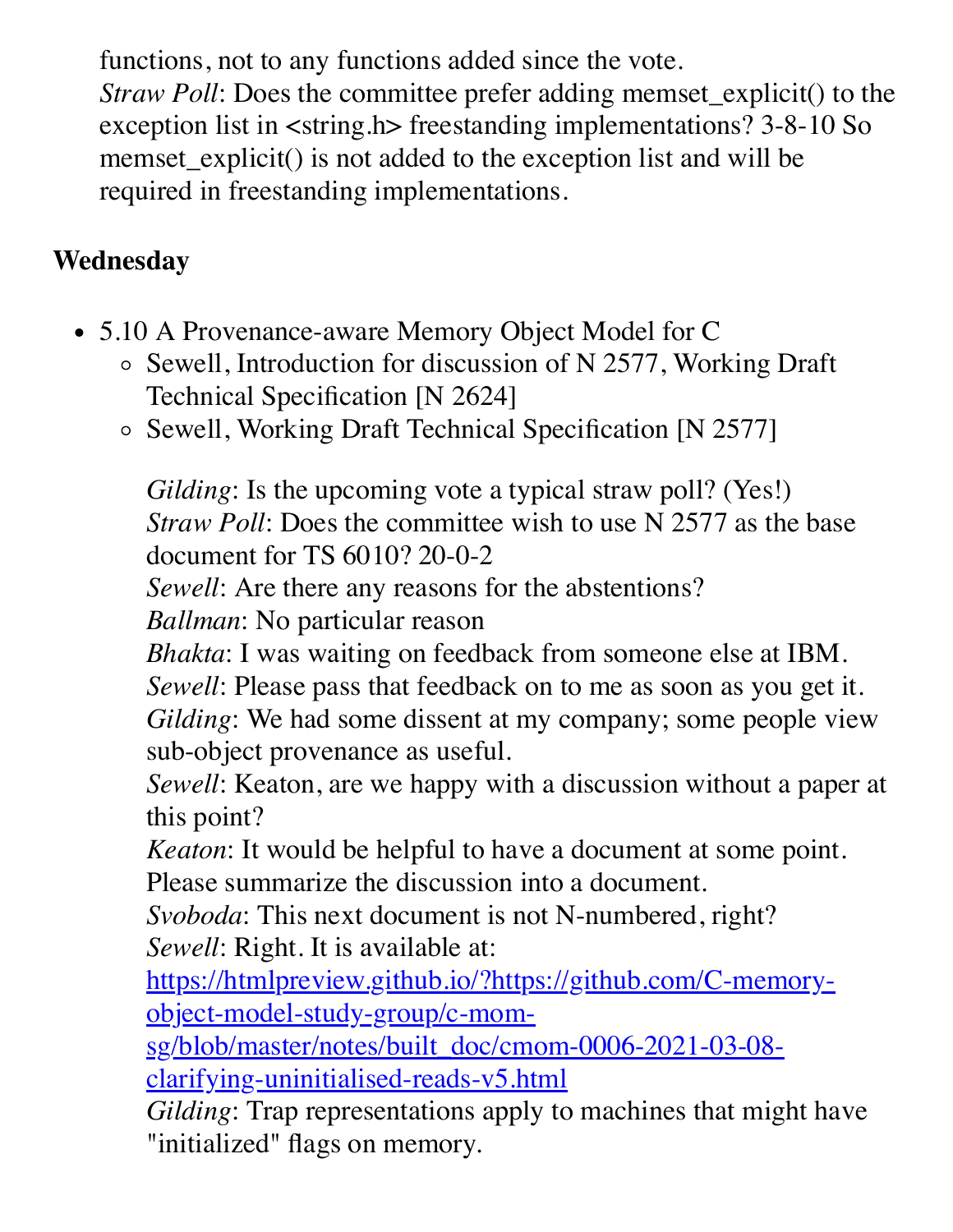*Seacord*: Trap representations have not worked out, and we would be better off without them. Most types do not have any trap representations. (e.g.: trapping on an uninitialized read). They raise questions of undefined behavior (based on trap representation vs. independent value). Perhaps we should acknowledge that trap representations are undefined behavior?

*Krause*: Hidden bits in the hardware can be used for trap representations.

*Svoboda*: Uninitialized reads is a case of bounded undefined behavior, according to Annex L. Also the standard allows all types to have trap representations **except** unsigned char.

*Gustedt*: The wording "trap representation" is not good for today. But the concept itself is still important for invalid bit configurations. For example extra bits on a bool will create

undefined behavior.

*Sewell*: Using a bad representation of type bool might result in arbitrary behavior.

*Gustedt*: GCC does that, sometimes it looks for the parity bit. So this makes your program completely inconsistent.

*Sewell*: So we need a concept akin to trap representations.

*Bhakta*: We do use trap representations in other types, but not integers. Do not get rid of trap representations in integers, they are a big part of C. We have a fixed-point type that uses trap representations. I disagree that trap representations are a mistake. *Sewell*: Are such trap representations undefined behavior if they are used rather than loaded?

*Bhakta*: No, we have several unused bits in our fixed-point type. The first bit is the sign, and other values are non-canonical. We let extra bits pass through, so we dont use them as trap representations, but our customers use them.

*Uecker*: I agree with Bhakta…we need trap representations. Unsigned char is not explicitly stated as non-trap representations. If integer types have trap representations, there are non-visible bits in the abstract machine. Many systems, such as valgrind, will use non-visible bits for housekeeping, these can also be trap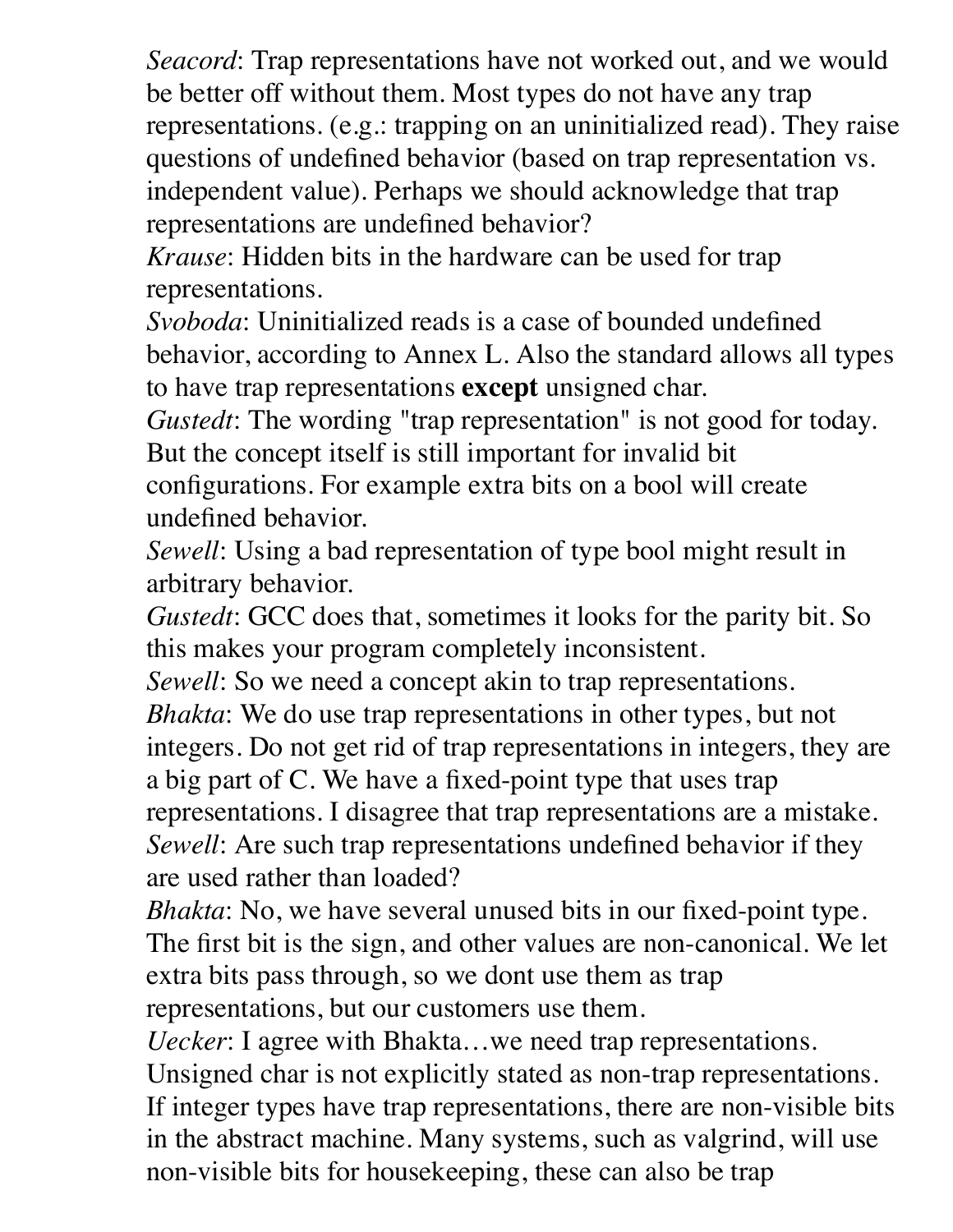representations.

*Seacord*: The purpose of trap representations was to detect uninitialized reads. If all values cannot have trap representations, that defeats this purpose.

*Sewell*: I disagree that was the purpose of trap representations. The purpose was to identify bit patterns that do not represent valid values.

*Seacord*: Clearly bool has trap representations since it takes a byte. Reading a bool never causes a trap, then that value causes undefined behavior.

*Gustedt*: What trap representation means today is not a good name for the feature. What we need now is "incorrect bit pattern for this type", which is today's trap representation.

*Seacord*: My big problem is that trap representations lead to the notion that any read can be undefined behavior.

*Uecker*: We need something that indicates invalid values (for object types). What we have in the standard makes sense. Trying to describe behavior for trap representations is a huge can of worms.

*Sewell*: We should look at instances of "unspecified value" in the standard as well before moving on.

*Keaton*: There are two reasons we had trap representations: 1: to support hardware, 2: the language-independent arithmetic standard included traps. There was a big ISO push for standards to reference each other. There is no longer this pressure, so we can revise Annex H to no longer support traps.

*Svoboda*: s6.2.6.1p5 says: "Certain object representations need not represent a value of the object type. If the stored value of an object has such a representation and is read by an lvalue expression that does not have character type, the behavior is undefined. If such a representation is produced by a side effect that modifies all or any part of the object by an lvalue expression that does not have character type, the behavior is undefined. Such a representation is called a trap representation."

*Goldblatt*: Undefined behavior and trap representations can be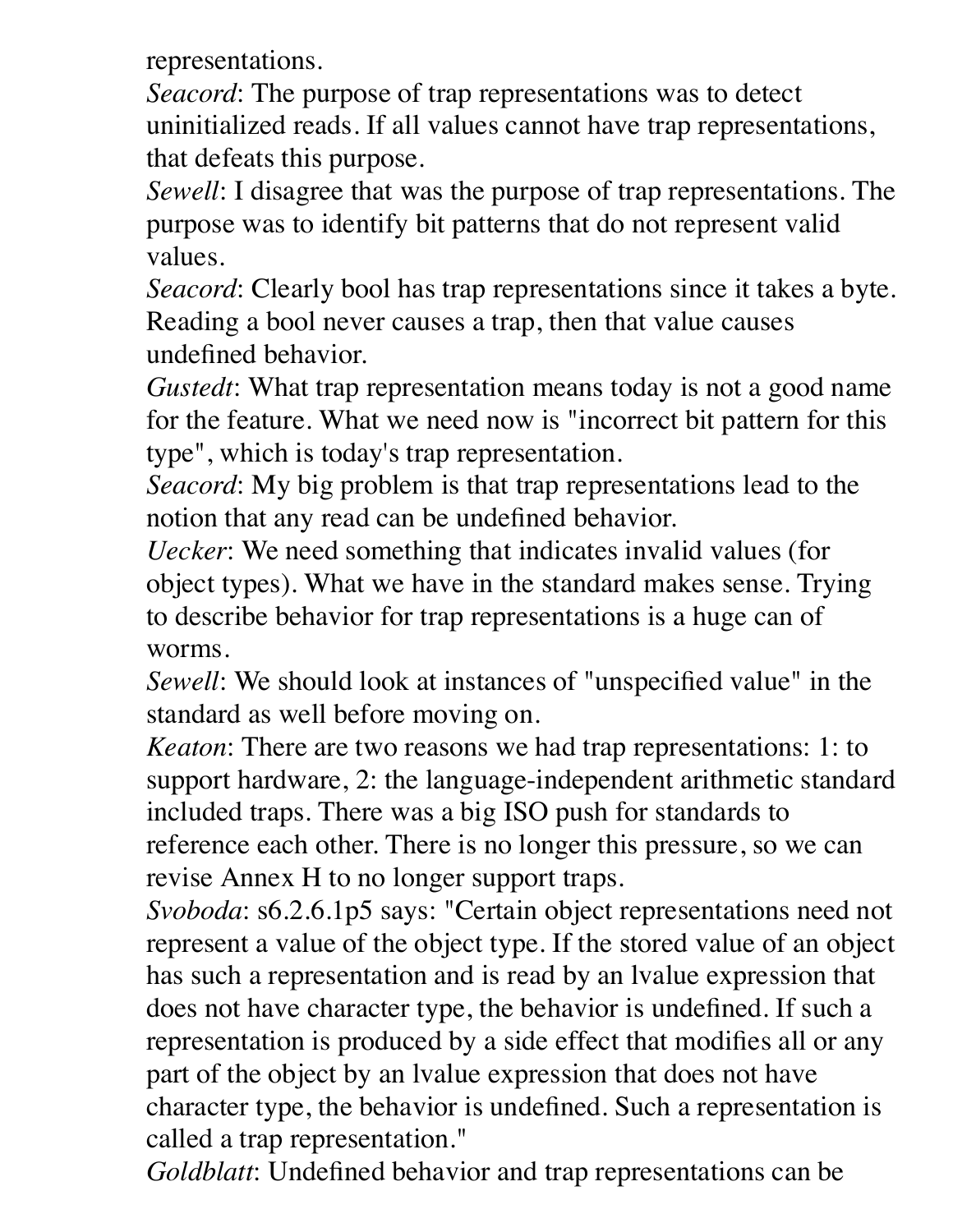used for debug checking, a la valgrind or Clang's Undefined Behavior Sanitizer (UBSan). It would be good to get feedback from these tools. These tools issue warnings at time of uninitialized value load. If the load becomes allowed, we would need to defer warnings to later, when a load gets used. *Gilding*: That sounds like two concepts in trap representation: "trap object state" vs. "non-value representation". Perhaps we should separate them?

*Sewell*: I agree, although discussing unspecified values should help. People seem happy that we might revisit trap representations and perhaps change terminology. There are some cases for some types where hardware must be allowed to trap on load.

*Svoboda*: How can the 2nd code example be undefined behavior if it has no trap representations?

*Gustedt*: The int can be stored in a register that has a trap state. *Svoboda*: …which would be outside the int, which has no trap representations.

*Keaton*: Myers posted a link to DR330 which addresses this. Clarification: This is about the IA64 bits

*Sewell*: I would guess that Martin Sebor says this is undefined behavior so I can get my compiler to report errors. But that is a heavy-handed mechanism of undefined behavior for error detection. We could say "either the compiler has to report this" or "I must get a reasonable unspecified value".

*Myers*: A key reason for undefined behavior is to allow the values to be unstable, perhaps due to compiler transformations.

*Sewell*: I am not hearing any defense of keeping the address-taken distinction. Maybe we can remove it?

*Uecker*: What is nice about the address-taken approach: We have ways to copy uninitialized objects through things like memcpy(), which is useful. These always require addresses.

*Sewell*: I see the same consistency.

*Keaton*: The reason for the address-taken wording was a committee compromise: support for the Nat flag. There is no other fundamental reason for the address-taken.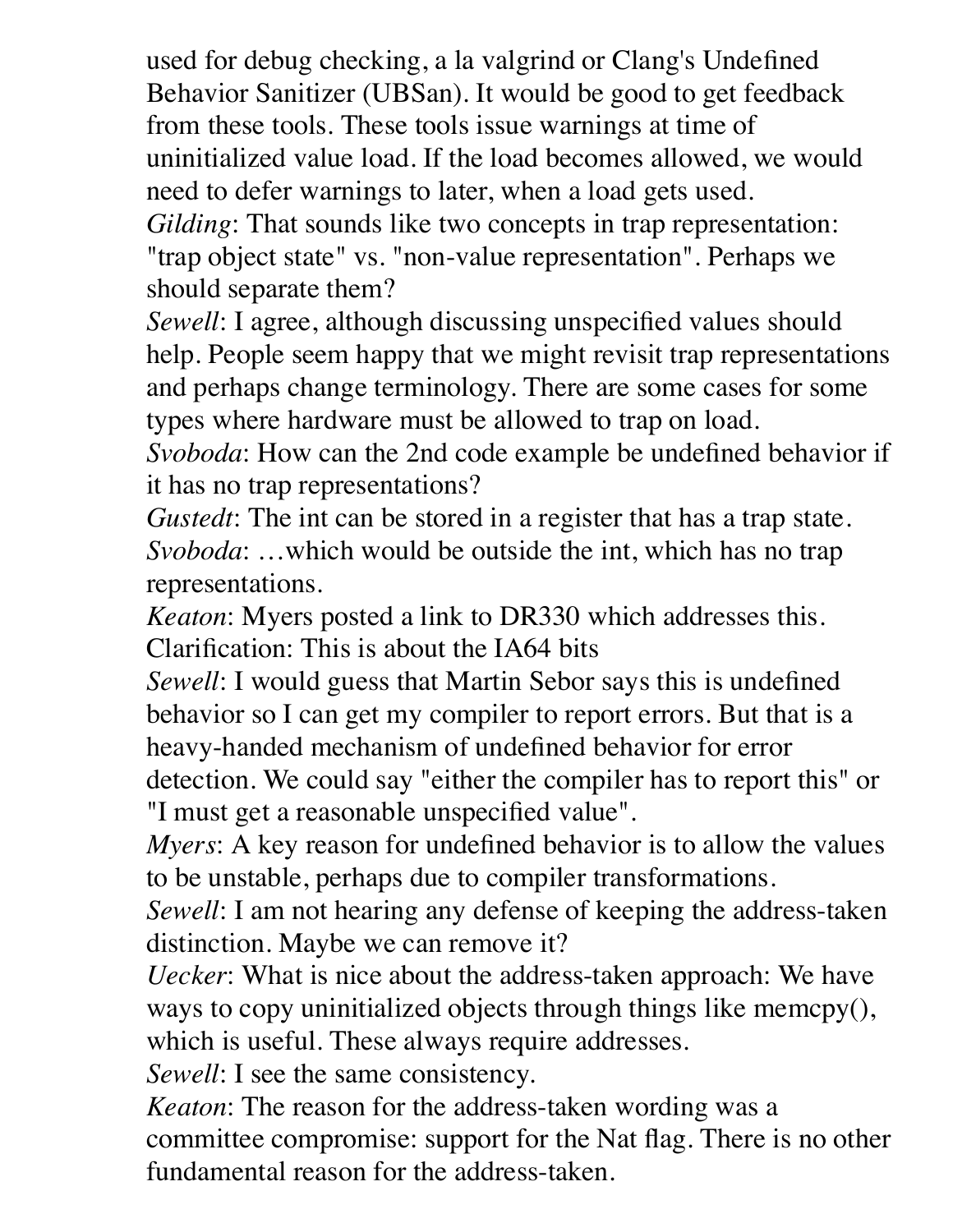*Sewell*: OK. Given the timing, how committed should we be to the NaT flag, since only one architecture did rely on it? *Svoboda*: What was the NaT flag?

*Keaton*: Reference from *Myers*: http://www.open-

[std.org/jtc1/sc22/wg14/www/docs/dr\\_338.htm wa](http://www.open-std.org/jtc1/sc22/wg14/www/docs/dr_338.htm)s the issue with IA64 NaT bits.

*Sewell*: Last question before the break: Should we make using uninitialized values undefined behavior across the board? *Krause*: Use cases of a software tool using hidden bits are

widespread (e.g.: valgrind, UBSan)

*Uecker*: I disagree with the last point on load vs. operating on uninitialized values. The error is in the load.

*Sewell*: It would be useful for a partially-initialized struct to yield useful initial values (while others are uninitialized). We need reads of character types (for memcpy()). Should we allow reads of noncharacter variables of types that have no traps?

*Bachmann*: We should allow copying characters because it is more efficient.

Weidijk: What is the difference between an initialized struct and a struct with initialized values? Is a value initialized if I write only some of the bits?

*Svoboda*: ISO C likens a struct to an array of chars, so reading a struct as array of chars is not undefined behavior. Reading as other types might be (depending on the type). Likewise, C++

constructors can throw exceptions, reading objects can have parse errors. So in my opinion, we cannot allow non-character reads, although specific implementations can allow it on types with no trap representations.

*Sewell*: Is it useful to allow non-struct non-character type reads of uninitialized variables?

*Uecker*: Non-character non-struct types should allow undefined behavior on reading.

*Sewell*: Should we make uninitialized reads of non-struct noncharacter as having defined behavior always? (3)

*Sewell*: Should we make uninitialized reads of non-struct non-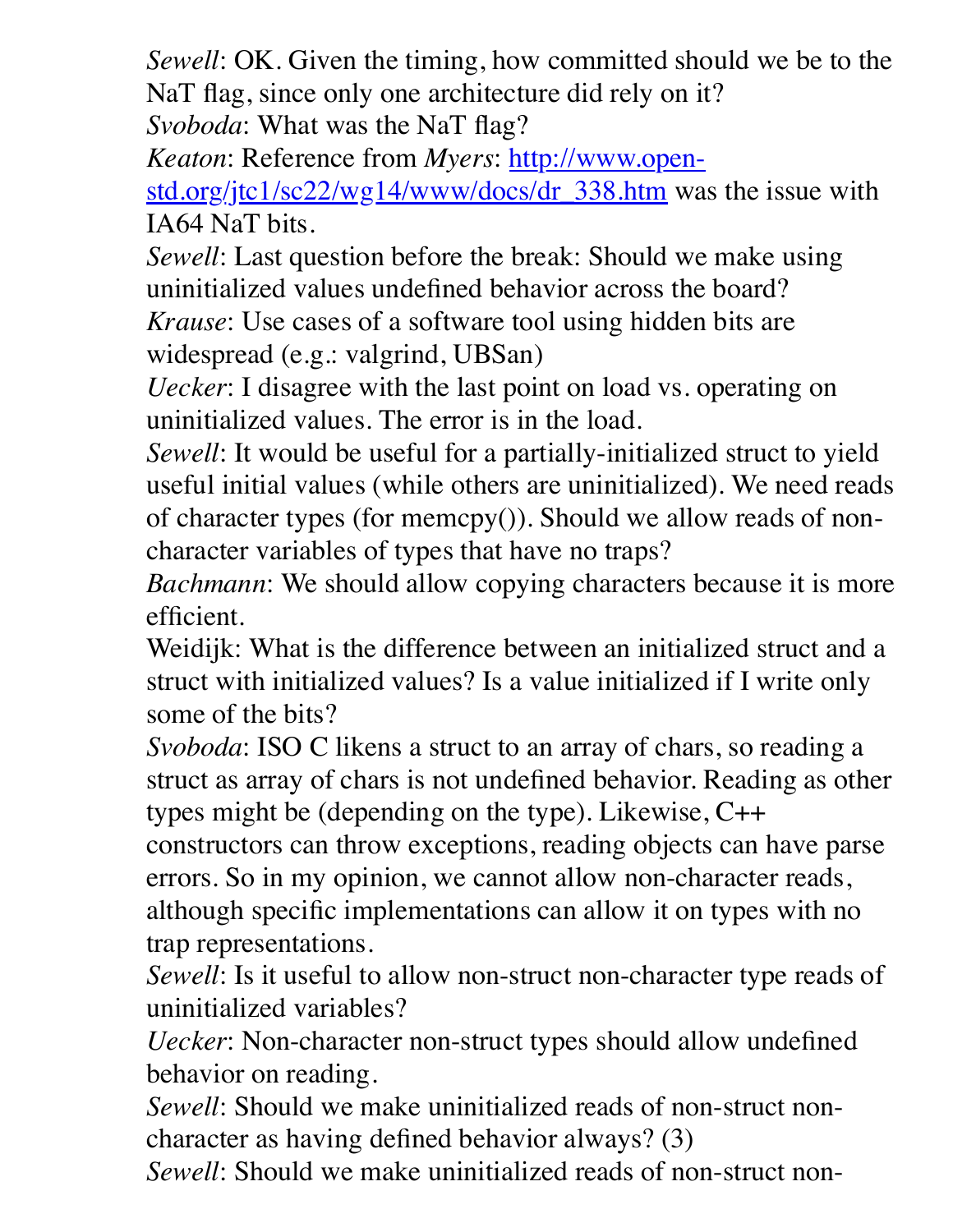character as having undefined behavior always? (10) *Sewell*: Interesting. Can anyone speak about C++ for this? *Ballman*: I do not feel comfortable discussing this. Perhaps you can ask Richard Smith or Jens Maurer.

*Sewell*: I would like to hear from those who prefer the alwaysdefined approach.

*Ballman*: I am not convinced by the "undefining" arguments. I prefer 'unspecified value'.

*Sewell*: Perhaps we should vote about making uninitialized reads of types that do not have trap representations as either being a compile-time error or unspecified value?

*Bhakta*: What are we voting on?

*Gilding*: I would prefer to allow that because of the valgrind case, and that is not enumerated by either of the options.

*Sewell*: For types that do not have trap representations, should we allow non-character types non-undefined behavior reads of uninitialized variables? For now consider only plain scalar variables.

- 1. always defined behavior, as an unspecified value (3)
- 2. at implementation's per-instance choice, either compile-time error or unspecified values (3)
- 3. always undefined behavior (12)
- 4. other (0)

If we choose 'always undefined behavior' we still need wobbly values for uninitialized character-type reads..

*Seacord*: I once had a discussion with Clark Nelson from Intel. Intel is fine with eliminating trap representations; we make them all undefined behavior.

*Uecker*: We should not eliminate trap representations. The question is when undefined behavior happens? *Goldblatt*: My vote on (3) is mainly about dynamic checkers (e.g.: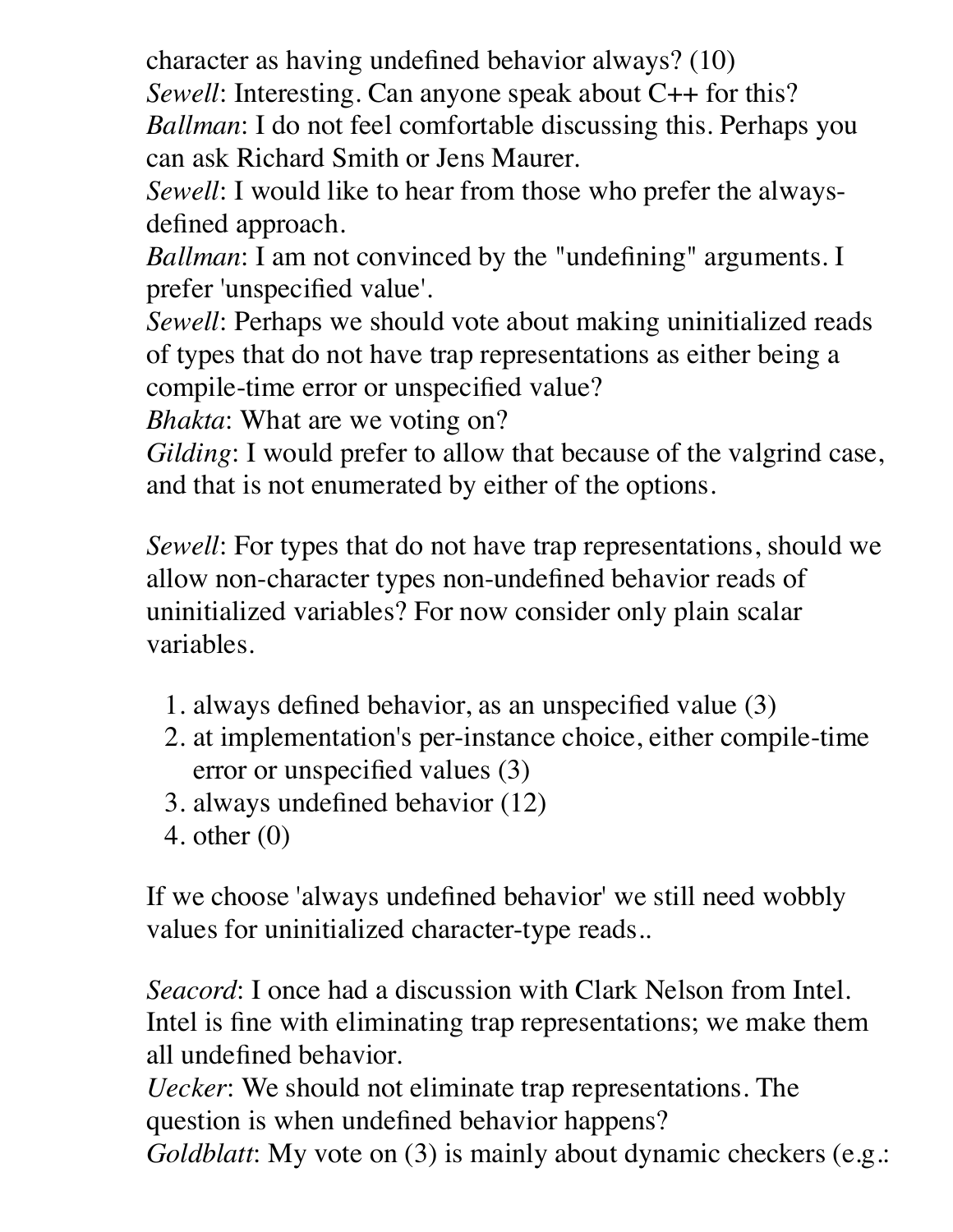valgrind). I would be interested in specifying what happens after an uninitialized value is read, because these checkers would need to handle those.

*Svoboda*: I prefer having trap representations. As indicated by Annex L, undefined behavior is a big monster that needs to be partitioned and tamed. So I prefer (2), it is the same for checkers as (3) unless the checker can infer your platform restrictions. *Ballman*: Runtime undefined behavior for everyone is a bigger problem; we want to deal with that without making it always undefined behavior. We may just need a better term (not "unspecified value" or "undefined behavior" or …)

*Uecker*: I prefer (2) because of the valgrind issue. In the past, some platforms use aggressive optimization, but that is a quality of implementation issue.

*Sewell*: Contracts (a la C++) are a massive additional feature.

*Keaton*: Annex L offered something between (1) and (2). It is conditionally normative. I still like Annex L but no

implementation has followed it. So people still are leaning towards undefined behavior, partially for optimization.

*Sewell*: Undefined behavior is certainly easiest.

*Keaton*: No customers have demanded Annex L sufficiently strongly.

*Gustedt*: Having an uninitialized scalar variable is indistinguishable from uninitialized memory in my opinion. Reading memory you get from malloc() should be undefined behavior.

*Sewell*: The abstract machine should make regions from malloc uninitialized.

*Svoboda*: The Sun tarball vulnerability caused uninitialized memory from malloc to be written to tarballs, when its contents was actually the <file://etc/passwd> file (back in the day when [file://Etc/passwd](file://etc/passwd) actually stored encrypted passwords). Sun fixed this by using calloc(), which zeroes newly-allocated memory, instead of malloc().

*Sewell*: That depends is whether an abstract machine considers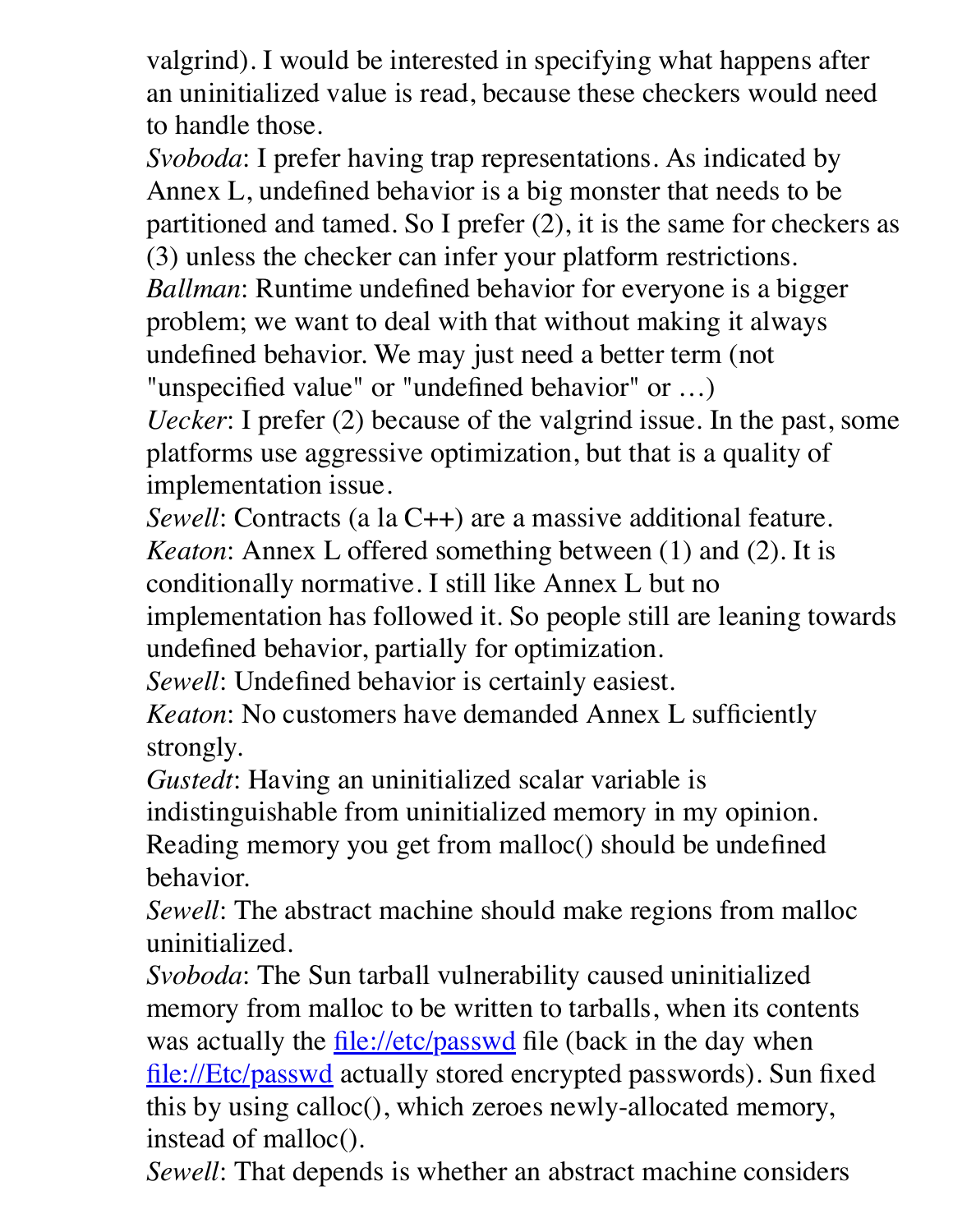values uninitialized.

*Svoboda*: Annex L is for developers, perhaps we need to sell it more (as a security tool)?

*Sewell*: If I was confident we wanted (3), we could do a paper based on that, but I am not.

*Bhakta*: The market has spoken in what it wants.

*Sewell*: I wonder what your customers would say if you offered them the "no undefined behavior" option?

*Bhakta*: Most compilers have minimize-undefined-behavior options.

*Svoboda*: I would like to see our vote on this poll in October. People are still thinking about it here.

*Uecker*: Why do people hate undefined behavior?

*Sewell*: It is clear that undefined behavior is a huge problem. Not handling it is an abdication on our part.

*Ojeda*: I always wanted a compiler flag to "initialize everything to  $0"$ .

*Ballman*: Undefined behavior is bad. Not because compilers take undefined behavior as a license, but because optimizers assume undefined behavior cannot happen and consequently screw up code. I do not think uninitialized values should be that big of a foot-gun.

*Keaton*: I tinkered with zero-initialization in LLVM, but internally it is possible to zero-initialize everything. In some cases it sped things up.

*Ojeda*: I now want the ability for a compiler to mark some variables as uninitialized, or with some value that we can use to indicate that memory is uninitialized.

*Uecker*: That is what Clang's Undefined Behavior Sanitizer (UBSan) does. If we remove undefined behavior, we should take care that these objectives can be met for different people.

*Bhakta*: Our users should not be nannied. It is more wrong for us to tell our customers that we know better.

*Gustedt*: There is a C++ effort to have variables initialized to 0, with an attribute to avoid initialization for specific variables. I have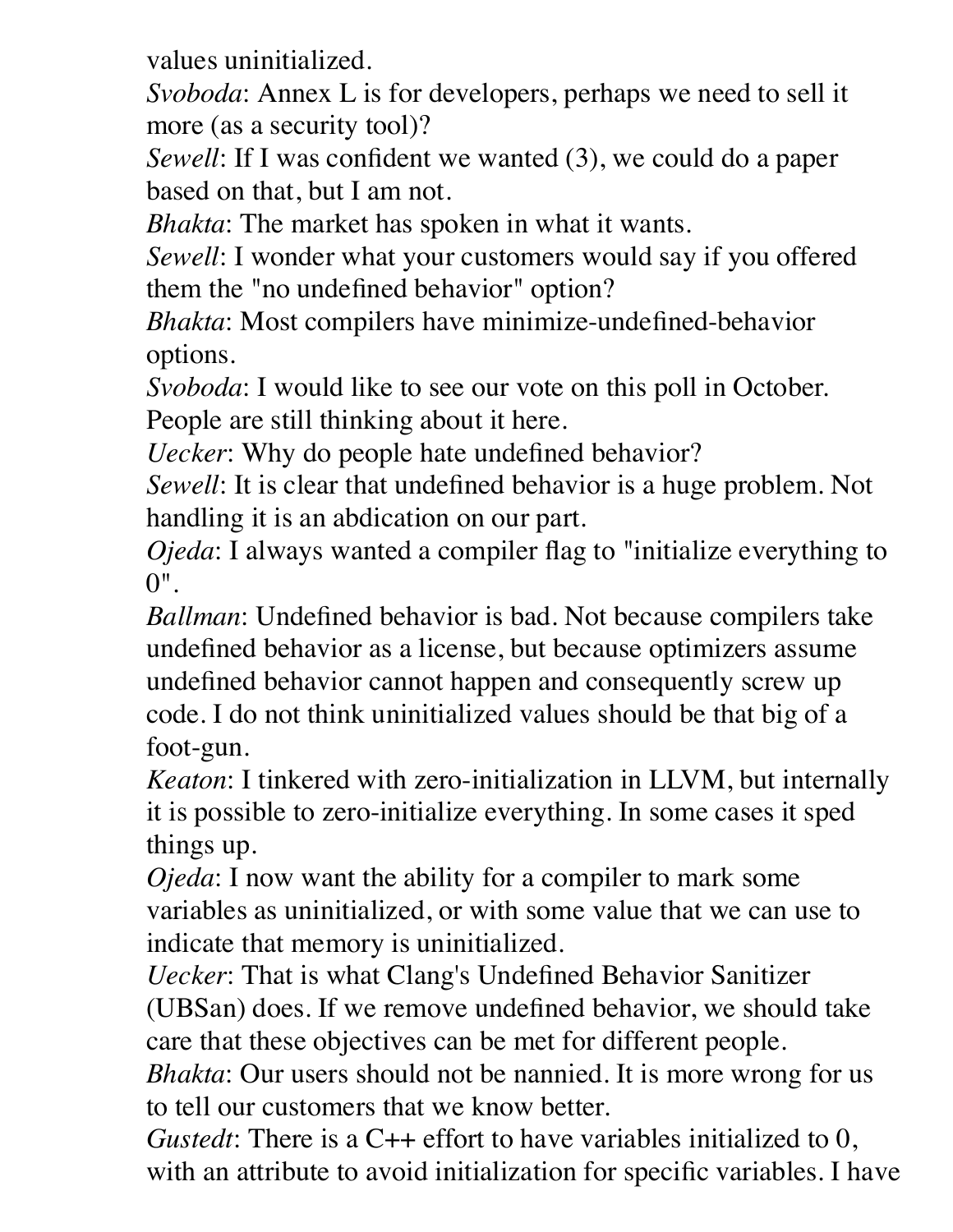added such an attribute to the core I have written. J.F. Bastien has made tests on that.

*Ballman*: GCC & Clang have command-line options that allows initializing all autovar-init functions, with an attribute listing exceptions. With regard to trusting the programmer, that is no longer part of our charter mandate. We should not get in the programmer's way.

*Seacord*: Two classes of vulnerabilities: One is code being optimized out; the other is encryption algorithms which treated uninitialized values as a form of entropy. Optimizing that out weakened the encryption significantly.

*Krause*: I dislike requiring an attribute for code that use to work but breaks now.

*Sewell*: I would like to re-ask our previous poll question, but with a bit of tweaking.

*Svoboda*: I would like (2) but documented (so it is implementation-defined behavior).

*Sewell*: The platform cannot say what happens in every case. *Meneide*: "Implementation-defined" means the implementation documents its strategy, not what happens in every case.

*Sewell*: Poll: For types that do not have trap representations, should we allow non-character reads of uninitialized variables? For now consider only plain scalar variables.

- 1. always defined behavior, as an unspecified value ()
- 2. at implementation's per-instance choice, either a compile-time error or a non-silent runtime error or an unspecified values (8)
- 3. always undefined behavior (10)
- 4. other (0)

## **Thursday**

• 5.11 Gustedt, Improve type generic programming [N 2638]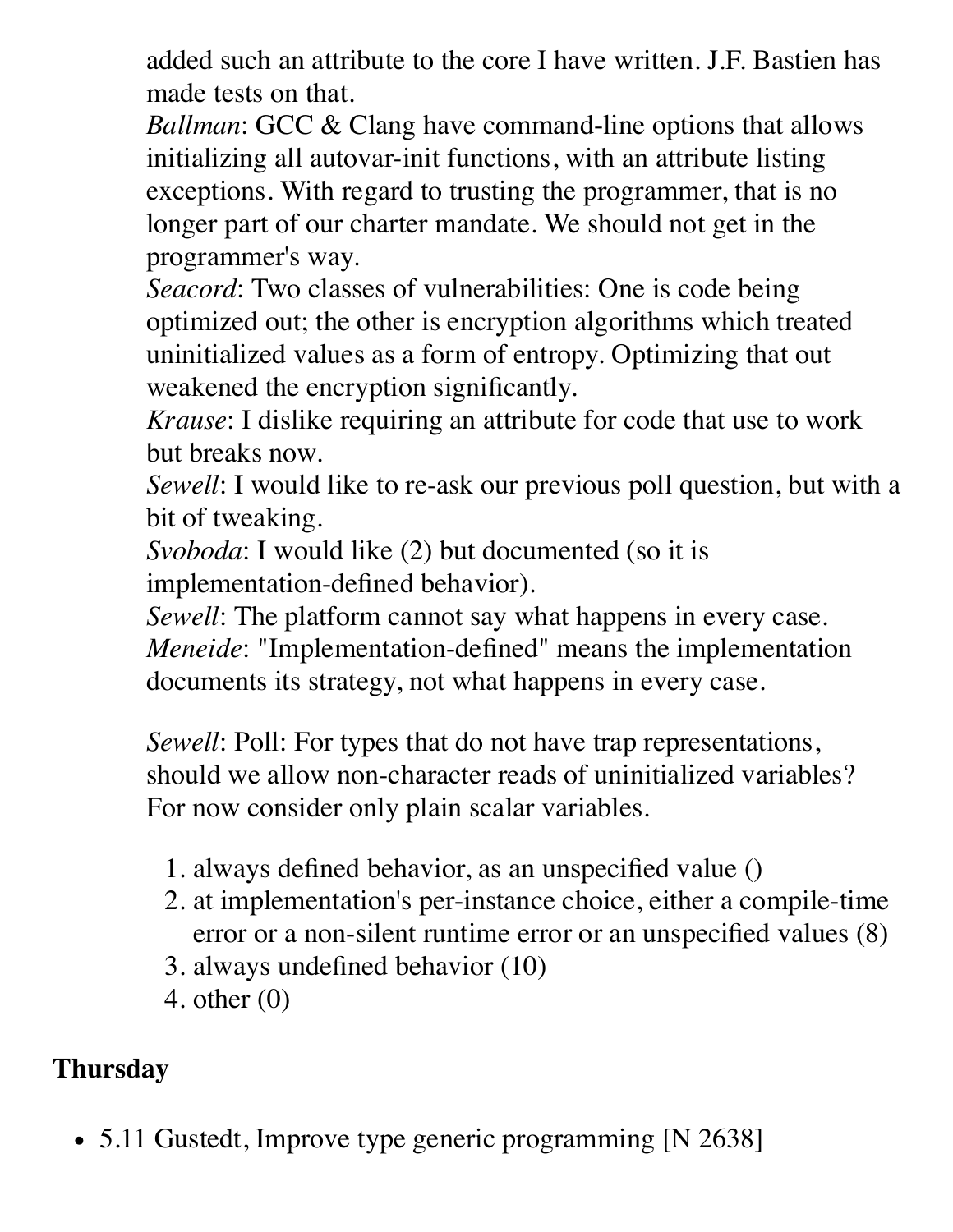- 5.12 Gustedt, type inference for variable definitions and function returns [N 2632]
- 5.13 Gustedt, Simple lambdas [N 2633]

*Gilding*: These are all implementable.

*Krause*: Languages are getting more complex. It will be harder to implement languages in the future due to growing complexity.

*Gustedt*: The implementation burden should be less than you think. In all my proposals here (outside type-generic lambdas), one can re-copy code from working implementations.

*Hoffner*: What is the overall driving goal? Do we want type-safe C or features from other languages?

*Gustedt*: We need to program in a type-generic & type-safe way that is better than what we currently have.

*Hoffner*: As a C programmer I need to be able to read all C code (even if I cannot write it).

*Bachmann*: There are not that many implementors, but there are many C users. Many are hardware (not software) developers. Saying "you do not have to use this feature!" is not convincing, because I have to understand what I read. I am concerned with adding new features in general.

*Gustedt*: We should not add features just for the fun of it. But I see needs for these features. I spoke with a C++ programmer who is avoiding C because they need lambdas.

*Myers*: With regard to complexity, "auto" is straightforward, but lambda is not. They prevent a compiler from parsing C in one pass. Type-genericity gets very complicated.

*Gustedt*: Agreed; that is why I made "auto" a separate feature. *Ballman*: The implementation burden argument needs demonstration. Small compiler shops should not hinder progress of C. In my opinion, lambdas are transformative for C.

*Gilding*: We found implementing lambdas to be not as complicated as it sounds. It can be done by one person over several weeks, not months. It is a syntactic transformation. Without the type-generic part, it is single-pass. The complexity comes from interactions with other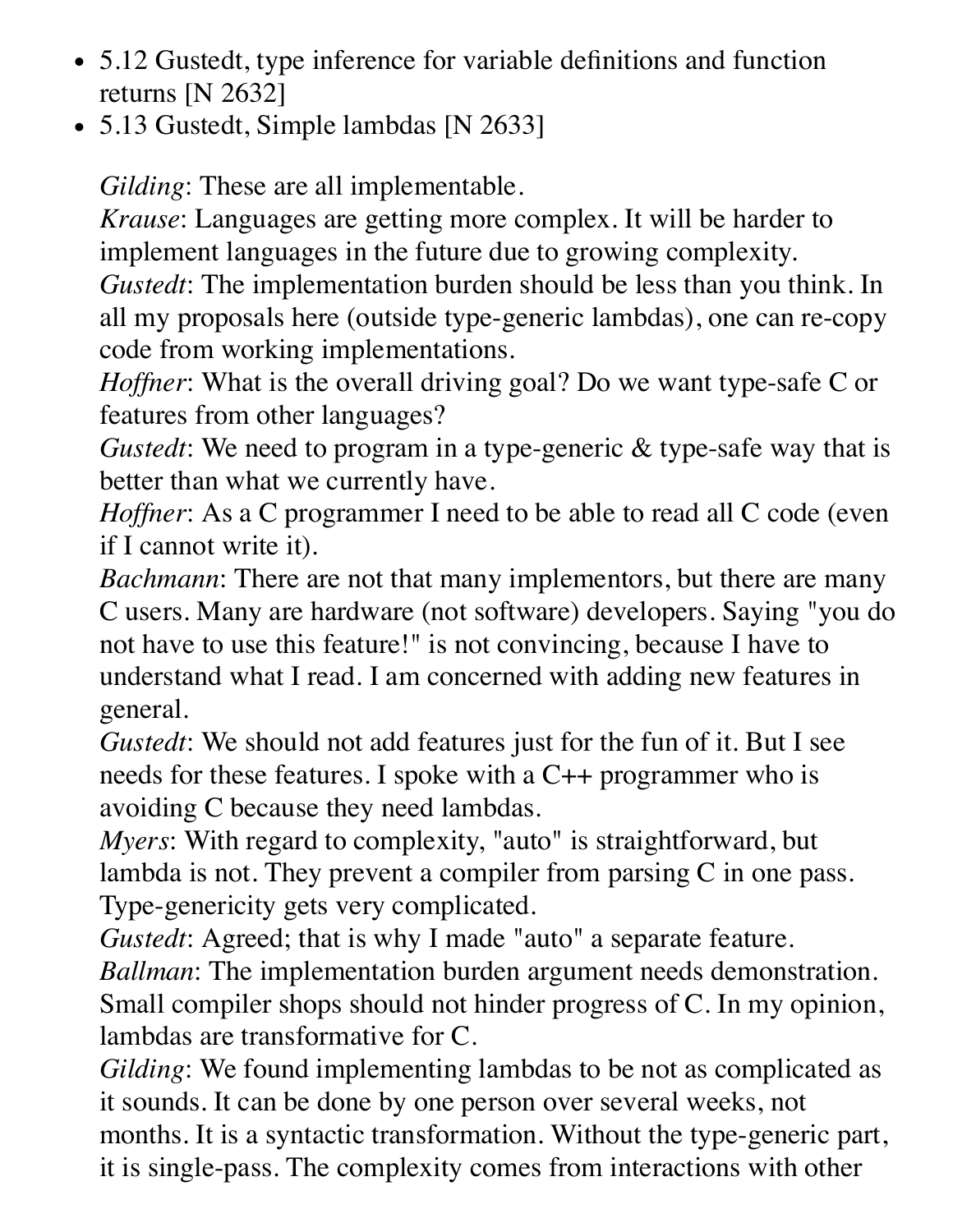extensions like GCC's goto out of a statement expression. This will be transformative to the C community as a whole. The rest of the world has moved to callback-oriented programming due to Javascript; this might make them interested in C again.

*Seacord*: The defer TS would also benefit greatly from lambdas. *Gustedt*: Defer would need the lvalue stuff from my 4th paper.

*Bhakta*: Being transformative is not necessarily a good thing. We may get new users although I doubt that. We do risk alienating the users who stay on C because it is easy to understand.

*Ballman*: We do want to make sure code is readable. C today is not. Any new syntax has the same problem. We combat that by using preexisting implementation experience. I appreciate that Gustedt's examples are based on experience from other languages.

*Wiedijk*: What should be my mental image of lambdas? or variable captures?

*Gustedt*: Here is a simple implementation analogue: Lambdas look like a normal function, with a block of data on the stack that are captured values.

*Wiedijk*: So if I put a lambda inside a loop what do I get?

*Gustedt*: You get a different (lambda) function for each iteration in the loop and it disappears when the loop exits.

*Gilding*: If sizeof( lambda) was defined, it would help a user develop a mental model of a lambda.

*Gustedt*: There is no sizeof here, also no copying or address of a lambda. I wanted to make no applications for ABI's; it does not have to be consistent between even different versions of the same compiler. *Bhakta*: I appreciate trying not to break ABI.

*Svoboda*: Without consistency between compiler versions, you have re-introduced ABI in-compatibility.

*Gustedt*: No, lambdas are internal to C functions.

*Svoboda*: But could I write a bsearch() replacement that uses lambdas? *Gustedt*: No, this definition of lambdas forbids that. Your headers cannot have lambdas; they can only be used by function bodies. *Straw Poll*: Does the committee wish something along the lines of an auto feature based on N 2632 in C23? 13-6-2 clear direction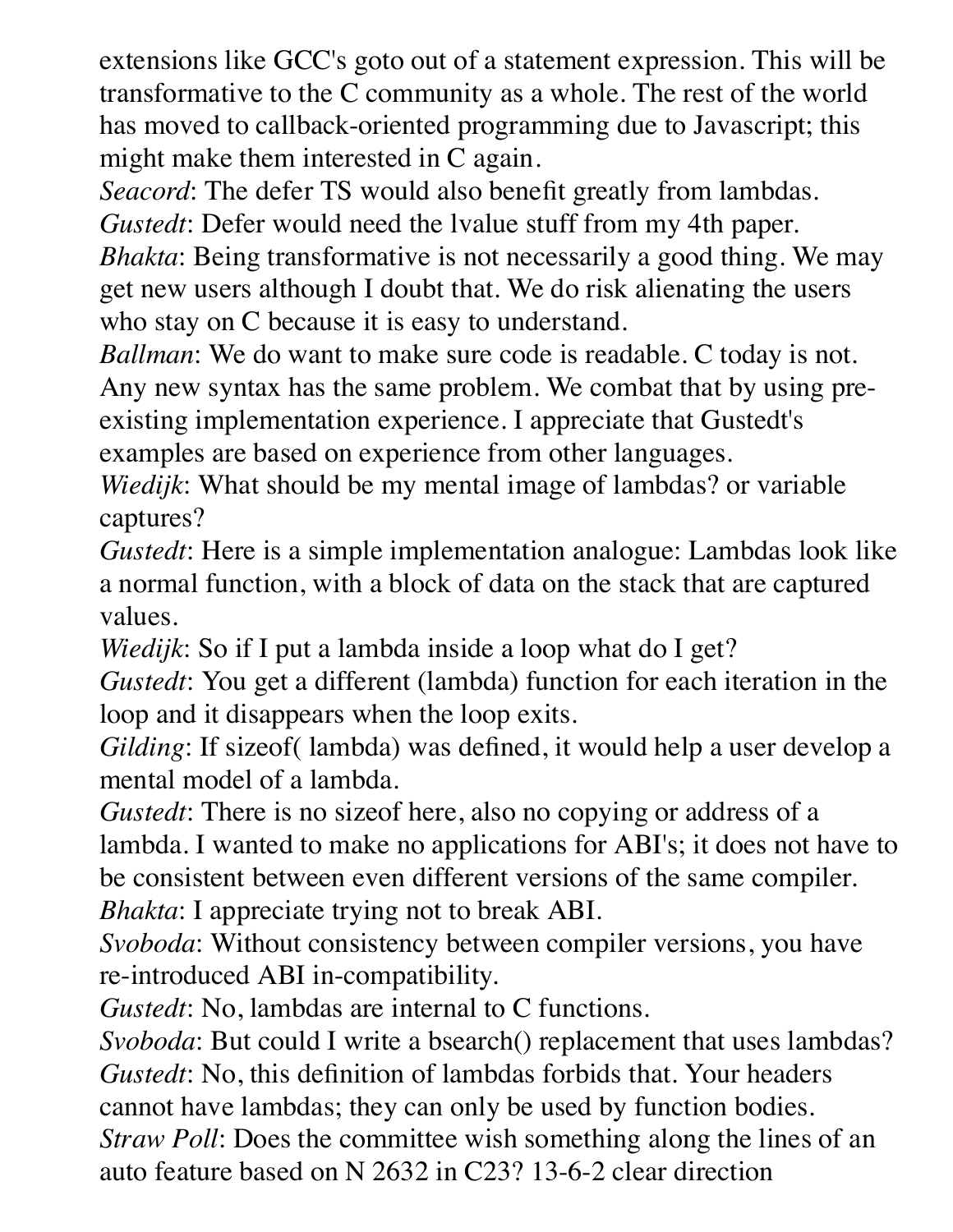*Myers*: The details of the "auto" feature are less clear.

*Gustedt*: If at some point people do not like auto, we can take them out.

*Gustedt*: This is still subject to future stuff, right? (Right!)

*Banham*: How do these lambdas compare with C++ lambdas?

*Gustedt*: For now there would not be lvalue-captures (which C++ has). Also there would not be auto captures.

*Straw Poll*: Does the committee wish something along the lines of a lambda feature based on N 2633 in C23? 10-5-5 clear direction to continue

*Gustedt*: The slides for the latest document (N 2675) are online here: <https://hal.inria.fr/hal-03165732/document>

*Bhakta*: I did want more discussion on the auto side.

• 5.14 Uecker, nested functions [N 2661] (1 hour)

*Uecker*: Slides are available here:

[http://wwwuser.gwdg.de/~muecker1/nested-functions\\_2021-03-11.pdf](http://wwwuser.gwdg.de/~muecker1/nested-functions_2021-03-11.pdf) *Bhakta*: Regarding alternative 3 (trampoline ptr): Where are function arguments handled?

*Uecker*: Yes, I did not add that to the slides.

*Wiedijk*: Why does the data need to be on the stack?

*Uecker*: The frame need not be on the stack. You could pre-allocate the code.

*Wunsch*: There are machines that can only execute code on read-only memory.

*Banham*: 3 different effects: (1) nested functions, (2) using goto to exit a nested scope, and (3) function templating.

*Uecker*: With regard to control flow, we could disallow it.

*Gilding*: I would say being the wild is what kills the feature. If you adopt GCC syntax, you get GCC semantics. Particularly capturing lvalues, via fat pointers. This does not work across all platforms that GCC supports. It would be rude to adopt GCC syntax with distinct semantics. We need the fat-pointer syntax. Lvalue-capture is very Clike. It is consistent, but not with positive aspects of the language.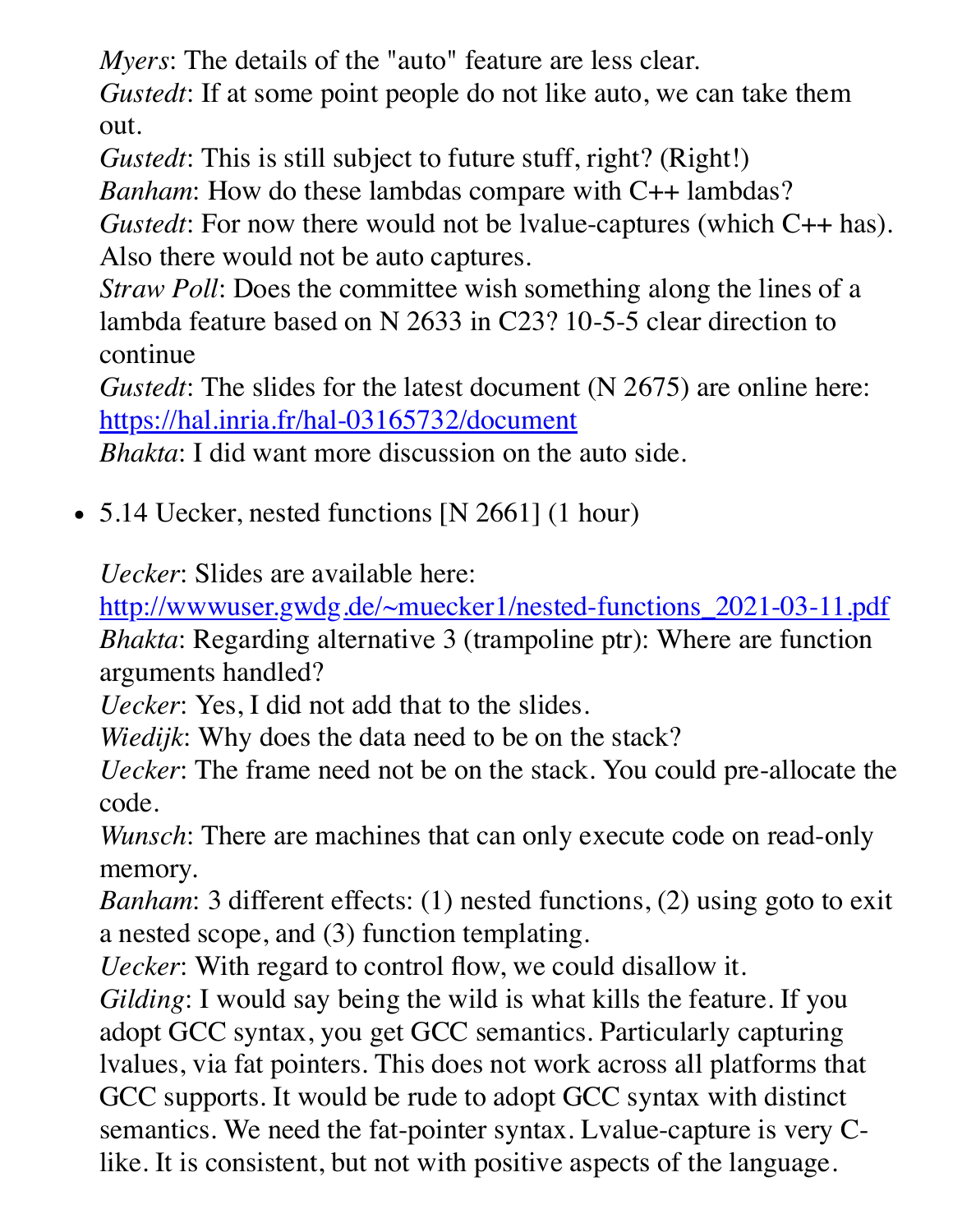Forward declaration syntax is very weird, not discussed here.

*Uecker*: I like lvalue capture because it is easy to understand. With regard to compatibility, I do not see the issue. GCC could adapt our syntax.

*Bhakta*: Was there any consideration given to disallowing captures now, and adding them in later?

*Uecker*: Yes, but that would be very limiting. It would not break things if we add our own pointer type.

*Gustedt*: Nested functions vs. lambdas would have default lvalue capture, assigned to a local auto variable. Nested functions can also do recursion. Uecker also added the goto feature, which I dislike.

*Ballman*: I am confused about C++'s std::function; it is meant to be a type that allows you to call member functions, lambdas, and nested functions generically. It is not used to define functions. Clang does not support nested functions because of an explicit decision made in 2007. There were too many security concerns with the GCC syntax  $\&$ semantics. It is unclear if LLVM could even support GCC syntax or semantics.

*Uecker*: Was the executable stack a problem?

*Ballman*: The problem was more semantic, but I know few details. *Uecker*: Lambdas have a subset of nested functions semantics. *Gustedt*: Recursions for nested functions will require more complexity. *Straw Poll*: Does the committee wish something along the lines of N 2661 in C23? 5-9-7 Committee does not want to go this direction.

• 5.15 Krause, @ in basic source character set [N 2639]

*Gilding*: This is intended to have no impact on what is allowed for identifiers, right? (Right!)

*Banham*: Why not also support the execution character set?

*Krause*: My use case was characters in comments.

*Banham*: It would be difficult if the execution character set is different than the basic character set.

*Krause*: We can look into that.

*Bachmann*: We should not allow \$ in identifiers because many tools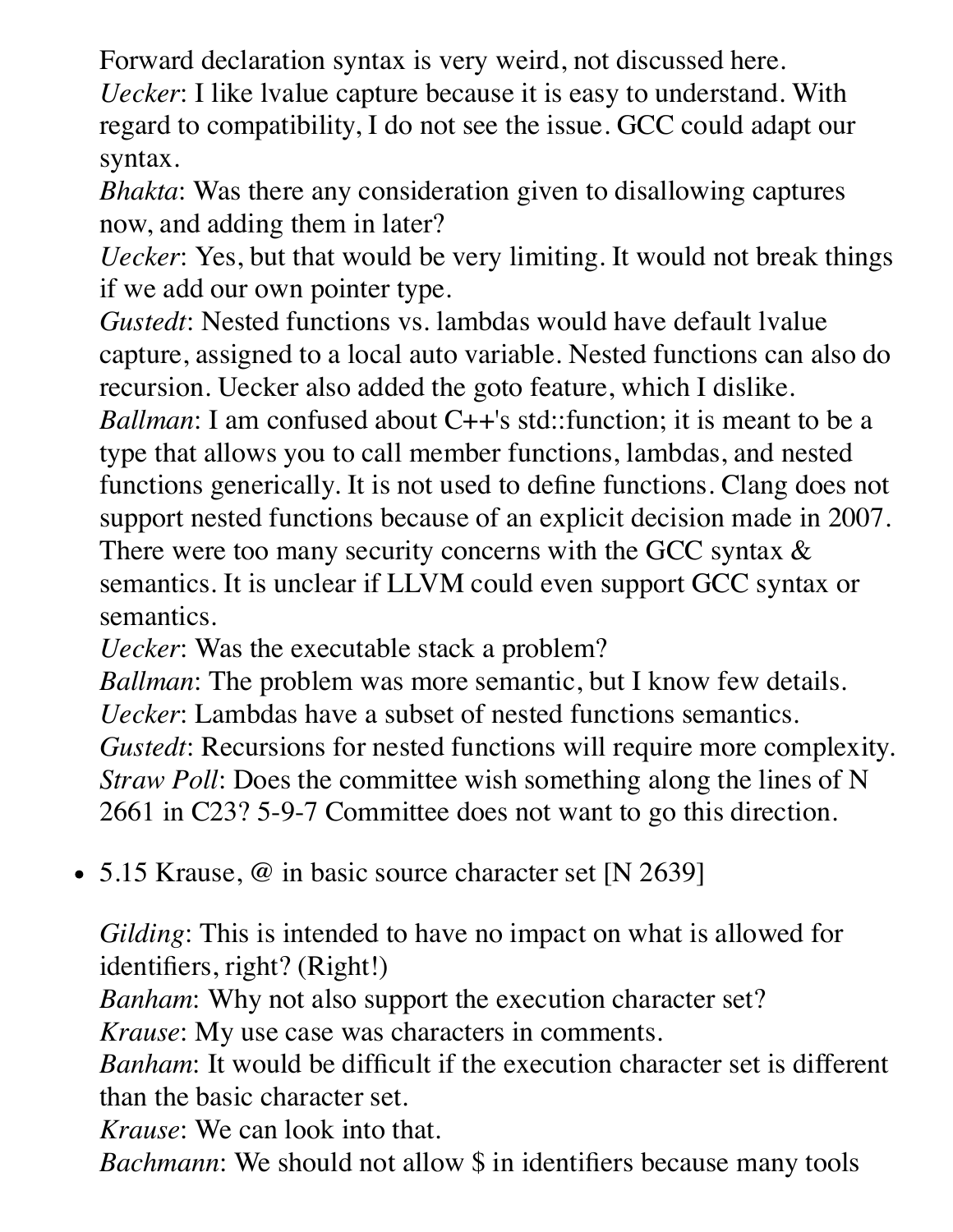use \$\$ in identifiers.

*Ballman*: One use case was @ inside string literals. This might be something for the C++ compatibility group to study further. *Straw Poll:* Does the committee wish to require @ in the source character set in C23? 13-0-9 clear direction to proceed *Straw Poll:* Does the committee wish to require \$ in the source character set in C23? 11-0-11 clear direction to proceed *Bhakta*: These are not binding since we expect a future paper from Krause. I am disinclined to vote yes because I do not see exact wording yet.

*Straw Poll:* Does the committee wish to require @ and \$ in the execution character set in C23? 7-0-15 clear direction to proceed

• Revisit: 5.5 Seacord, Specific-width length modifier (updated from Tuesday) [N 2680]

*Straw Poll:* Does the committee wish to adopt everything except "wfn" from N 2680 into C23? 17-0-3 So it goes in.

*Straw Poll*: Does the committee wish to adopt "wfn" from N 2680 into C23? 13-3-4 So it goes in.

*Bhakta*: For those who voted "yes", was the intent to remove the pre macros with the formatted string?

*Seacord*: We have not proposed to remove the existing macros. *Ballman*: I loathe the existing macros. But I do not see a reason to remove them. I thought it would be inconsistent to omit "wfn". *Bachmann*: We have to keep the old macros for compatibility. It is not nice to have lots of duplicated functionality. *Wunsch*: Existing macros are clumsy to use.

### **Friday**

*Hedquist*: WG21 meetings will be virtual throughout this year

• 5.16 Tydeman, Missing DEC\_EVAL\_METHOD [N 2640]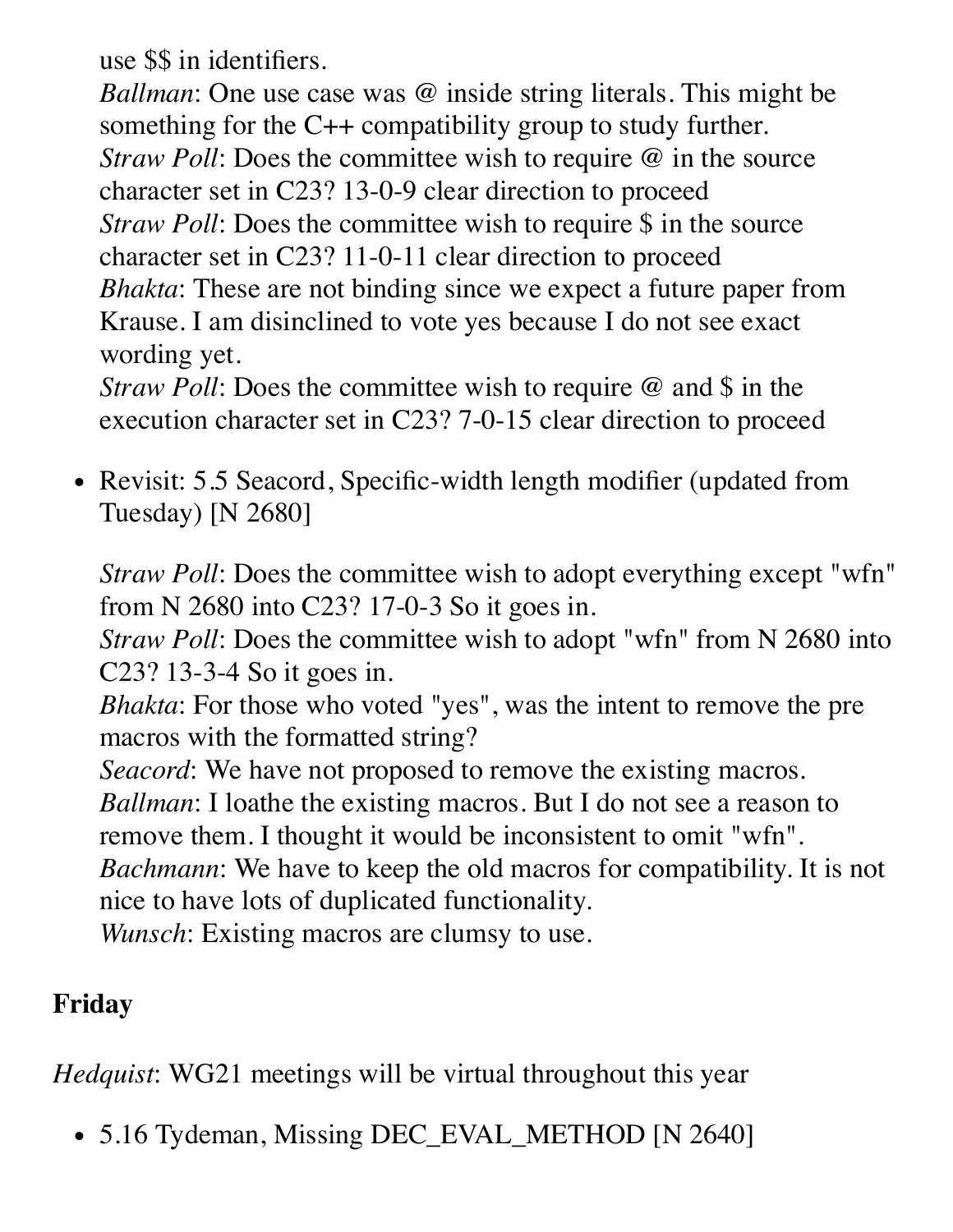*Straw Poll:* Does the committee wish to adopt N 2640 as is into C23? 18-0-1 this goes in

• 5.17 Tydeman, Missing  $+(x)$  in table [N 2641]

*Straw Poll:* Does the committee wish to adopt N 2641 as is into C23? 16-0-1 this goes in

• 5.18 Tydeman, Quantum exponent of NaN [N 2642]

*Myers*: You say cases where the formula is undefined by that rule. So does  $1^{\text{Al}}$ nfinity = 1 when quantum exponent is 0?

*Tydeman*: That is the POW(1,Infinity) case? (Yes)

The formula says you take the floor(Infinity) which would be Infinity. But you cannot have a quantum exponent of Infinity.

*Myers*: It would be -Infinity.

*Tydeman*: IEEE 754 has a rule that the default quantum exponent is 0. *Myers*: It could be Infinity \* 0 which is undefined, but it could be something else. Which rule takes precedence?

*Tydeman*: No one in IEEE 754 raised that issue. I can solicit their opinion.

*Ballman*: What are the chances that IEEE would come up with distinct wording from us? Can we leave this underspecified and wait for their response?

*Tydeman*: IEEE 754 deferred to CFP group when CFP group was ahead of IEEE 754. So they would probably follow our lead. *Action Item*: *Tydeman*: Will bring this issue (POW(1, -Infinity)) to IEEE 754 and get their opinion. (N 2642]

• 5.19 Tydeman, Negative [N 2643]

*Svoboda*: Does IEEE 754 or some other more mathematical standard define "negative" and does it include negative 0?

*Tydeman*: I do not know.

*Gustedt*: In the C standard, a lot of functions already suggest "less than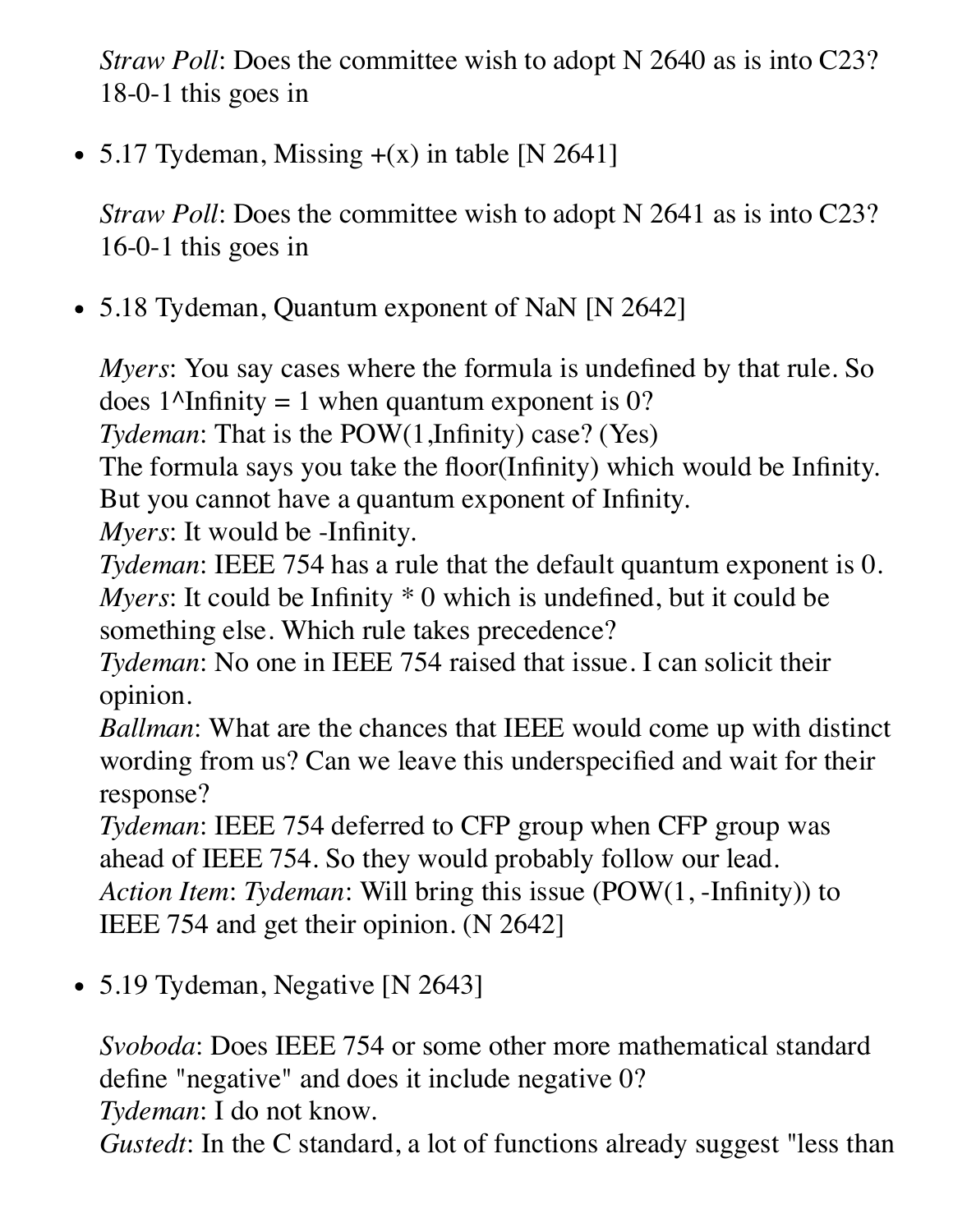0" rather than "negative". However "negative" is still used sometimes. *Keaton*: ISO 2382 does not define "negative". So we can define it however we like, as long as we are consistent.

*Bhakta*: IEEE 754 does not define "negative".

*Keaton*: Since the C standard now uses two's-complement integers, negative 0 is no longer an issue for integers, it is only an issue for floating-point types.

*Tydeman*: And N 2643 addresses the floating-point issues.

*Straw Poll*: Does the committee wish to adopt N 2643 as is into C23? 16-1-4 it goes in

*Action Item*: *Tydeman*: Will search for other uses of the term 'negative' in the draft standard. [N 2643]

*Bhakta*: I voted no because there are probably implementations that consider -0 to be negative. So this might break those implementations. I am representing CFP on this discussion point, so I did not feel comfortable bringing this up during discussion.

• 5.7 Svoboda, Towards Integer Safety (updated from Tuesday) [N 2683]

*Bhakta*: Process issue: We originally deferred to look at the revision N 2669, now we have another revision of the revision made during the meeting. I was previously willing to compromise on this, but am not willing to take binding votes against this update.

*Svoboda*: The main changes in this update:

- Normative text wording only, no "deep" semantic changes. The API remains the same.
- Added recommended practice to all macros.

Core proposal changes:

- Changes only to the normative text
- The constraint changes to name the types rather than the objects
- \* result is named as the output explicitly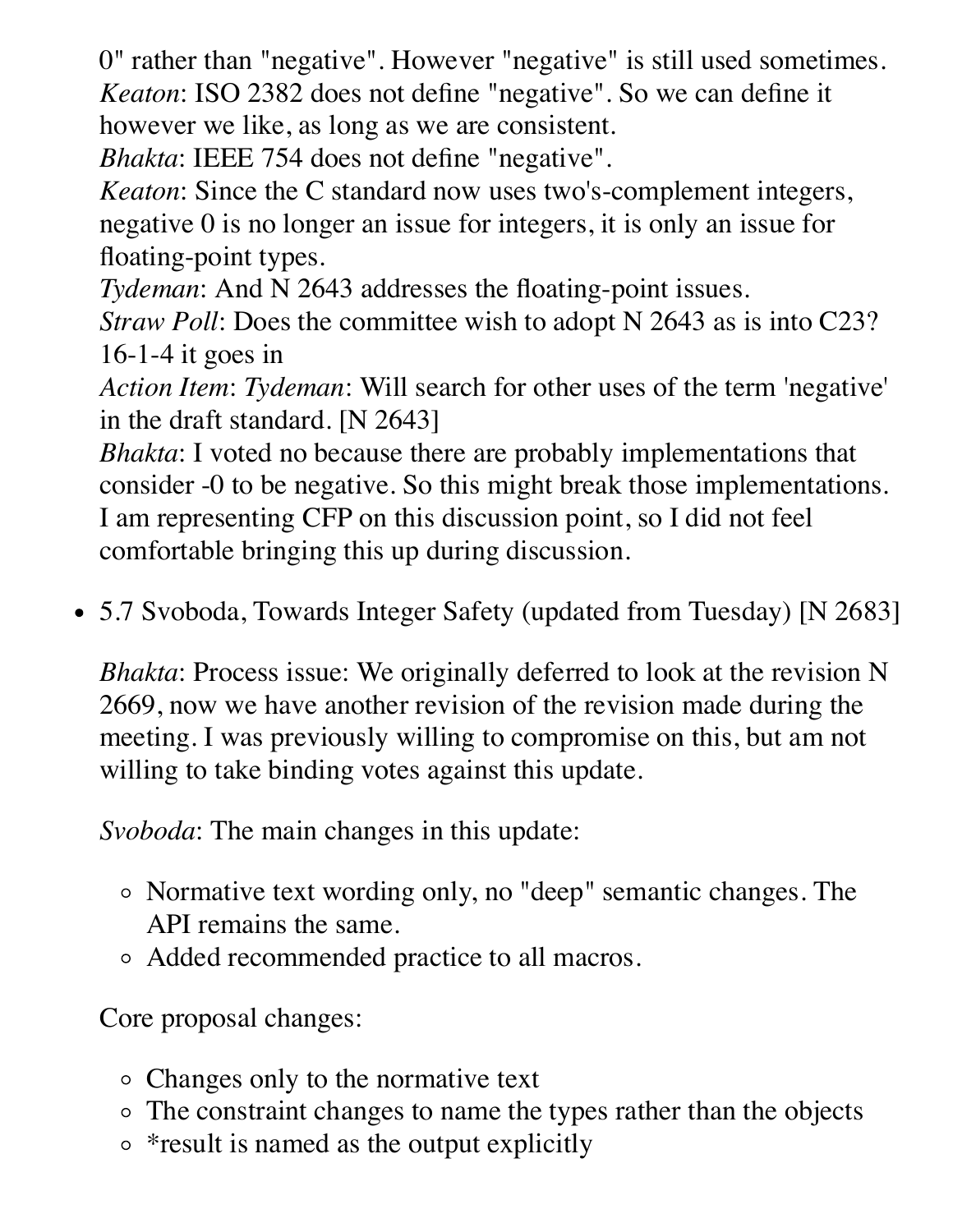- Various minor wordsmithing
- Recommended practice added to emit a diagnostic if the types are not correct

Supplementary proposal changes:

- Recommended practice added to emit a diagnostic if the user tries to query checked-integer information for some non-checkedinteger type
- Similar recommended practices on all the other macros
- The wording has been made more standard

*Gustedt*: Process issue: Can we vote quickly on this at the next session?

*Keaton*: What does this mean?

*Gustedt*: Wordsmithing is done and the committee is in favor, so could we collect objections before the next meeting and schedule time for a vote only?

*Ballman*: Traditionally we take a binding vote with a delay to allow for objections to be raised before the next meeting.

*Keaton*: Especially because Svoboda will not be at the next meeting is this an acceptable compromise?

*Bhakta*: It is harder to stop a process that has started than to prevent it from starting. I agree with the idea, but going too far to allow voting in the in-meeting changes. We are not actually likely to re-read a paper after the meeting, which makes it too easy to miss problems. I dislike this compromise and prefer Gustedt's suggestion because the paper review would be before the meeting.

*Hedquist*: I support Rajan's position.

*Gustedt*: Even without Svoboda, as long as we discuss this on the reflector, someone else can champion the paper.

*Myers*: I would like to suggest separate votes on the Core and Supplementary proposals.

*Svoboda*: I was going to propose that anyway.

*Keaton*: So we discuss this on the reflector, and then have two votes at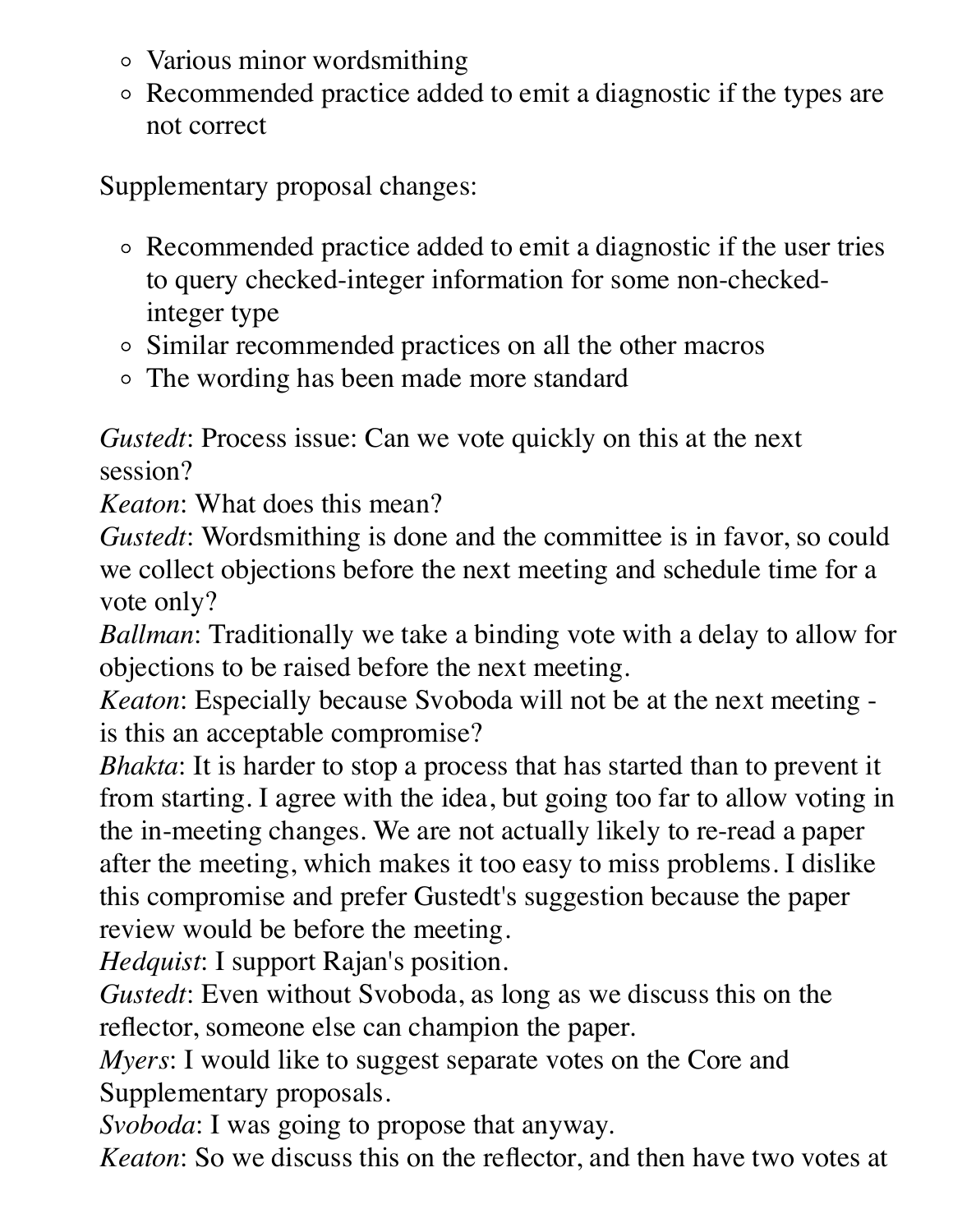the next meeting.

*Svoboda*: I am interested in other questions on the proposal itself? *Bhakta*: I am OK with directional votes, just not with voting this wording into C23 as is today.

*Svoboda*: We can have a non-binding vote, but that seems unnecessary. *Keaton*: We defer this until the next meeting, So we are done for now.

5.9 Ojeda, secure\_clear [N 2682]

*Svoboda*: How can a platform know that it should "clear other copies" or "prevent them from being made" before memset\_explicit() is called? This is a property of the data, not of the call. That is too hard for an implementation.

*Ojeda*: That is why that sentence uses "might". A compiler might do this, but most will not.

*Wiedijk*: If I copy that data myself in memory, is this function allowed to erase that as well?

*Hedquist*: Should the word "might" in the footnote be "may"? *Ojeda*: I do not know.

*Hedquist*: "might" is not defined, so ISO would have a problem.

*Keaton*: "May" is a normative word, so it cannot go into a footnote. *Hedquist*: So does this material belong in a footnote?

*Keaton*: The footnote cannot say "may". The ISO says "do not use 'might' instead of 'may'".

*Hedquist*: You will lose that battle with ISO.

*Voutilainen*: I am sure there is a way to formulate this within the footnote. Yes, this function could clear other copies made by the user. I am not sure whether that is actually a problem.

Gilding: "might" is used in footnote 115, and 131 uses "can". *Wunsch*: "If an implementation is allowed to clear other copies." is outside the footnote.

*Svoboda*: I do not want this to turn into a "clear all secrets". Either remove this sentence from the footnote, or elevate it to normative text (and submit a separate paper permitting this).

*Ojeda*: How would an implementation support this?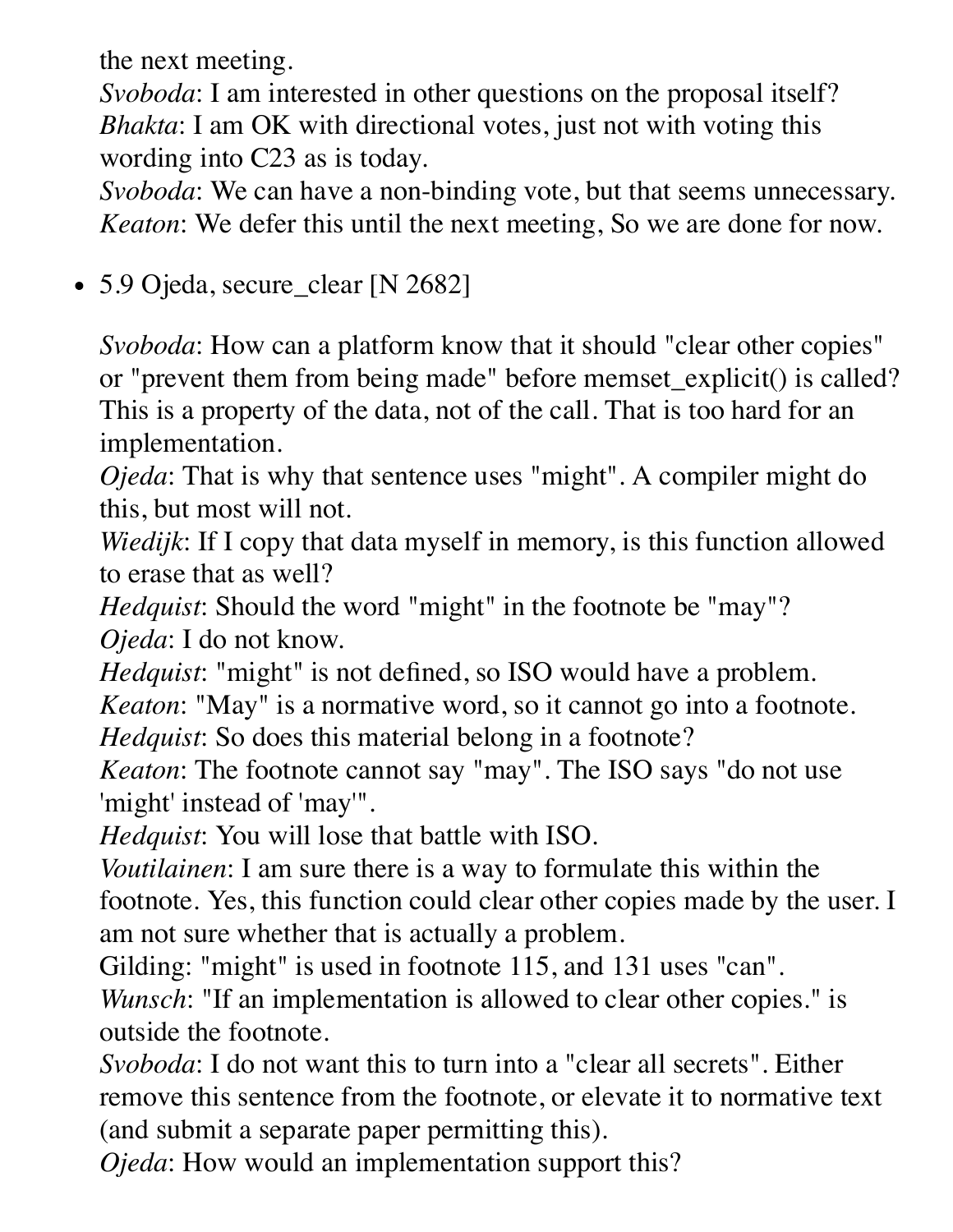*Svoboda*: I do not know. But if an implementation claims to support this, that changes how I would use this function.

*Voutilainen*: This function could not clear secrets in observable memory, but it could clear secrets in non-observable memory Gilding: There are intentional other copies and unintentional other copies. It is probably worthwhile to separate out the unintentional other copies.

*Voutilainen*: The problem is that we cannot demand anything. This function is a dead store. We do not need to explain to implementors how to implement this function. I would hesitate to over-specify this. *Myers*: I do not think memset\_explicit() will create any copies. If data is in registers, it could be copied to the stack.

Gilding: Alternative 2 does not mandate that "c" is ever used, since "c" is only in Recommended practice.

*Voutilainen*: There are no guarantees here that an implementation might use "c".

*Ballman*: Do we need to add to the implementation-defined alternative any constraint that clarifies what happens if you pass a null pointer and nonzero 'n'?

*Uecker*: Requiring an implementation to do this part would mean this does not have to be a dead store.

*Bachmann*: The library section indicates that it is invalid to give null pointers to functions unless otherwise specified.

*Bhakta*: I like Ojeda's suggested wording to Alternative 2: "It calls memset(), then does something implementation-defined".

*Bachmann*: Can I vote for several choices?

*Keaton*: We can make this a preference poll, where you can vote for as many as you wish.

*Straw Poll*: Preference Poll: Does the committee favor intent, as in Alternative 1, or implementation-defined, as in Alternative 2 or callsmemset-and-implementation-defined as Ojeda suggested, in N 2682? Alternative 1: 15 Alternative 2: 7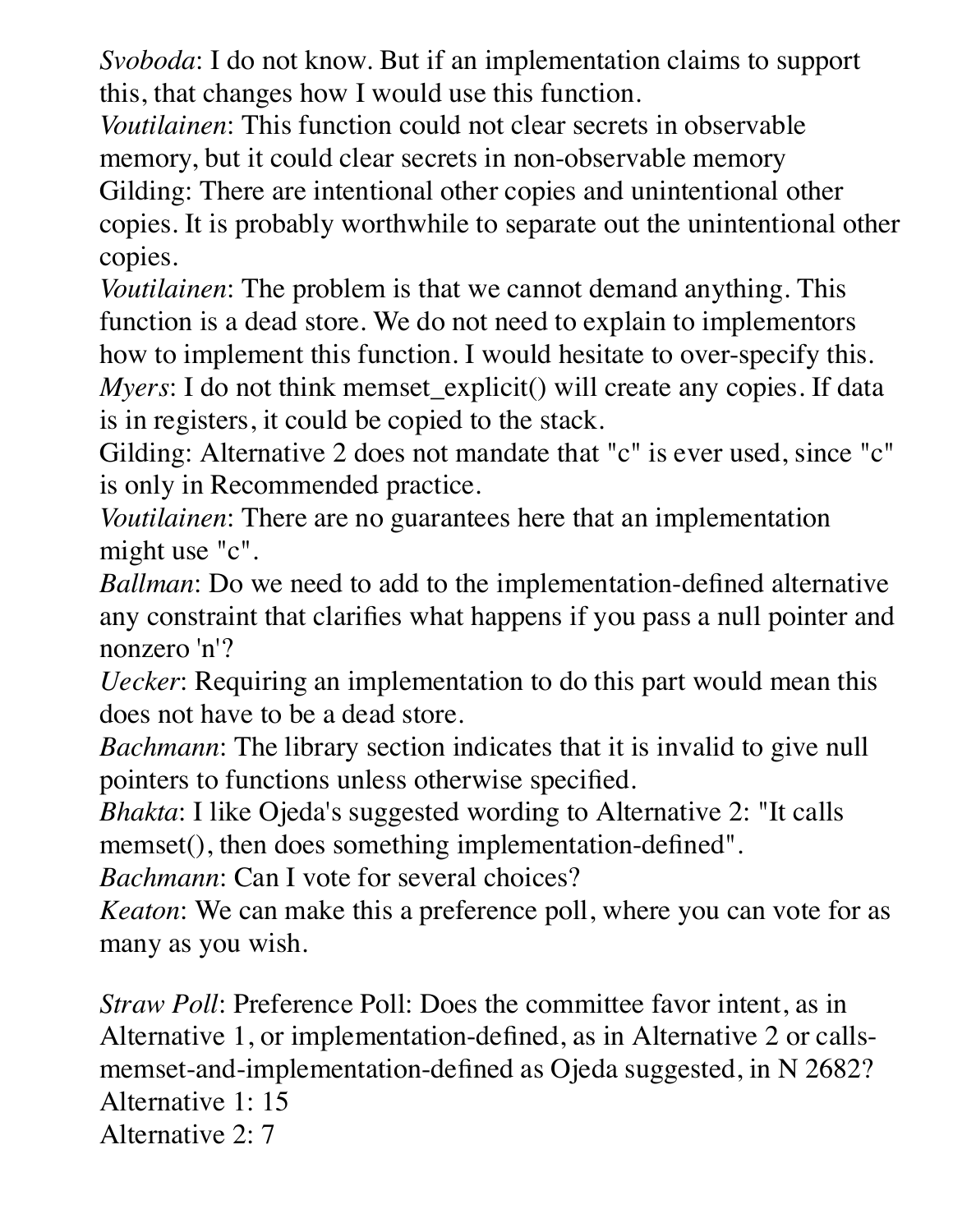Alternative 3: calls-memset-and-implementation-defined: 14 Unclear, but people do not want Alternative 2 by itself.

*Straw Poll*: Does the committee favor intent, as in Alternative 1, or calls-memset-and-implementation-defined as Ojeda suggested, in N 2682?

Alternative 1: 10

```
calls-memset-and-implementation-defined: 9
```
Still not clear.

*Voutilainen*: The end result will still be implementation-defined. *Keaton*: …but without the documentation requirement of 'implementation-defined'.

*Straw Poll*: Does the committee favor something along the lines of "The implementation might clear other copies of the data (e.g.: intermediate values, stack frame, cache lines, spilled registers, swapped out pages, etc.) or it might avoid their creation (e.g.: reducing copies, locking/pinning pages, etc.)." in N 2682? 8-7-6 no clear consensus

*Ojeda*: Implementations will not do this if we do not put in that sentence.

*Wiedijk*: You could phrase it in terms of intention.

*Svoboda*: Gilding's idea of unintentional copies is good. Also this would be very different as a clear-all-copies function.

*Meneide*: My preference is that we do Bhakta's suggested Option 3, with a slightly tweaked footnote. I think the footnote is valuable. I can send an e-mail to the reflector.

*Voutilainen*: I expect implementations to employ anti-SPECTRE mitigations on these techniques. Whether it is said in this footnote or not.

*Ojeda*: I am not sure if we want this to happen, it might slow the function, or become non-portable.

*Bhakta*: At one point, we suggested an attribute like [nodiscard]…what happened to that? (e.g.: an 'always-make-this-function-call' attribute that you could apply to memset)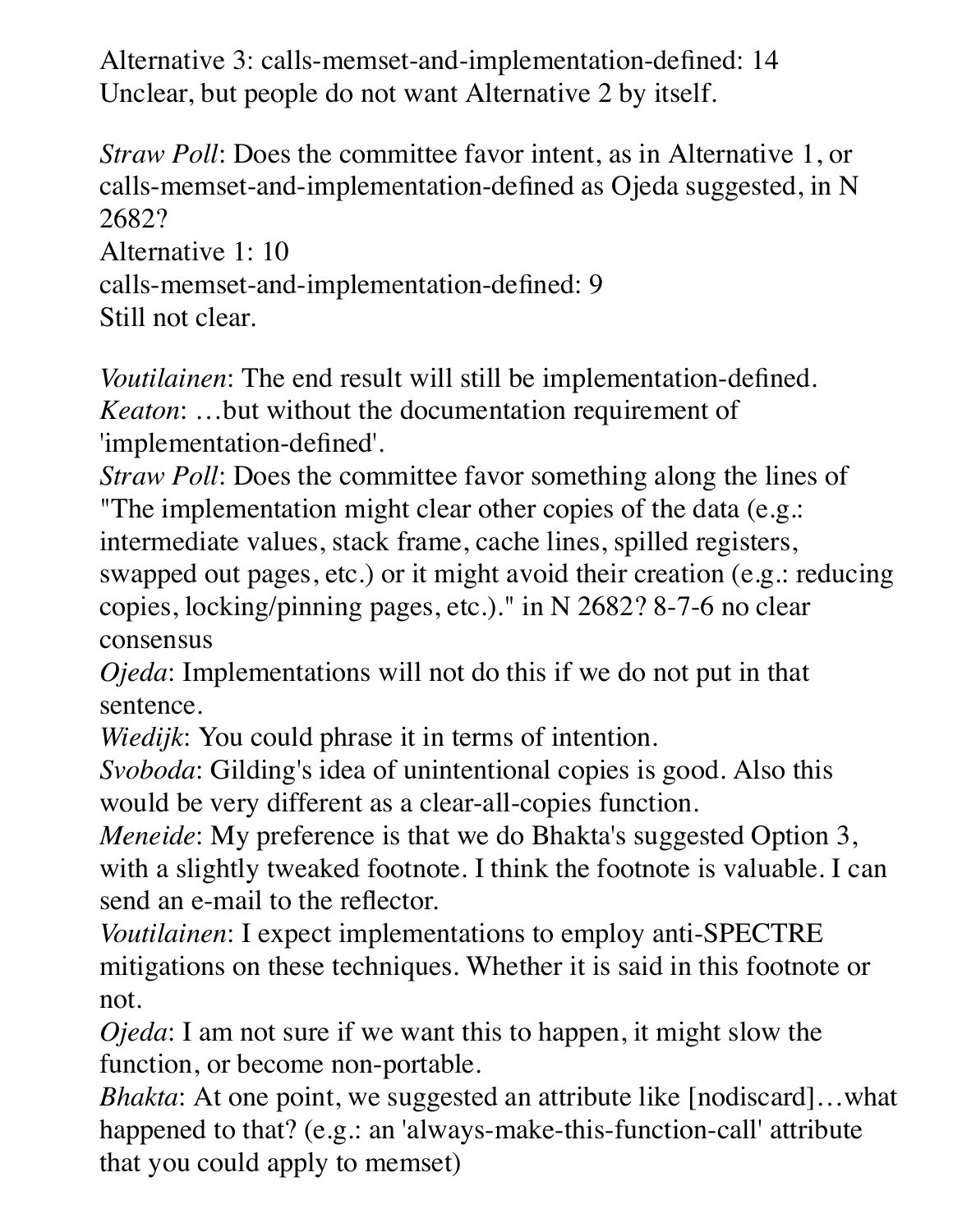*Ojeda*: We did bring up attributes, I do not remember what came of that.

*Ballman*: The C++ Liaison group's April agenda is full, but we could discuss this in May, in time for the June meeting.

*Keaton*: Two things we take into account for standard language: [ISO/IEC Directives Part 2: https://isotc.iso.org/livelink/livelink?](https://isotc.iso.org/livelink/livelink?func=ll&objId=4230456&objAction=browse&sort=subtype) func=ll&objId=4230456&objAction=browse&sort=subtype ISO House Style: <https://www.iso.org/ISO-house-style.html> House Style says "do not use 'might' anywhere". We use it in a footnote. JTC1 is fighting this. In the meantime, let us avoid "might" when we can.

- 5.13 Gustedt, Simple lambdas [N 2675]
- 5.12 Gustedt, type inference for variable definitions and function returns [N 2674]

*Krause*: What is the value for the programmer for lvalue capture? *Gustedt*: For most use cases, yes (modulo registers) One advantage of lvalue captures: You can access local variables at compile time. *Uecker*: The type of a new constant is the same as what you get with "auto", right? (Right!). I could not pass a lambda to qsort() without converting the lambda to some kind of function pointer, right? *Ballman*: What does "static variables without linkage without variably modified type" mean?

*Gustedt*: Size info is taken at runtime.

*Svoboda*: If there is no "&" operator, then how do I get a function pointer from a lambda?

*Gustedt*: You cast your lambda to a function pointer and can then take address.

*Ballman*: Do you intend to make "()" lists mean "no info on function arguments' or "empty list" (like C++ does)?

*Gustedt*: It is defined to be the same as C++.

Gilding: Do we need these prohibitions (on  $" ="$  or  $"\&"$  for lambdas) now when we do not have hat-pointers?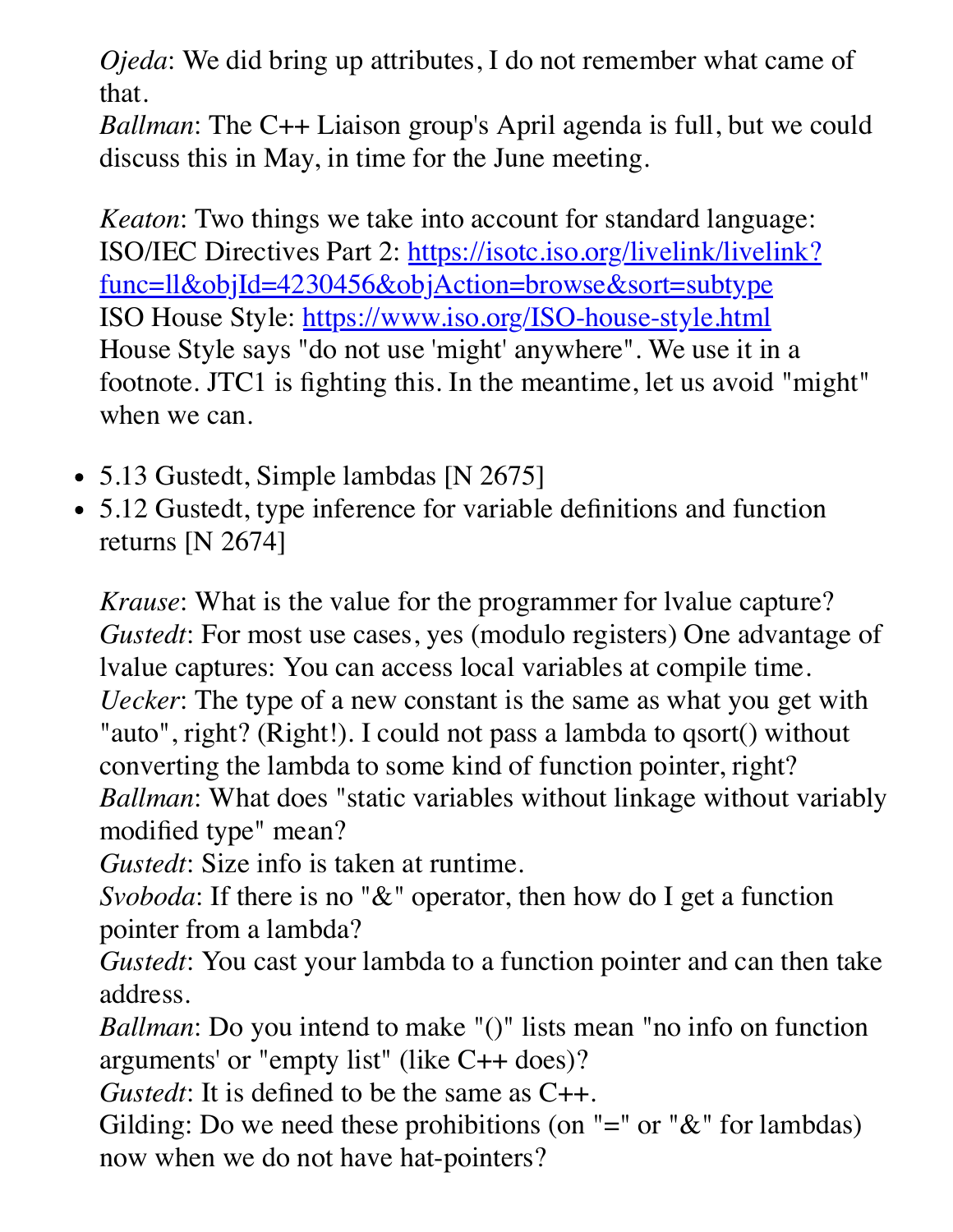*Gustedt*: We will have to lift those prohibitions at some point.

*Ballman*: I understand not wanting to do trailing-return syntax; that is orthogonal to this proposal. With regard to auto return type, if there are multiple return statements, which is used for the lambda's return type? I suggest we follow C++ semantics in that all return types must be the same. Also, how do qualifiers affect return types? ("const" is not important, but "\_Atomic" is.)

*Gustedt*: Agreed.

*Myers*: Lambdas increase the number of required tokens lookahead. You need to look two tokens past an "[" to distinguish lambdas from arrays.

*Gustedt*: …or attributes. A local variable with the same name as an attribute already requires 2 tokens lookahead.

*Myers*: I do not think a lambda can be used in a constant expression like a designator.

*Gustedt*: But we have VLAs.

*Banham*: I am concerned with dropping the return type, it suspends the ability for the compiler to check the return type as part of a function's signature.

*Gustedt*: In this proposal when you convert a lambda to a function pointer, you have to specify return type.

*Ballman*: The primary use case for specifying return types is when your lambda is more complicated, perhaps with multiple returns of varying types (such as short vs. int).

Gilding: One other use of C++'s trailing return type is for returning references, which C does not support.

*Uecker*: It could be useful for returning VLAs.

*Gustedt*: Maybe. But that should warrant a different paper.

*Meneide*: Regarding not having a "&": One of my use cases is to use lambdas to create closures, and then use typeof to create a pointer to a lambda and make a function pointer out of that and use it as a callback. *Gustedt*: OK, let us make the "&" operator undefined…so you could define it. I do not want to constrain implementations to do it exactly as  $C++$  does.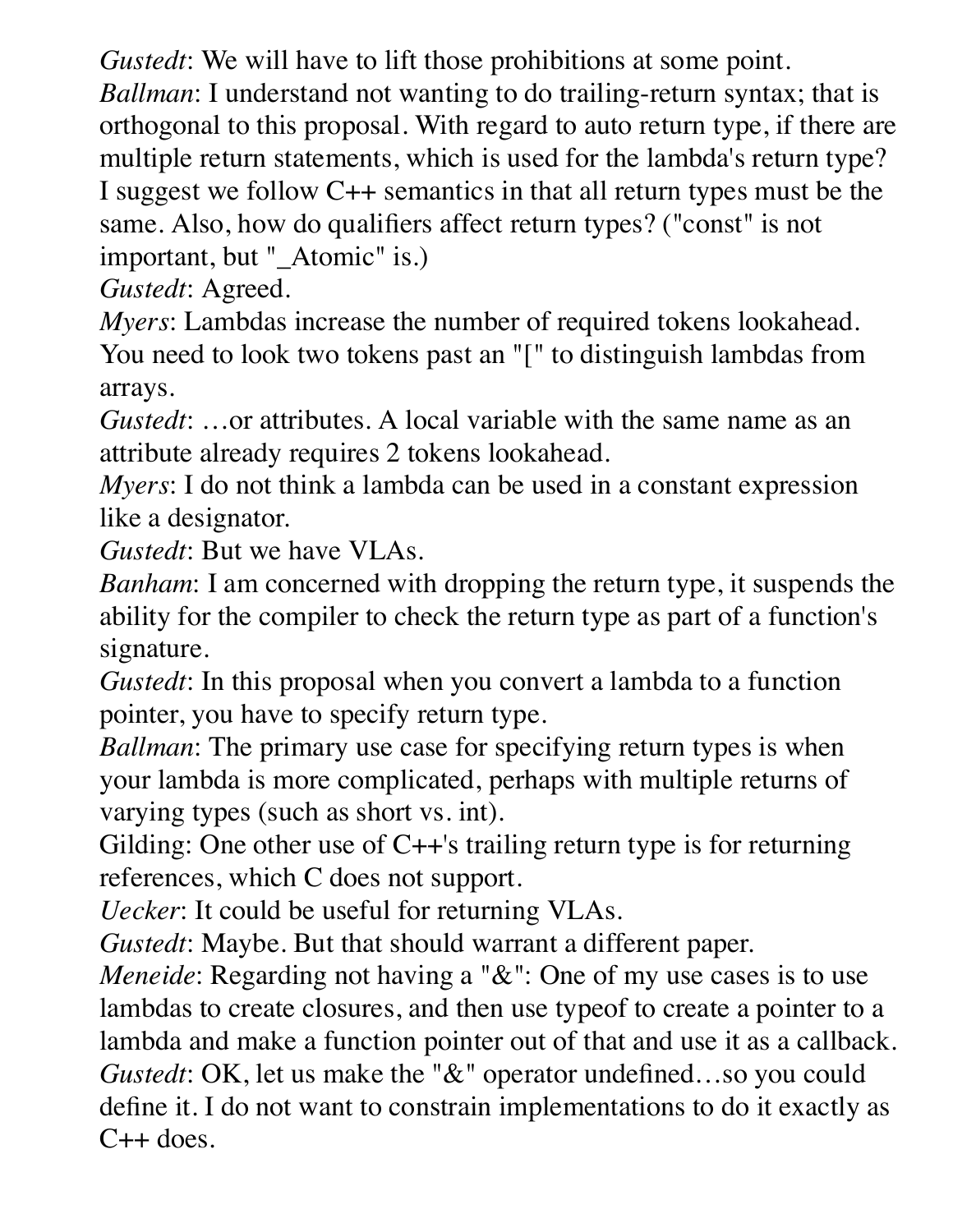## **6. Clarification Requests**

The previous queue of clarification requests has been processed.

## **7. Other Business**

The following papers will be deferred to the next meeting unless there is time available at this meeting.

**7.1 Gustedt, type-generic lambdas [N 2634]**

**7.2 Gustedt, lvalue closures [N 2635]**

**7.4 Ballman, Adding a Fundamental Type for N-bit integers (updates N 2590) [N 2646]**

**7.5 Gustedt, Add new optional time bases v4 [N 2647]**

**7.6 Thomas, C2X proposal - signbit cleanup [N 2650]**

**7.7 Thomas, C2X proposal - fabs and copysign cleanup [N 2651]**

**7.8 Thomas, TS 18661-5 revision [N 2652]**

**7.9 Gustedt, Revise spelling of keywords v5 [N 2654]**

**7.10 Gustedt, Make false and true first-class language features v4 [N 2655]**

**7.11 Múgica, Outer [N 2657]**

**7.12 Ojeda, Safety attributes for "c" [N 2659]**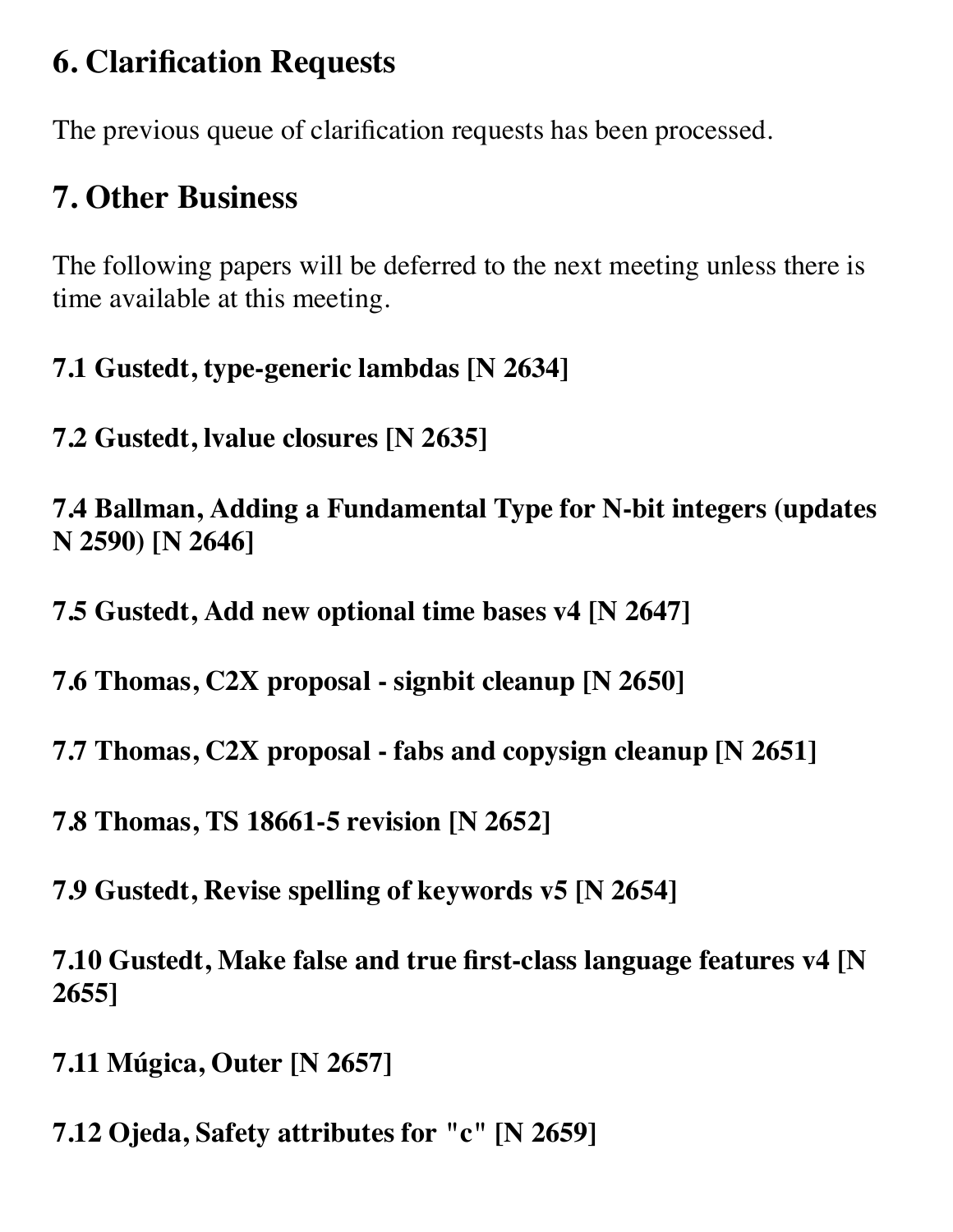**7.13 Uecker, improved bounds checking for array types [N 2660] (1 hour)**

**7.14 Uecker, maybe\_unused attribute for labels [N 2662]**

**7.15 Uecker, life time, blocks, and labels [N 2663]**

**7.16 Seacord, Zero-size reallocations no longer obsolescent feature [N 2665]**

## **8. Resolutions and Decisions reached**

### **8.1 Review of Decisions Reached**

Does the committee wish to adopt something along the lines of N 2619 into C23? 18-0-0

Does the committee wish to use a "\_Typeof" keyword with the usual header for the typeof feature in N 2619? 7-7-5

Does the committee wish to use a "typeof" keyword for the typeof feature in N 2619? 16-2-1

Does the committee wish to use a completely new keyword (rather than typeof or \_Typeof) for the typeof feature in N 2619? 1-14-3 Clear preference.

Does the committee wish typeof to accept type names (in addition to expressions) as a valid argument in N 2619? 17-1-4

Does the committee wish remove\_quals to accept expressions (in addition to type names) as a valid argument in N 2619? 11-2-5

Does the committee wish to adopt N 2645 into C23? 15-1-4 This goes in to C23.

Would the committee wish to adopt something along the lines of N 2621 into C23? 7-3-8

Does the committee wish to adopt N 2626 with editorial changes into C23? 17-1-0 it goes in

Does the committee wish to adopt N 2630, without recommended practice,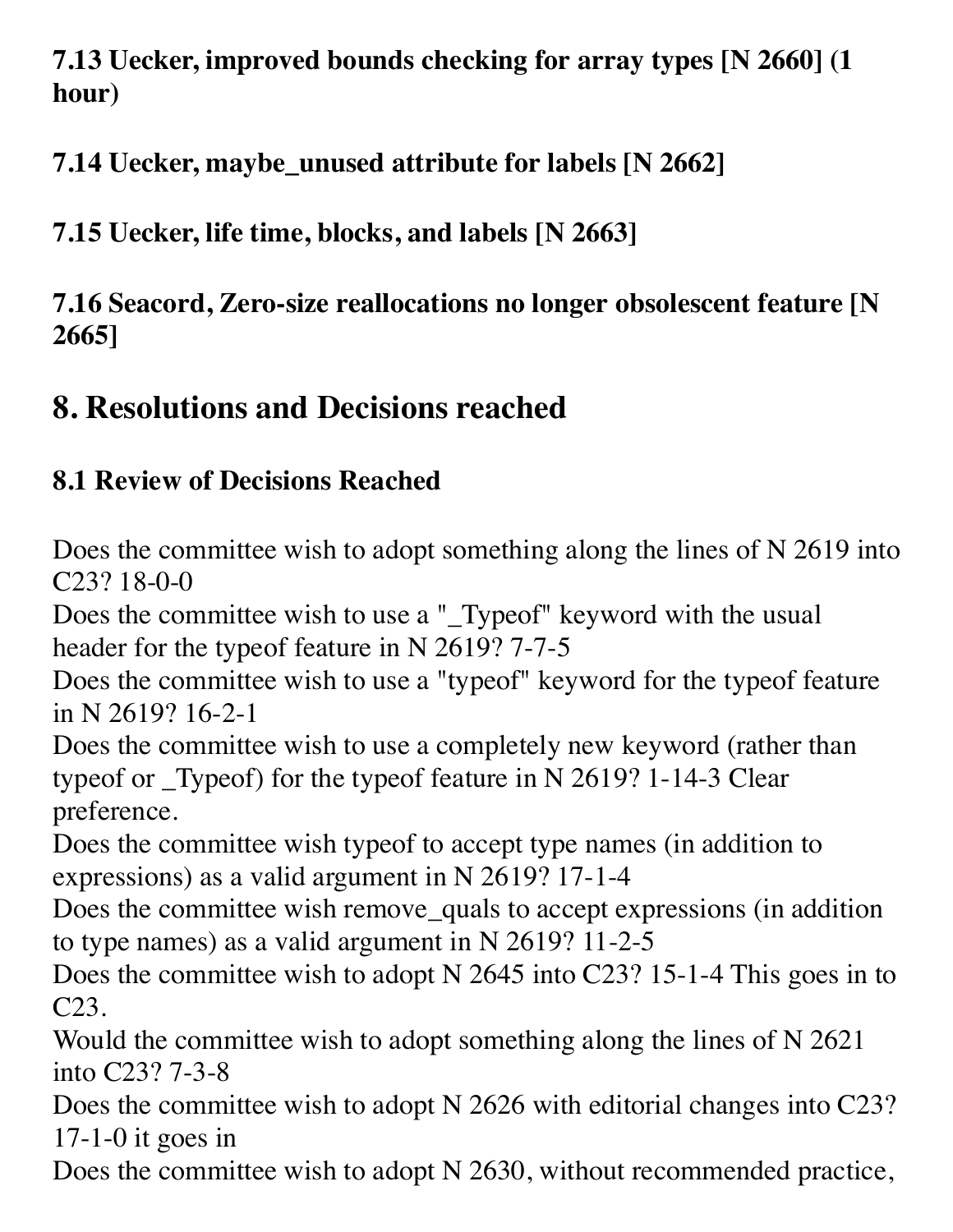into C23? 13-0-1 passes

Does the committee wish to adopt the "recommended practice" in N 2630 into C23? 13-2-3 passes

Does the committee wish to replace the "c" parameter with a specific value, from memset\_explicit() in N 2631? 4-8-11

Does the committee wish to replace the "c" parameter with

"implementation-defined values", from memset\_explicit() in N 2631? 4-9- 8

Does the committee prefer Alternatives 1, 2, or 3 as is in N 2631?

Alternative 1: 13

Alternative 2: 4

Alternative 3: 0

Alternative 1 wins

Does the committee prefer removing the Recommended Practice section from Alternative 1 in N 2631? 15-0-7 passes

Does the committee prefer adding memset\_explicit() to the exception list in <string.h> freestanding implementations? 3-8-10 So memset\_explicit() is not added to the exception list and will be required in freestanding implementations.

Does the committee wish to use N 2577 as the base document for TS 6010? 20-0-2

Does the committee wish something along the lines of an auto feature based on N 2632 in C23? 13-6-2 clear direction

Does the committee wish something along the lines of a lambda feature based on N 2633 in C23? 10-5-5 clear direction to continue

Does the committee wish something along the lines of N 2661 in C23? 5-9- 7 Committee does not want to go this direction.

Does the committee wish to require  $\omega$  in the source character set in C23? 13-0-9 clear direction to proceed

Does the committee wish to require \$ in the source character set in C23? 11-0-11 clear direction to proceed

Does the committee wish to require  $\omega$  and  $\sin$  the execution character set in C23? 7-0-15 clear direction to proceed

Does the committee wish to adopt everything except "wfn" from N 2680 into C23? 17-0-3 So it goes in.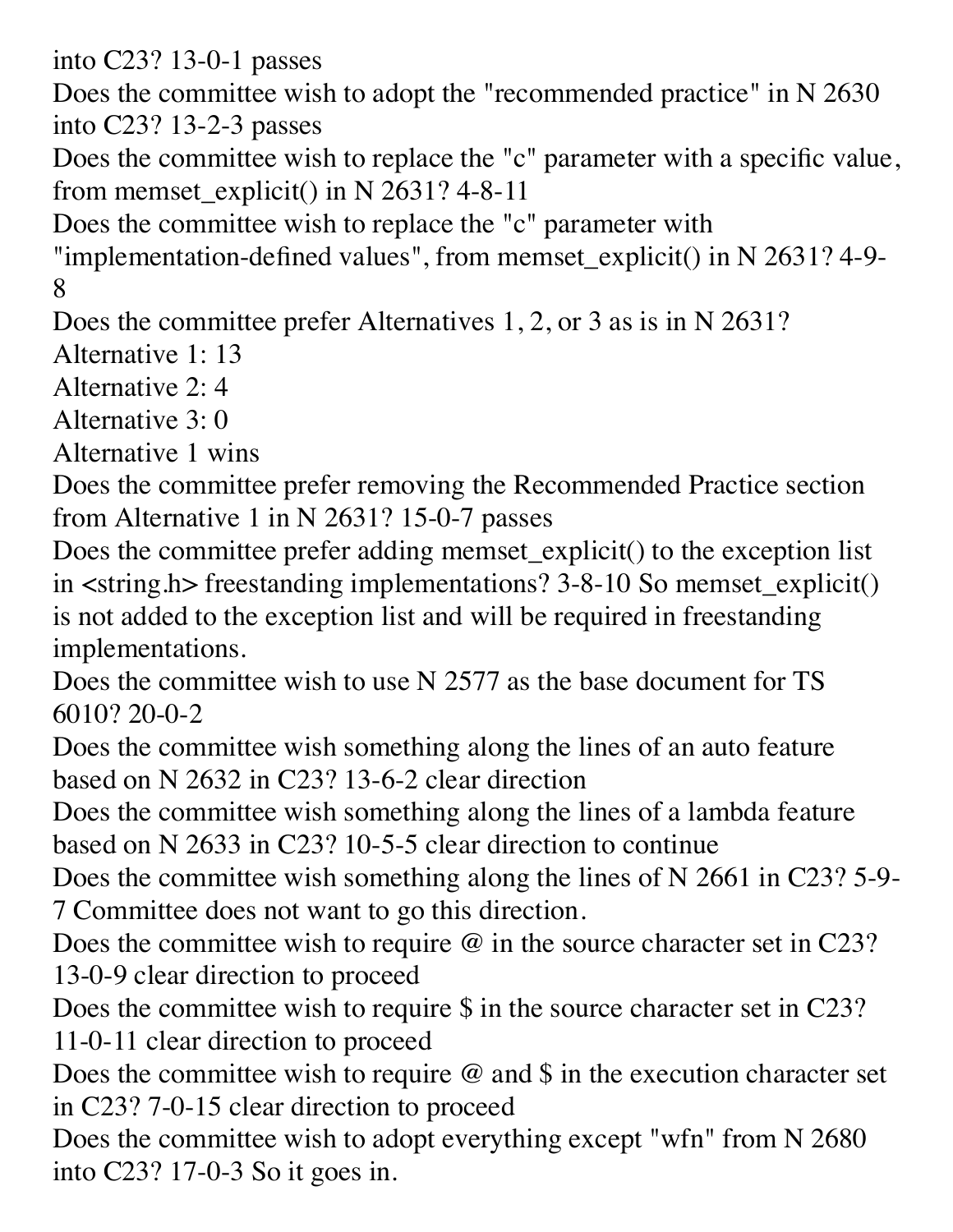Does the committee wish to adopt "wfn" from N 2680 into C23? 13-3-4 So it goes in.

Does the committee wish to adopt N 2640 as is into C23? 18-0-1 this goes in

Does the committee wish to adopt N 2641 as is into C23? 16-0-1 this goes in

Does the committee wish to adopt N 2643 as is into C23? 16-1-4 it goes in Preference Poll: Does the committee favor intent, as in Alternative 1, or implementation-defined, as in Alternative 2 or calls-memset-and-

implementation-defined as Ojeda suggested, in N 2682?

Alternative 1: 15

alt 2: 7

calls-memset-and-implementation-defined: 14

Does the committee favor intent, as in Alternative 1, or calls-memset-andimplementation-defined as Ojeda suggested, in N 2682?

Alternative 1: 10

```
calls-memset-and-implementation-defined: 9
```
Still not clear.

Does the committee favor something along the lines of "The implementation might clear other copies of the data (e.g., intermediate values, stack frame, cache lines, spilled registers, swapped out pages, etc.) or it might avoid their creation (e.g., reducing copies, locking/pinning pages, etc.)." in N 2682? 8-7-6 no clear consensus

## **8.2 Review of Action Items**

*Tydeman*: Will bring this issue (POW(1, -Infinity)) to IEEE 754 and get their opinion. (N 2642]

*Tydeman*: Will search for other uses of the term 'negative' in the draft standard. [N 2643]

## **10. Thanks to Host**